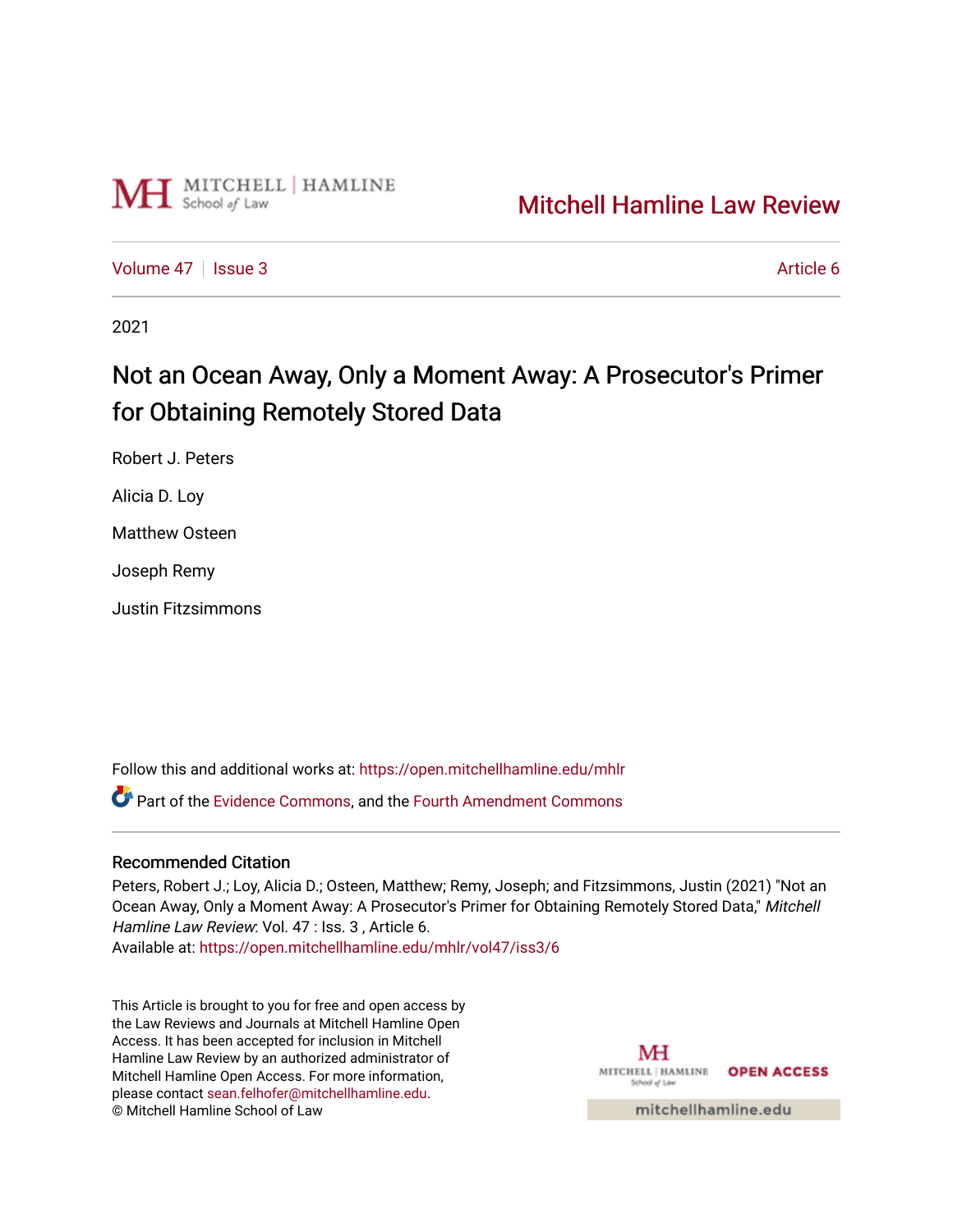### NOT AN OCEAN AWAY, ONLY A MOMENT AWAY: A PROSECUTOR'S PRIMER FOR OBTAINING REMOTELY STORED DATA

Robert J. Peters<sup>[1](#page-1-0)</sup> Alicia D. Loy<sup>[2](#page-1-1)</sup> Matthew Osteen<sup>3</sup> Joseph Remy<sup>[4](#page-1-3)</sup> Justin Fitzsimmons<sup>[5](#page-1-4)</sup>

l

<span id="page-1-0"></span><sup>1</sup> Robert J. Peters, Esq., is the senior attorney at Zero Abuse Project, where he develops and delivers state-of-the-art training and comprehensive technical assistance to prosecutors and child abuse multidisciplinary team members on crimes against children. Previously, Mr. Peters served as the senior cyber and economic crime attorney and general counsel with the National White Collar Crime Center (NW3C), as well as assistant prosecuting attorney and special prosecutor in various West Virginia jurisdictions. He specializes in the investigation and prosecution of sexual offenses and technology-facilitated child abuse and is founder and chair of the SHIELD Task Force, a  $501(c)(3)$  child abuse awareness and prevention organization. Mr. Peters serves on the West Virginia Child Advocacy Network (WVCAN) Board of Directors and is a member of the West Virginia Center for Children's Justice. Mr. Peters' work on this project was supported by Award #2019-CI-FX-K006, awarded by the Office of Juvenile Justice and Delinquency Prevention, Office of Justice Programs, U.S. Department of Justice.

<span id="page-1-1"></span><sup>2</sup> Alicia D. Loy, Esq., is a cyber and economic crime attorney at the NW3C, where she assists in the development of curriculum for NW3C's judges and prosecutors courses, provides support for NW3C's prosecutorial technical assistance program, and develops content for webinars and podcasts on aspects of internet-facilitated crime. Ms. Loy graduated from West Virginia University College of Law with her Juris Doctor in May 2020, where she worked as a student attorney in the General Litigation Clinic and as an extern for the Honorable Michael John Aloi, Magistrate Judge for the Northern District of West Virginia.

<span id="page-1-2"></span><sup>3</sup> Matthew Osteen is general counsel and cyber and economic crime attorney with the NW3C. He serves as a subject-matter expert on topics related to digital evidence, financial crime, intellectual property rights, and third-party data. Mr. Osteen also develops the curriculum for NW3C's judges and prosecutors courses.

<span id="page-1-3"></span><sup>4</sup> Joseph Remy prosecuted a variety of criminal cases, including assault, bank fraud, network intrusions, and source code theft at the New York County (Manhattan) District Attorney's Office, where he became familiar with cybersecurity and digital forensics. As a certified cybercrime examiner (3CE) and certified blockchain expert (CBE), he joined the New Jersey Office of the Attorney General, where he investigated and prosecuted child exploitation offenses and cybercrimes while working on a number of legislative and policy matters. Mr. Remy is currently an assistant prosecutor in New Jersey and has served as an emergency medical technician since 2002.

<span id="page-1-4"></span><sup>5</sup> Justin Fitzsimmons is an associate vice president at the NW3C. Justin oversees NW3C's prosecutorial and judicial programs and legal resources. In this position, he assists in the development and implementation of cyber, high-tech, and economic crime curriculum while providing training and technical assistance to law enforcement, prosecutors, and the judiciary across the nation. Before joining NW3C, Justin worked for SEARCH Group, Inc. as the director of High-Tech Training Services. Before SEARCH, Justin held the position of senior attorney with the National District Attorneys Association (NDAA). Within NDAA's National Center for Prosecution of Child Abuse (NCPCA), he managed NCPCA's technology-facilitated child sexual exploitation (TFCSE) unit, responding to requests for assistance in child sexual exploitation cases from prosecutors and law enforcement agencies across the United States. Previously, he served as an assistant state's attorney, prosecuting cases involving sexual exploitation and digital evidence. Currently, Justin is the president of the Board of Directors of the National Children's Alliance.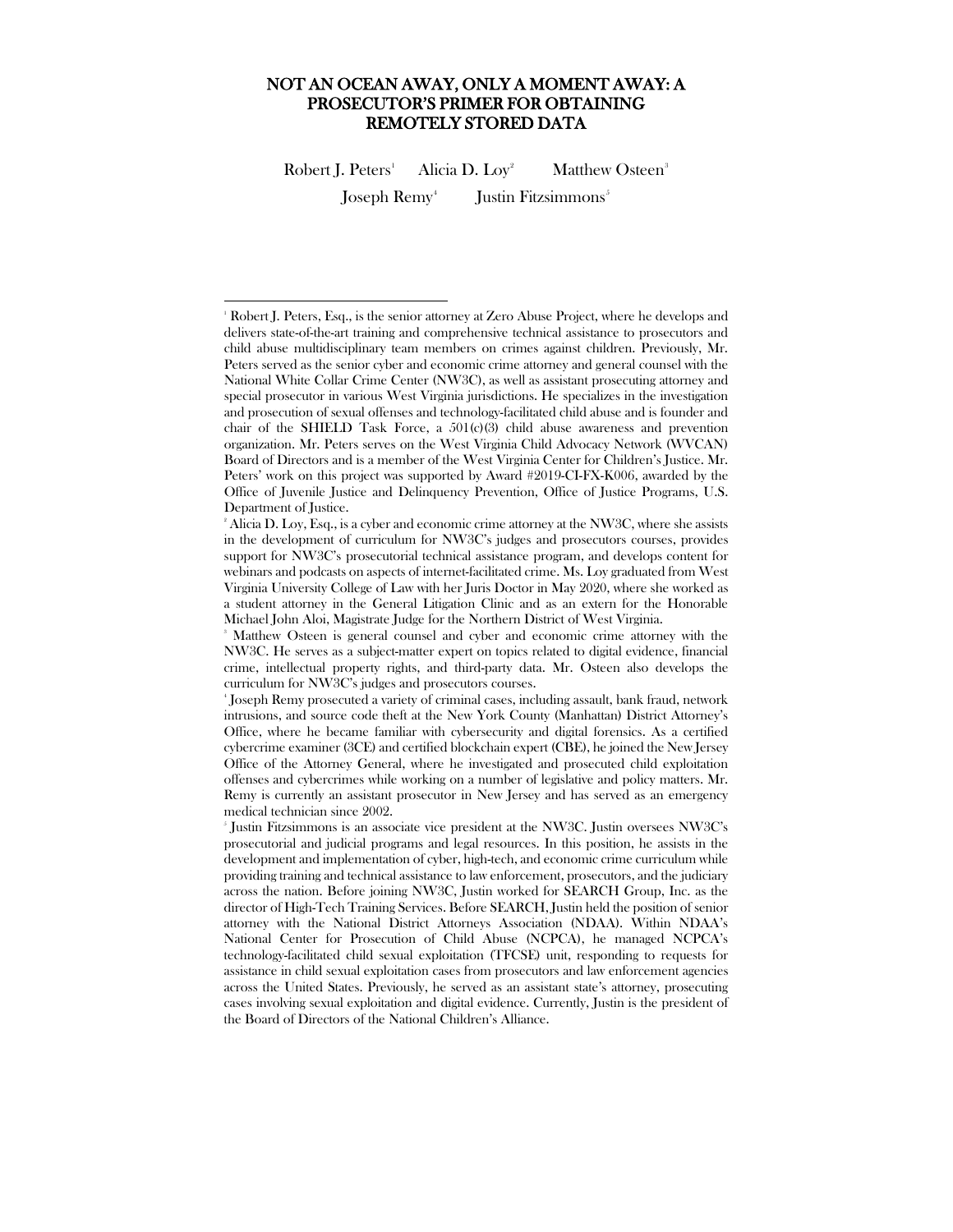| L                            |                                                             |
|------------------------------|-------------------------------------------------------------|
|                              | II. THE STORED COMMUNICATIONS ACT AND THE FOURTH            |
|                              |                                                             |
| $\boldsymbol{A}$ .           |                                                             |
| В.                           | Problems with the Stored Communications Act 1078            |
| $\overline{C}$               | Fourth Amendment Implications and Stored Communications     |
|                              |                                                             |
| III.                         | CLARIFYING LAWFUL OVERSEAS USE OF DATA ACT                  |
|                              |                                                             |
| $\boldsymbol{A}$ .           |                                                             |
| $B$ .                        |                                                             |
| IV.                          | UNITED STATES-UNITED KINGDOM BILATERAL                      |
|                              |                                                             |
| A.                           |                                                             |
| $B$ .                        |                                                             |
| $\mathcal{C}$                |                                                             |
| D.                           |                                                             |
| E.                           |                                                             |
| $F_{\cdot}$                  |                                                             |
| G.                           |                                                             |
| Н.                           | Expiry and Termination of the Agreement 1101                |
| $V_{\cdot}$                  | HOW PROSECUTORS AND LAW ENFORCEMENT CAN OBTAIN              |
|                              |                                                             |
| $\boldsymbol{\mathcal{A}}$ . |                                                             |
| В.                           |                                                             |
| 1.                           | Costs Associated with Obtaining the Data1110                |
| 2.                           | How Should the Midgard Prosecutors Advise Officer Oss?1112  |
| C.                           | Obtaining Internationally Stored Data via CLOUD Act         |
|                              | 1113                                                        |
| D.                           | Obtaining Internationally Stored Data via Mutual Legal      |
|                              |                                                             |
| 1.                           | Can Officer Oss Access This Information in the Absence of a |
|                              |                                                             |
| E.                           | Obtaining Internationally Stored Data Without MLATs or      |
|                              |                                                             |
|                              | Does Officer Oss Have Any Legal Process Options in the      |
|                              |                                                             |
| F.                           | Legal Implications of Extraterrestrial Data Storage 1120    |
| $l_{\cdot}$                  | Can Officer Oss Access Joe Collector's Data, Despite its    |
|                              |                                                             |
| VI.                          |                                                             |
|                              |                                                             |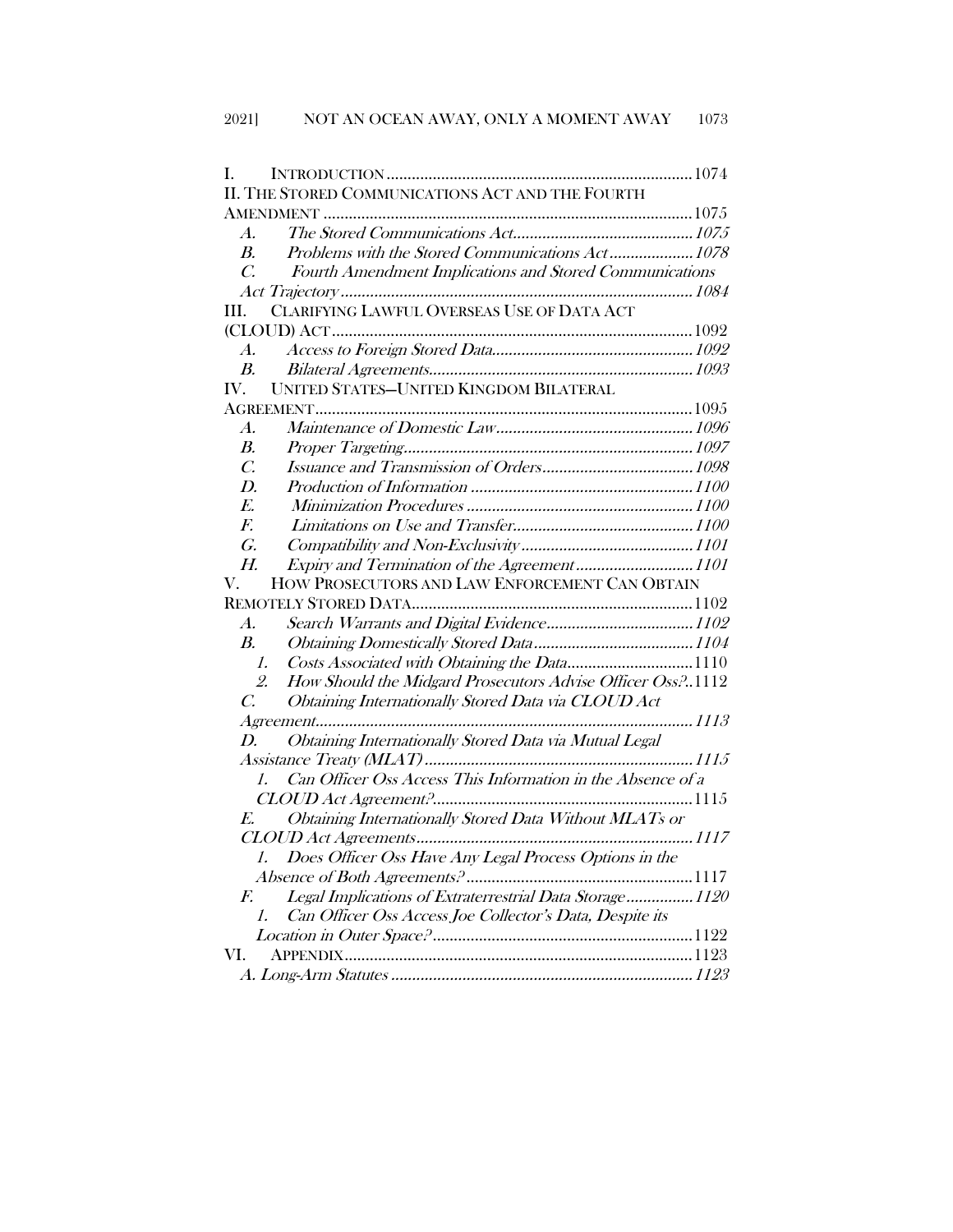Officer Kay Oss of the Midgard State Police received a report from a guidance counselor that a fourteen-year-old girl, Stacy, disclosed she was sexually abused by a fortythree-year-old man named John. Stacy told Officer Oss that John physically harmed her and took sexually explicit photos of her with his cell phone. Officer Oss is investigating John for various offenses he committed against Stacy. To support her investigation, Officer Oss wishes to obtain information from the cloud-based storage provider used by John, but she is uncertain whether she may obtain this information with a Midgard search warrant, as the servers used by the provider are located in Virginia.

#### I. INTRODUCTION

<span id="page-3-0"></span>Digital evidence exists in almost every criminal case and provides unparalleled corroborative utility, particularly for crimes often committed in secret, such as child exploitation. This evidence is increasingly stored remotely on servers across state lines, around the globe, and beyond. It is therefore critical for prosecutors and law enforcement to develop an understanding of the pertinent domestic and international legal considerations for obtaining remotely stored data.

This Article provides an overview of the Stored Communications Act (SCA), the trajectory of Fourth Amendment jurisprudence since the SCA's passage, relevant provisions of the Clarifying Lawful Overseas Use of Data (CLOUD) Act, and bilateral agreements following the enactment of the CLOUD Act. This Article uses real-life scenarios that prosecutors and law enforcement face to explore the potential pitfalls of accessing remotely stored data and proposes possible solutions to those problems. Examples include practices for obtaining domestically stored data, obtaining internationally stored data via the CLOUD Act agreement or mutual legal assistance treaty (MLAT), obtaining internationally stored data in the absence of the CLOUD Act agreements or MLATs, and obtaining data stored in extraterrestrial locations.

<span id="page-3-1"></span>6 Industry forecasters predict significant annual growth rates and increasing global cloud service revenue. See Louis Columbus, Public Cloud Soaring to \$331B by 2022 According to Gartner[,](https://www.klgates.com/lifting-the-veil-on-the-mlat-process-a-guide-to-understanding-and-responding-to-mla-requests-01-20-2017/) FORBES (Apr. 7, 2019), https://www.forbes.com/sites/louiscolumbus/2019/04/07/public-cloud-soaring-to-331b-by-

<sup>2022-</sup>according-to-gartner/?sh=7b4726665739 [https://perma.cc/B526-2JU3]; see also infra Section V.F.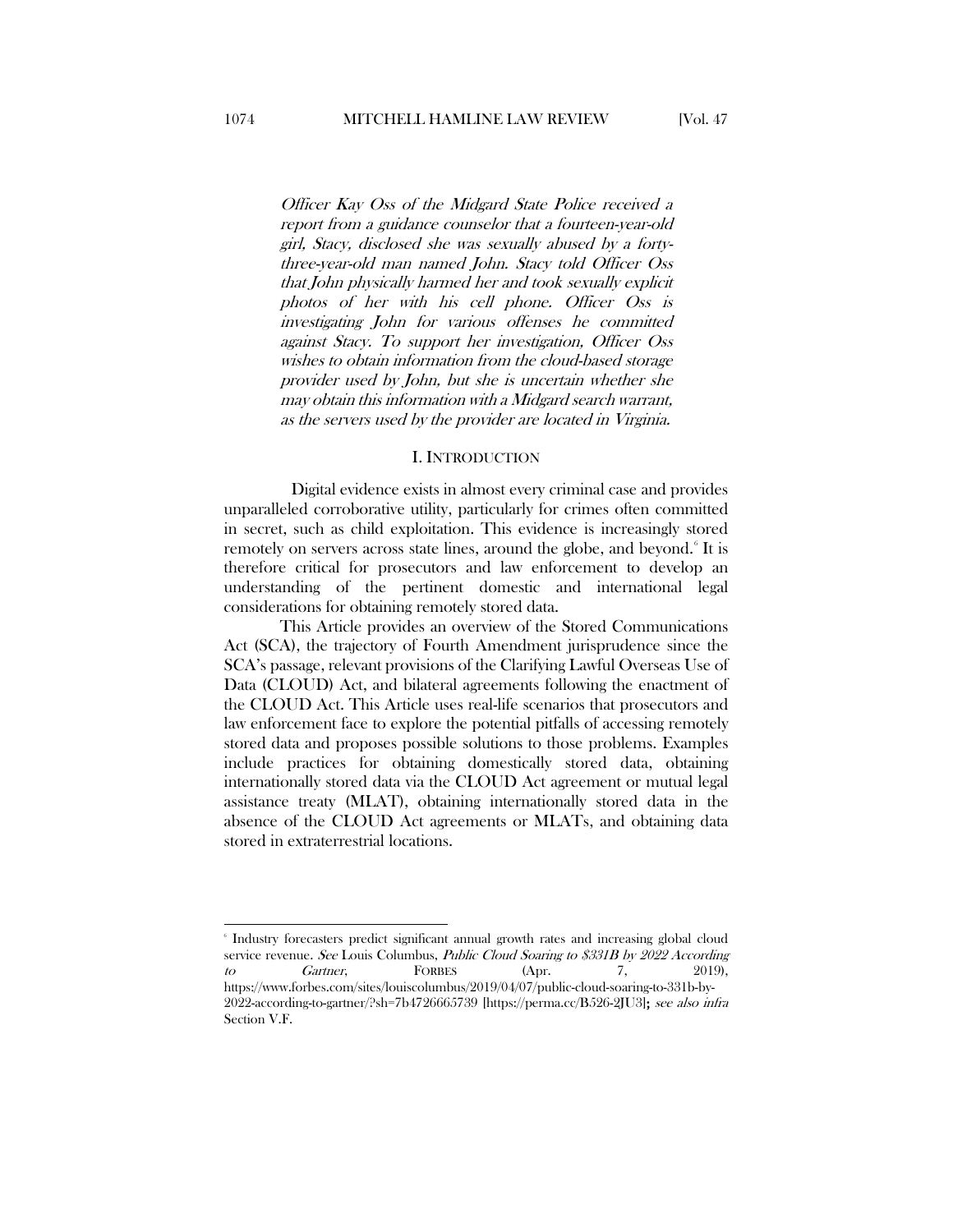### II. THE STORED COMMUNICATIONS ACT AND THE FOURTH AMENDMENT

### <span id="page-4-1"></span><span id="page-4-0"></span>A. The Stored Communications Act

The SCA "creates a set of Fourth Amendment-like privacy protections by statute, regulating the relationship between government investigators and service providers in possession of users' private information."[7](#page-4-2) Notably, Congress enacted the SCA in 1986, before many of today's predominant technologies even existed. [8](#page-4-3) Disposable cameras were new arrivals to mainstream culture,<sup>[9](#page-4-4)</sup> but the World Wide Web<sup>[10](#page-4-5)</sup> and Nintendo Game  $Box<sup>11</sup>$  $Box<sup>11</sup>$  $Box<sup>11</sup>$  would not debut for another three years. Given this cultural and technological context, it is unsurprising that the SCA's provisions are often difficult for courts to reconcile with modern technology such as cloud-based data storage and complex anonymization platforms.

The SCA applies when law enforcement requests records or data about a customer from a communications service provider, rather than obtaining the same records from the customer's own computer or device.<sup>[12](#page-4-7)</sup> Prior to the enactment of the SCA, the third-party doctrine enabled law enforcement to obtain this data without violating the Fourth Amendment.

The United States Supreme Court created the third-party doctrine in the cases of *Smith*<sup>[13](#page-4-8)</sup> and *Miller*.<sup>[14](#page-4-9)</sup> The doctrine states that a person who voluntarily provides information to a third party relinquishes any reasonable expectation of privacy in that information, thus eliminating Fourth Amendment protection on that data.<sup>[15](#page-4-10)</sup> In Smith, the Court concluded that because the defendant voluntarily released dialed information to the telephone company and assumed the risk that such information could be revealed to the police, the defendant had no reasonable expectation of privacy in the numbers dialed from his

<span id="page-4-2"></span><sup>&</sup>lt;sup>7</sup> Rudolph J. Burshnic, *Applying the Stored Communications Act to the Civil Discovery of* Social Networking Sites, 69 WASH. & LEE L. REV. 1259, 1261–62 (2012) (quoting Orin S. Kerr, A User's Guide to the Stored Communications Act, and a Legislator's Guide to Amending It, 72 GEO. WASH. L. REV. 1208, 1212 (2004)).  $^{\circ}$  Id. at 1261.

<span id="page-4-5"></span><span id="page-4-4"></span><span id="page-4-3"></span><sup>9</sup> Ernie Smith, Point, Shoot, and Forget, TEDIUM (July 26, 2018), https://tedium.co/2018/07/26/disposable-camera-history/ [https://perma.cc/F8C2-MWAE]. <sup>10</sup> History of the Web, WORLD WIDE WEB FOUND., https://webfoundation.org/about/vision/history-of-the-web/ [https://perma.cc/8EZ5-5DL4].<br>
"
Game Boy, NAT'L MUSEUM AM. HIST.  $11$  Game Boy, NAT'L MUSEUM AM. HIST., https://americanhistory.si.edu/collections/search/object/nmah\_1253117 [https://perma.cc/5TZ7-ZYUL].

<span id="page-4-7"></span><span id="page-4-6"></span> $12$ <sup>12</sup> Burshnic, *supra* note 9, at 1262.

<sup>&</sup>lt;sup>3</sup> Smith v. Maryland, 442 U.S. 735 (1979).

<span id="page-4-9"></span><span id="page-4-8"></span><sup>&</sup>lt;sup>14</sup> United States v. Miller, 425 U.S. 435 (1976).

<span id="page-4-10"></span> $^{\text{\tiny{15}}}$   $\emph{Id.}$  at 443.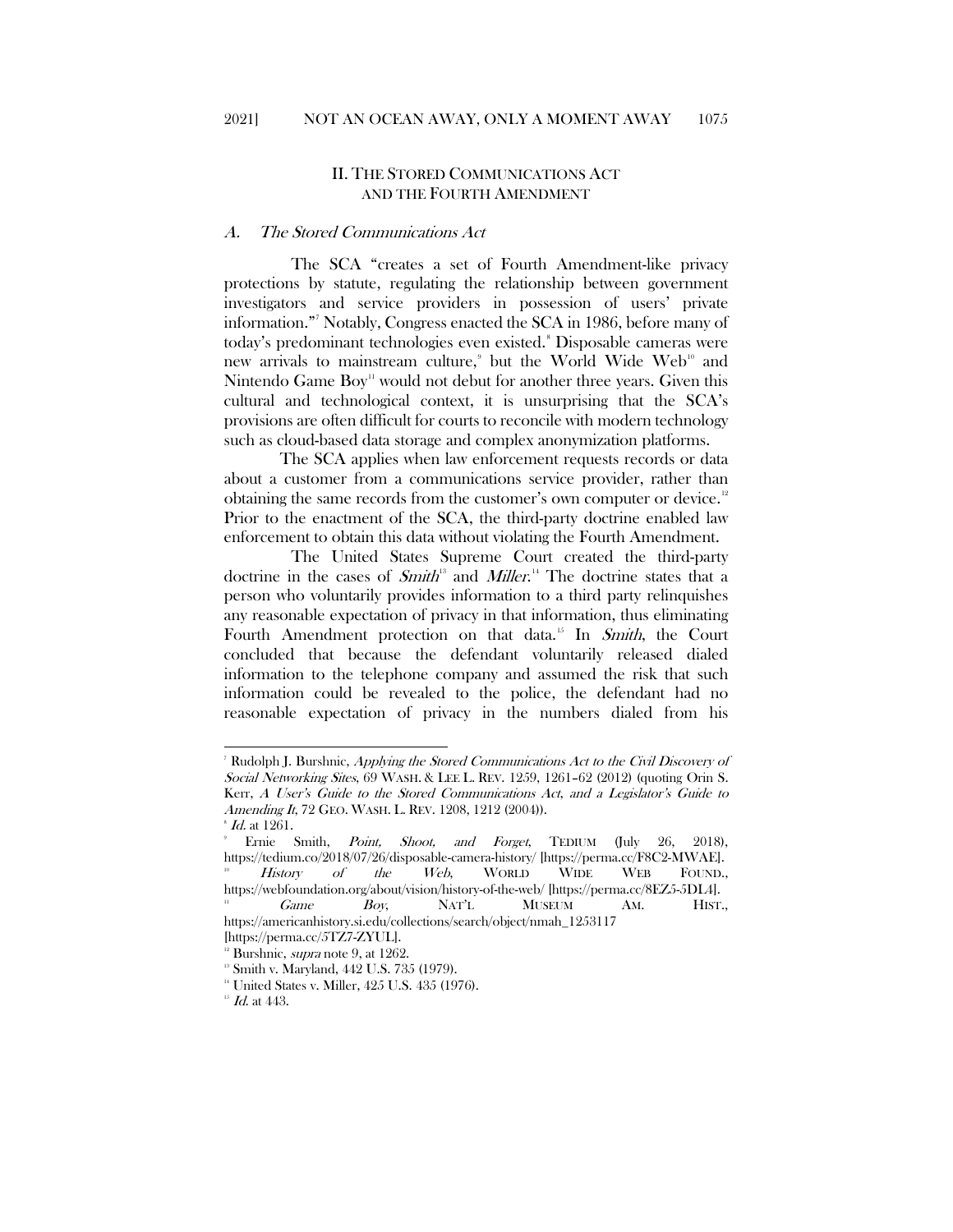telephone.<sup>16</sup> In *Miller*, the Court held that the defendant's bank records, which showed the existence of the defendant's illegal whiskey enterprise, were voluntarily disclosed to the bank when the defendant made purchases.<sup>[17](#page-5-1)</sup> Because these records were voluntarily disclosed, the defendant

The next day, the telephone company, at police request, installed a pen register at its central offices to record the numbers dialed from the telephone at petitioner's home. The police did not get a warrant or court order before having the pen register installed. The register revealed that on March 17 a call was placed from petitioner's home to McDonough's phone. On the basis of this and other evidence, the police obtained a warrant to search petitioner's residence. . . .

Petitioner was indicted in the Criminal Court of Baltimore for robbery. By pretrial motion, he sought to suppress "all fruits derived from the pen register" on the ground that the police had failed to secure a warrant prior to its installation. The trial court denied the suppression motion, holding that the warrantless installation of the pen register did not violate the Fourth Amendment.

<span id="page-5-1"></span>Id. at 737-38 (internal citations omitted).

 $^{17}$  Miller, 425 U.S. at 446.

On December 18, 1972, in response to an informant's tip, a deputy sheriff from Houston County, Ga., stopped a van-type truck occupied by two of respondent's alleged co-conspirators. The truck contained distillery apparatus and raw material. On January 9, 1973, a fire broke out in a . . . warehouse rented to respondent. During the blaze firemen and sheriff department officials discovered a 7,500-gallon-capacity distillery, 175 gallons of non-tax-paid whiskey, and related paraphernalia.

. . . [A]gents from the Treasury Department's Alcohol, Tobacco and Firearms Bureau presented grand jury subpoenas issued in blank by the clerk of the District Court, and completed by the United States Attorney's office, to the presidents of the [two banks], where respondent maintained accounts. The subpoenas required the two presidents to appear on January 24, 1973, and to produce

> "all records of accounts, i.e., savings, checking, loan or otherwise . . . ."

The banks did not advise respondent that the subpoenas had been served but ordered their employees to make the records available and to provide copies of any documents the agents desired.

Id. at 437–38 (internal citations omitted).

Respondent was convicted of possessing an unregistered still, carrying on the business of a distiller without giving bond and with intent to defraud the Government of whiskey tax, possessing 175 gallons of

<span id="page-5-0"></span><sup>&</sup>lt;sup>16</sup> Smith, 442 U.S. at 745.

On March 5, 1976, in Baltimore, Md., Patricia McDonough was robbed. She gave the police a description of the robber and of a 1975 Monte Carlo automobile she had observed near the scene of the crime. . . . On March 16, police spotted a man who met McDonough's description driving a 1975 Monte Carlo in her neighborhood. By tracing the license plate number, police learned that the car was registered in the name of petitioner, Michael Lee Smith.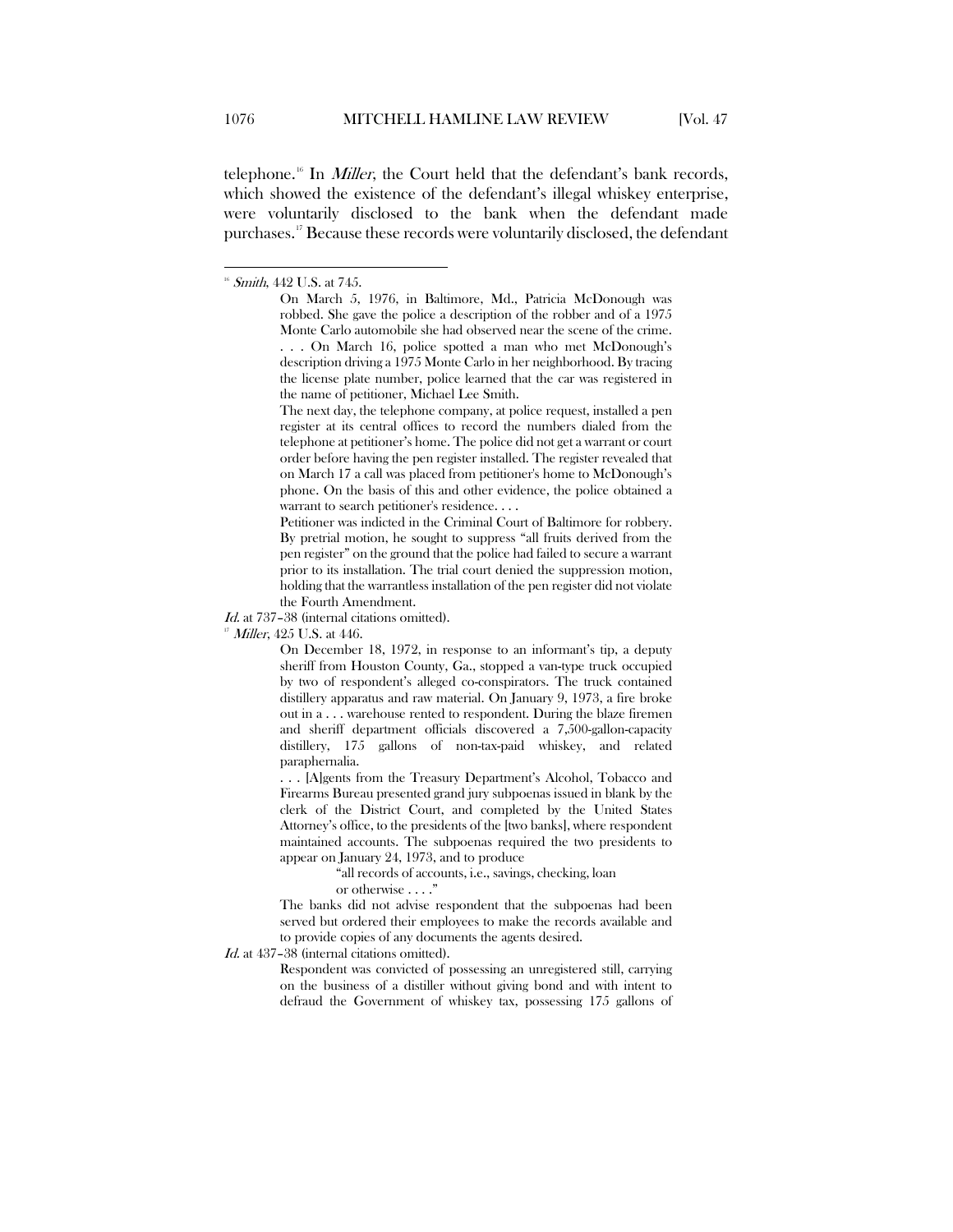did not have a reasonable expectation of privacy to them.<sup>[18](#page-6-0)</sup> In recent years, the Court ruled that the third-party doctrine fails to justify government access to electronic communications made by a cell phone user and recorded by a cell phone provider under the Fourth Amendment.<sup>19</sup>

The SCA protects private customer data by creating different legal process levels based on the type of data sought by a government entity, which addresses Fourth Amendment privacy issues caused by the third-party doctrine.<sup>[20](#page-6-2)</sup> The Act creates three categories of data: subscriber data (account holder name and address); transactional data (connectivity to account data); and content data (open and closed emails, group membership).<sup>[21](#page-6-3)</sup> The SCA designated both subscribers and transactional data as non-content.<sup>[22](#page-6-4)</sup> The three legal process levels created by the  $SCA$ correspond with the type of data being requested; more appreciable data requires a higher legal process.<sup>[23](#page-6-5)</sup>

Law enforcement may obtain subscriber data with a subpoena from a court of competent jurisdiction.<sup>[24](#page-6-6)</sup> Data in this category includes basic subscriber information related to the customer's identity, the customer's relationship with the service provider, payment method, and basic connection records.<sup>[25](#page-6-7)</sup> Transactional data includes information such as

<span id="page-6-4"></span> $22$  Id.

 $\overline{a}$ 

<span id="page-6-5"></span> $^{23}$  Id.

<span id="page-6-7"></span><span id="page-6-6"></span> $^{24}$  *Id.* at 4.

whiskey upon which no taxes had been paid, and conspiring to defraud the United States of tax revenues. Prior to trial respondent moved to suppress copies of checks and other bank records obtained by means of allegedly defective subpoenas Duces tecum served upon two banks at which he had accounts. . . .

The District Court overruled respondent's motion to suppress, and the evidence was admitted.

Id. at 436-37 (internal citations omitted).

<span id="page-6-0"></span>Id. at 446 ("[W]e hold that respondent lacks the requisite Fourth Amendment interest to challenge the validity of the subpoenas.").

<span id="page-6-1"></span><sup>&</sup>lt;sup>19</sup> See United States v. Jones, 565 U.S. 400 (2012); see also Carpenter v. United States, 138 S. Ct. 2206 (2018); Riley v. California, 573 U.S. 373, 403 (2014) (allowing the government access to cell-site records, which "hold for many Americans 'the privacies of life,'" and contravenes any reasonable expectation of privacy in a person's physical movements).

 $^{20}$  Burshnic, *supra* note 9, at 1262–63.

<span id="page-6-3"></span><span id="page-6-2"></span><sup>&</sup>lt;sup>21</sup> DAVID W. HAGY, NAT'L INST. OF JUST., DIGITAL EVIDENCE IN THE COURTROOM: A GUIDE FOR LAW ENFORCEMENT AND PROSECUTORS 3 (2007).

 $25$  Id.; see also 18 U.S.C. § 2703 (2018).

A provider of electronic communication service or remote computing service shall disclose to a governmental entity the—

<sup>(</sup>A) name;

<sup>(</sup>B) address;

<sup>(</sup>C) local and long distance telephone connection records, or records of session times and durations;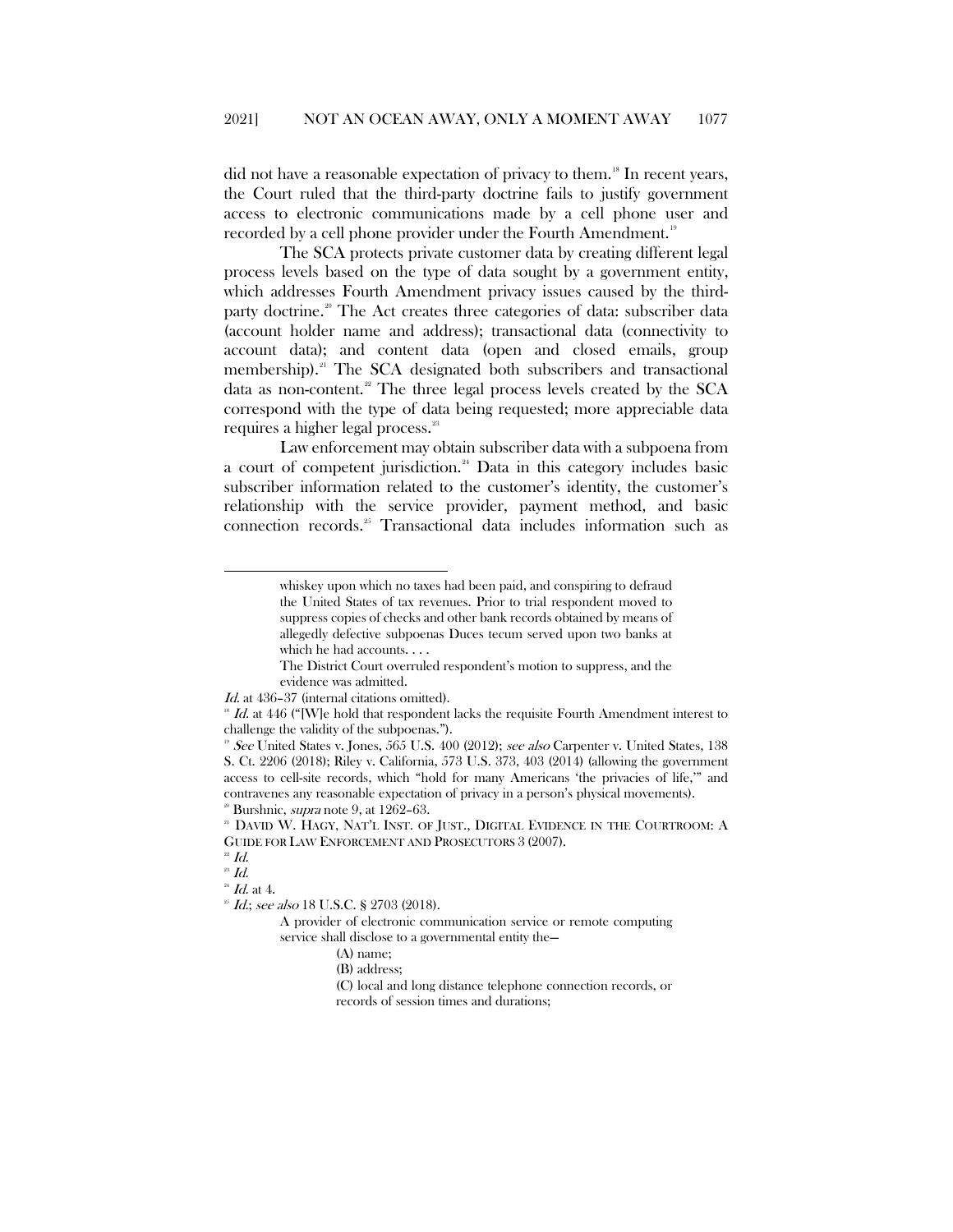account activity logs, email addresses of the customer's correspondents, and friends lists; law enforcement may obtain this information with a court order under 18 U.S.C. § 2703(d) of the SCA.<sup>[26](#page-7-1)</sup> This document is often referred to as a [27](#page-7-2)03(d) order, or a specific and articulable facts order.<sup>27</sup> This order may be issued by a federal magistrate or a district court with jurisdiction over the offense under investigation; state court judges authorized by state law may also issue  $2703(d)$  orders.<sup>[28](#page-7-3)</sup> The application for a  $2703(d)$  order must provide "specific and articulable facts showing that there are reasonable grounds to believe that . . . the records or other information sought, are relevant and material to an ongoing criminal investigation."[29](#page-7-4) Finally, content data must be obtained with a search warrant based upon probable cause.<sup>[30](#page-7-5)</sup> Data at this level includes everything in the account not considered either subscriber or transactional data, such as unopened communications (unread text messages or emails).<sup>[31](#page-7-6)</sup> Recently, case law added cell site location information (CSLI) to the category of content data requiring a warrant for law enforcement access.<sup>[32](#page-7-7)</sup>

#### <span id="page-7-0"></span>B. Problems with the Stored Communications Act

As noted above, the SCA was enacted in an era without the advanced technology we know today. The SCA's drafters could not have anticipated the development of robust technology like the smartphone, which, as Justice Roberts noted in *Carpenter v. United States*, is now "almost a 'feature of human anatomy.'"<sup>33</sup> In this same vein, it is unlikely the SCA drafters could have predicted the global environment of data storage—and

<span id="page-7-5"></span><span id="page-7-4"></span><span id="page-7-3"></span> $29$  Id.

<sup>(</sup>D) length of service (including start date) and types of service utilized;

<sup>(</sup>E) telephone or instrument number or other subscriber number or identity, including any temporarily assigned network address; and

<sup>(</sup>F) means and source of payment for such service (including any credit card or bank account number),

of a subscriber to or customer of such service when the governmental entity uses an administrative subpoena authorized by a Federal or State statute or a Federal or State grand jury or trial subpoena or any means available under [18 U.S.C. § 2703(c)(1) (2018)].

 $Id.$  § 2703(c)(2).

 $26$  See HAGY, supra note 23, at 4.

<span id="page-7-2"></span><span id="page-7-1"></span> $\degree$  See id.

<sup>&</sup>lt;sup>28</sup> 18 U.S.C. § 2703(d) (2018).

 $30$  HAGY, *supra* note 23, at 6.

 $^{31}$  Id.

<span id="page-7-8"></span><span id="page-7-7"></span><span id="page-7-6"></span><sup>&</sup>lt;sup>32</sup> Id.; see also Carpenter v. United States, 138 S. Ct. 2206, 2223 (2018) (holding that historical CSLI must be obtained with a search warrant rather than a § 2703(d) order).

Carpenter, 138 S. Ct. at 2218 (quoting Riley v. California, 573 U.S. 373, 385 (2014)).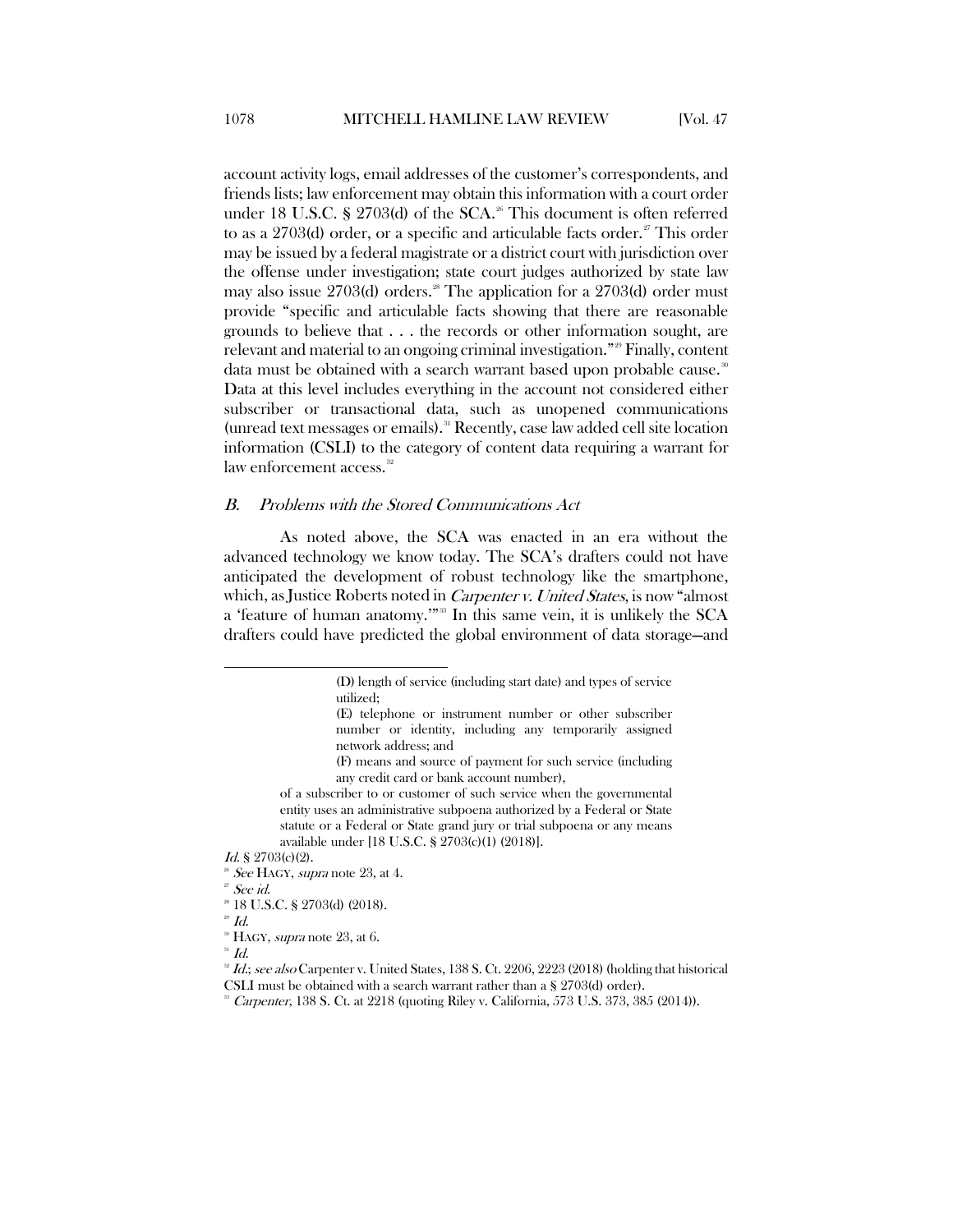the jurisdictional issues that arise from that extensive system. Initially, the SCA only regulated data held within the territorial boundaries of the United States. The SCA created authority for law enforcement from one state to use the legal process to obtain stored communications on servers in a different state under a long-arm jurisdiction theory. With the exponential growth in technology use and data storage, many of today's communication companies stretch outside the United States.<sup>[34](#page-8-0)</sup> For example, a United States communications company based in Washington state may host data on servers worldwide to meet international users' needs and data storage space requirements. Before amendment by the CLOUD Act, the SCA was silent regarding a US-based law enforcement officer's ability to access the same data on the company's server abroad.

Domestication of legal process was one of the jurisdictional difficulties the SCA sought to remedy. Before the SCA existed, local laws often mandated law enforcement to domesticate the legal process in either the company's state of incorporation or the state the data resided in. This arduous process often required the out-of-state law enforcement official to communicate with a local law enforcement agency. The out-of-state law enforcement officer would have to fill out an affidavit for the particular account or data sought and send the request to the local agency. The local agency then filled out the actual legal process and submitted it to the company. The company then responded with the relevant data to the local law enforcement agency, which had to forward it back to the out-of-state agency making the original request. The entire process embodied the ageold adage of a game of telephone.

Unfortunately, in trying to remedy the domestication issue, the SCA created an entirely different jurisdictional problem. Although the SCA is a federal statute, it relies on both the Federal Rules of Criminal Procedure for federal cases and the state level judicial process authorizing subpoenas,  $2703(d)$  orders, and search warrants in state cases.<sup>[35](#page-8-1)</sup> The SCA empowers a court of competent jurisdiction to issue a subpoena, court order, or a search warrant for the search and seizure of any information delineated in the Act. $^3$ A court of competent jurisdiction may be either a federal or state court, provided the court has jurisdiction over the offense.<sup>[37](#page-8-3)</sup> The jurisdictional component of the SCA is broad to provide for the availability of multiple courts to issue warrants under the SCA.<sup>[38](#page-8-4)</sup>

<span id="page-8-0"></span><sup>&</sup>lt;sup>34</sup> U.S. DEP'T OF JUST., PROMOTING PUBLIC SAFETY, PRIVACY, AND THE RULE OF LAW AROUND THE WORLD: THE PURPOSE AND IMPACT OF THE CLOUD ACT 10 (2019) [hereinafter THE PURPOSE AND IMPACT OF THE CLOUD ACT].

 $35$  18 U.S.C. § 2703(c)(1)(A) (2018).

<span id="page-8-2"></span><span id="page-8-1"></span> $^{36}$  Id. § 2703(d).

<span id="page-8-4"></span><span id="page-8-3"></span> $J/d.$ 

<sup>&</sup>lt;sup>38</sup> Id. In a federal context, a "court of competent jurisdiction" is defined in relevant part as: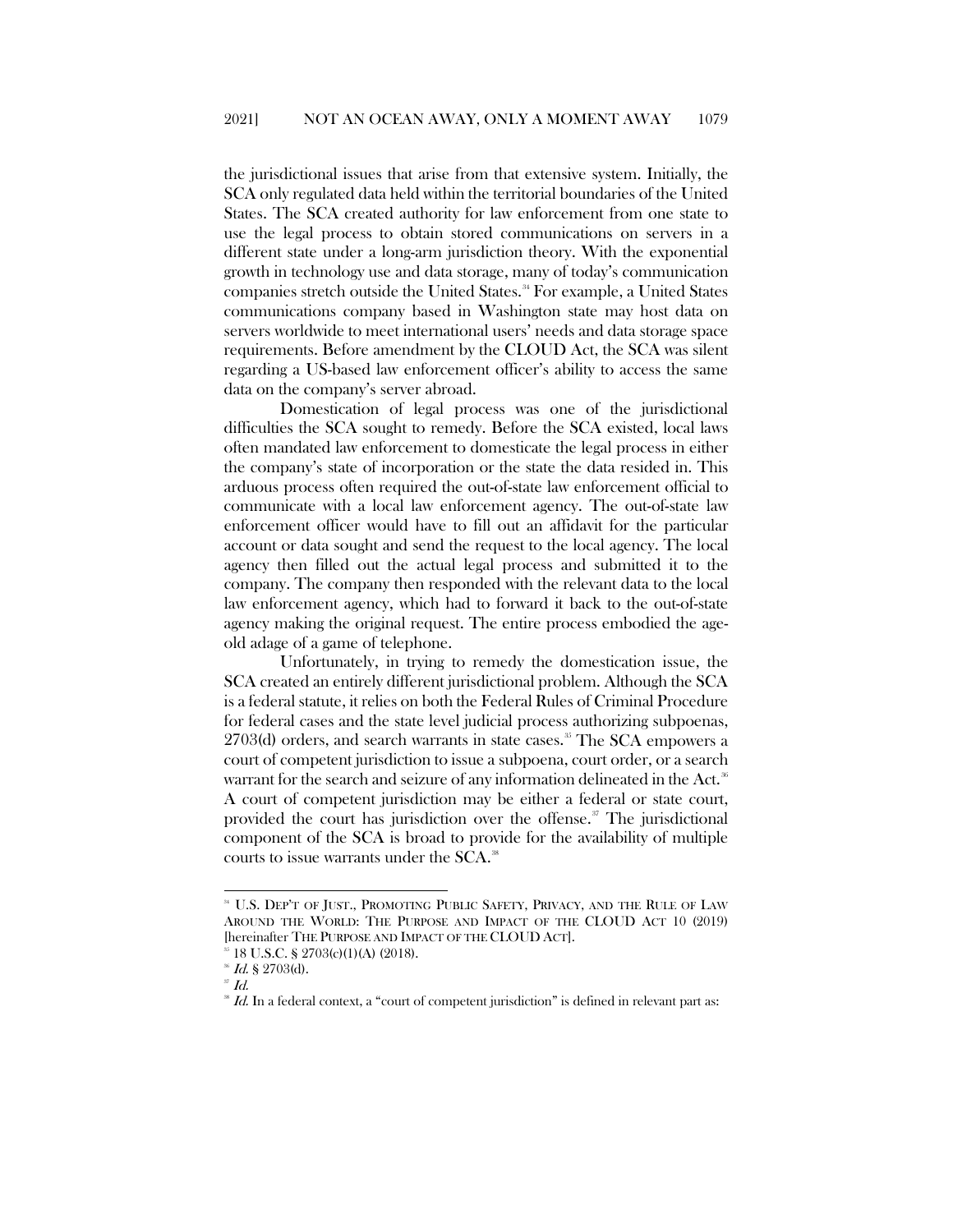The SCA's specific jurisdictional issue emerges when a state judge issues legal process under the auspices of the SCA's authority for digital data stored outside of the territorial boundary of the issuing state. Importantly, a court of competent jurisdiction includes "a court of general criminal jurisdiction of a State authorized by the law of that State to issue search warrants."<sup>[39](#page-9-0)</sup> As noted in the legislative history for the initial enactment of the SCA and its subsequent amendments via the PATRIOT Act, Congress intended the authority granted by the SCA to issue warrants for stored communications to be broad in application to accommodate expanding technologies.<sup>[40](#page-9-1)</sup> One court acknowledged that the general authority of a state court to issue warrants is sufficient; specific authority to issue warrants in cases of stored communications is not required.<sup>[41](#page-9-2)</sup> A prior version of  $\S$ 2703(a) stated:

Id. § 2711(3)(A)(i)–(iii). The last jurisdictional provision, whereby a federal judge may issue a warrant when acting on a request for foreign assistance, is distinct from authority granted by the CLOUD Act. This jurisdictional provision specifically refers to 18 U.S.C. § 3512 (2018), which grants federal judges authority to respond to: foreign requests for assistance in criminal investigations and prosecutions by issuing search warrants; issue warrants under § 2703 for stored wire or electronic communications; file orders for pen registers or trap and trace devices; or serve subpoenas for testimony or production of documents. 18 U.S.C. § 3512 (2018). The provision in § 2711(3)(A)(iii) clarifies that a court acting with jurisdictional authority under § 3512 is also considered to be a court of competent jurisdiction for purposes of issuing warrants, subpoenas, and orders under the SCA. This statutory definition provides three ways in which a federal court may qualify as a court of competent jurisdiction for purposes of the SCA, which are joined by the word "or." This conjunction indicates that the court issuing the warrant does not necessarily have to be located within the same jurisdiction as the location where the electronic communications, records, or other information are stored. Any federal district court, federal magistrate judge, or United States appellate court that meets the court of competent jurisdiction definition may issue a warrant, subpoena, or court order for information protected by the SCA. See generally Hubbard v. MySpace, Inc., 788 F. Supp. 2d 319, 323–24 (S.D.N.Y. 2011).

<sup>39</sup> 18 U.S.C. § 2711(3)(B) (2018) (emphasis added).

<span id="page-9-2"></span><sup>41</sup> Hubbard, 788 F. Supp. 2d at 323-24.

<sup>(</sup>A) any district court of the United States (including a magistrate judge of such a court) or any United States court of appeals that—

<sup>(</sup>i) has jurisdiction over the offense being investigated; [or] (ii) is in or for a district in which the provider of a wire or electronic communication service is located or in which the wire or electronic communications, records, or other information are stored; or

<sup>(</sup>iii) is acting on a request for foreign assistance.

<span id="page-9-1"></span><span id="page-9-0"></span><sup>&</sup>lt;sup>®</sup> 132 CONG. REC. 14,886 (1986) (statement of Rep. Kastenmeier) ("[L]egislation which protects electronic communications from interceptions by either private parties or the Government should be comprehensive, and not limited to particular types or techniques of communicating."); see also United States v. Councilman, 418 F.3d 67, 79 (1st Cir. 2005) (en banc) (concluding "that the term 'electronic communication' includes transient electronic storage that is intrinsic to the communication process for such communications.").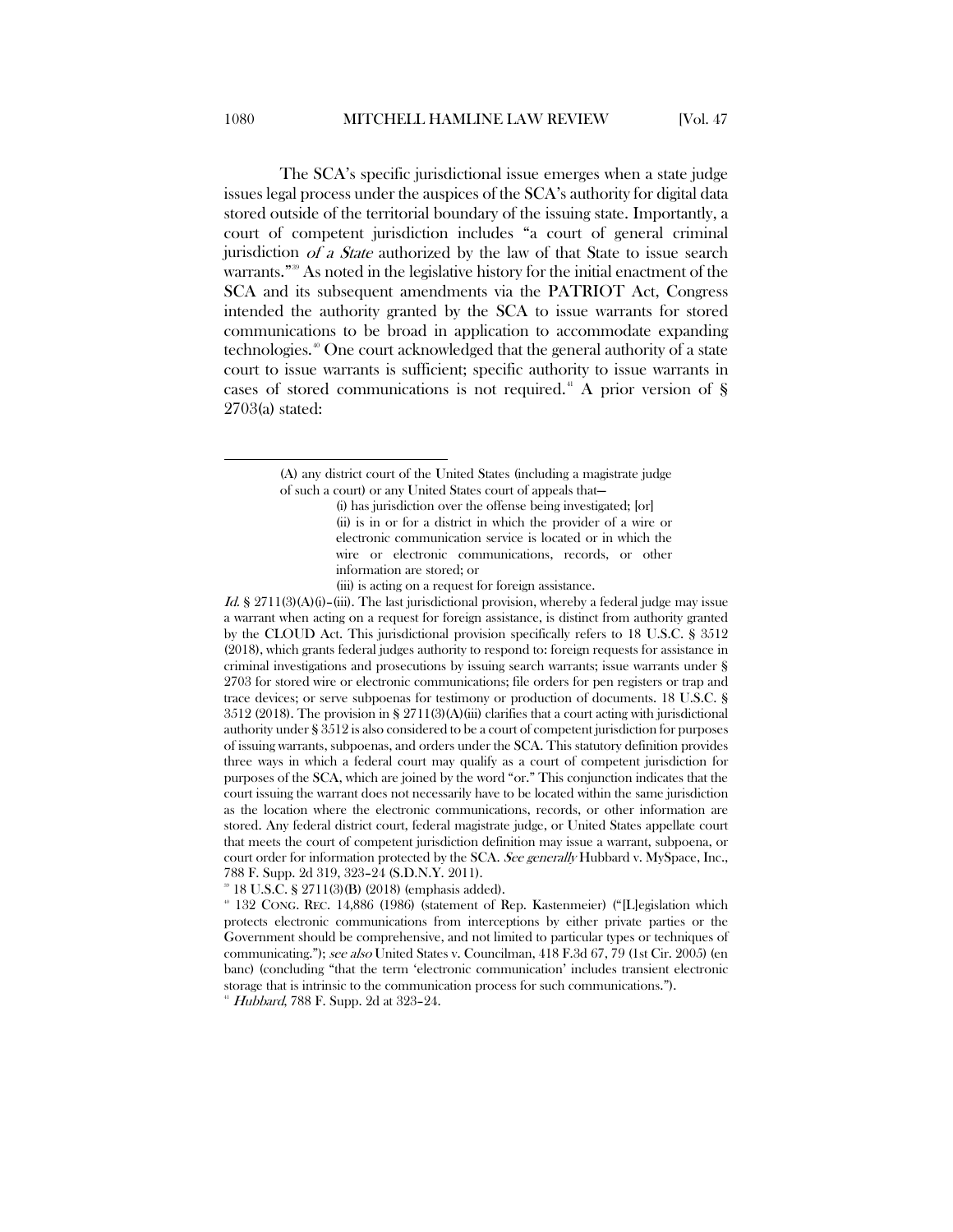A governmental entity may require the disclosure by a provider of electronic communication service of the contents of a wire or electronic communication, that is in electronic storage in an electronic communications system for one hundred and eighty days or less, only pursuant to a warrant issued using the procedures described in the Federal Rules of Criminal Procedure by a court with jurisdiction over the offense under investigation or an equivalent State warrant. [42](#page-10-0)

Thus, a state court could have the authority to issue a warrant by either having jurisdiction over the offense being investigated or by being in the district where the stored communications are located.

State authority to issue warrants under the SCA is identical to the federal authority, though additional process might be required to ensure a warrant's validity if issued by the state court judge.<sup>43</sup> The U.S. District Court for the Southern District of New York in the case of Hubbard v. Myspace,

 $\overline{a}$ 

"Records concerning the identity of the user with the Friend ID 79001021 consisting of name, postal code, country, e-mail address, date of account creation, IP address at account sign-up, logs showing IP address and date stamps for account accesses, and the contents of any private messages in the user's inbox and sent mail folders."

That same day, the sheriff's office faxed the warrant to MySpace's custodian of records in California. MySpace subsequently "accessed and produced and disclosed the requested personal and private user information, data, records and/or the contents of electronic communications to law enforcement."

On December 1, 2007, Georgia authorities arrested plaintiff for contributing to the delinquency of a minor and "enticing a child for indecent purposes." On January 29, 2008, in the course of investigating plaintiff's alleged crimes, the sheriff's office of Cherokee County, Georgia, obtained a search warrant from the Magistrate Court of Cherokee County. The warrant instructed "all peace officers of the state of Georgia" to search MySpace's custodian of records in Beverly Hills, California, for:

Id. at 321. Hubbard ultimately entered a guilty plea but later sued Myspace, alleging that "MySpace's disclosure of records and information pertaining to his account violated the Stored Communications Act. . . . " Id. The Hubbard court noted that extraterritorial warrants are permissible under 18 U.S.C. § 2703(a) and dismissed the complaint. Id. at 325–26.  $42$  18 U.S.C. § 2703(a) (2009) (emphasis added).

<span id="page-10-1"></span><span id="page-10-0"></span><sup>&</sup>lt;sup>8</sup> See Hubbard, 788 F. Supp. 2d. at 325. While Hubbard states "Section 2703(a) does not impermissibly expand the power of Georgia magistrates or any other courts," the court's analysis seems to suggest that, if the warrant issued by the state magistrate conforms to the requirements of a SCA warrant issued by a federal magistrate, then the warrant will be enforceable so long as the state has a long-arm statute allowing for extraterritorial applicability, as Georgia did in this case. Id. at 326.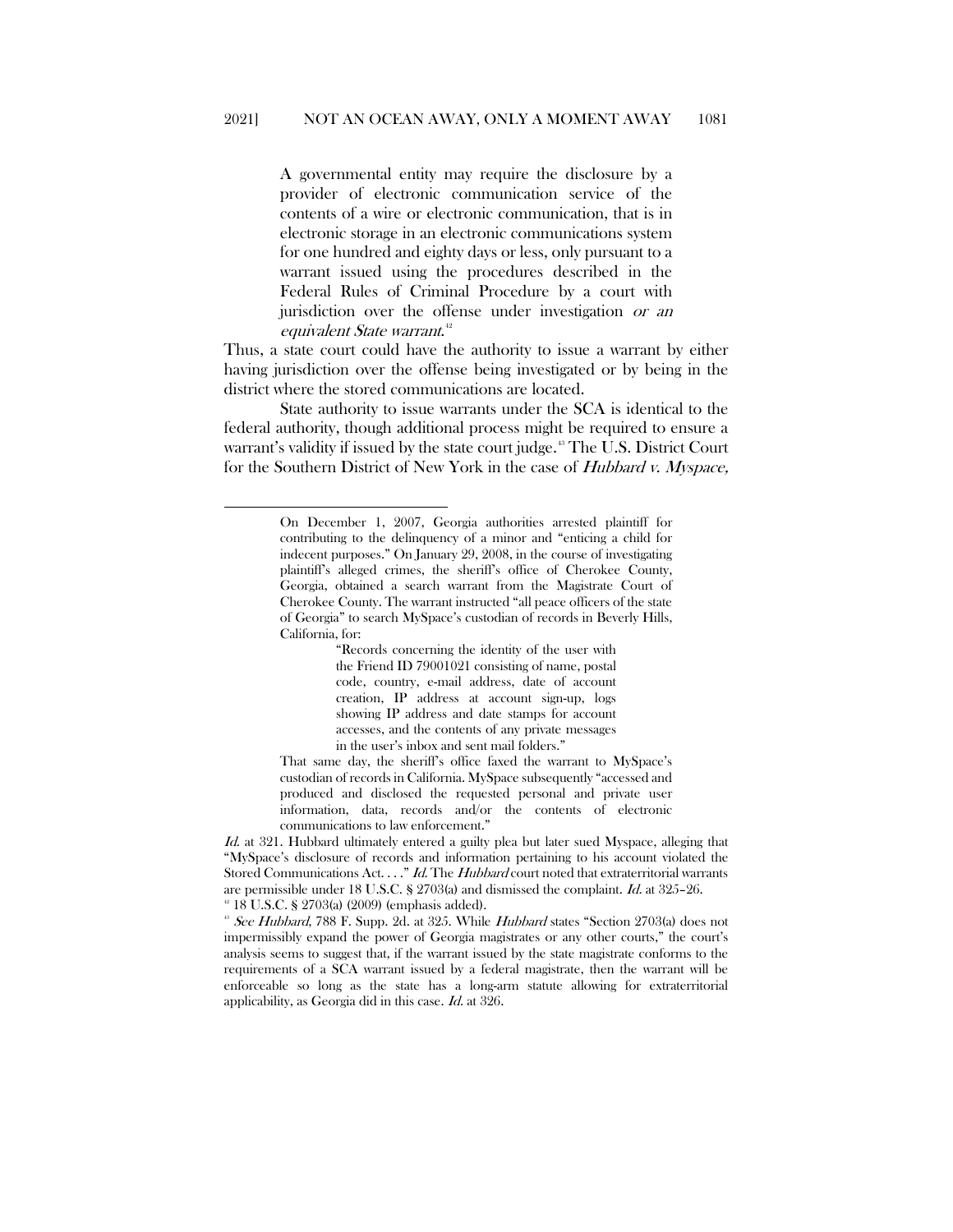Inc., focusing on the "equivalent State warrant" portion of this statute, held that the qualifications of a federal court to be a court of competent jurisdiction were implicitly applied to the qualifications of a state court.<sup>[44](#page-11-0)</sup> The *Hubbard* court interpreted the "jurisdiction over the offense under investigation" provision to require only that the judge has the authority to issue a warrant for the investigation; there is no requirement for the issuing judge to have the jurisdiction to preside over a trial for the suspect for whom the warrant is issued.<sup>[45](#page-11-1)</sup> The court found that by passing the SCA, Congress "specifically intended to allow federal courts to authorize searches beyond their normal territorial jurisdictions,"<sup>66</sup> and if this is true of federal courts, "the same ought to be true of equivalent state warrants." *Hubbard* further noted that Georgia law "appears to recognize the heightened territorial authority that magistrates and judges may have in issuing [SCA] warrants."<sup>[48](#page-11-4)</sup>

Congress clearly intended for warrants issued under the SCA by a court of competent jurisdiction to extend beyond territorial jurisdiction; as the  $Acknowled$  court articulated, the SCA empowered courts to "permit" searches . . . beyond the courts' usual geographic jurisdictions."<sup>[50](#page-11-6)</sup> The House Report clarified this point in 2001 when the PATRIOT Act, which amended the SCA in part, passed:

> An investigator, for example, located in Boston who is investigating a suspected terrorist in that city, might have to seek a suspect's electronic e-mail from an Internet service

<span id="page-11-6"></span><span id="page-11-5"></span> $\degree$  United States v. Ackies, 918 F.3d 190, 202 (1st Cir. 2019). "Law enforcement began investigating Ackies in the fall of 2015, beginning with information from a cooperating witness who became a cooperating defendant . . . concerning his drug trafficking with a man he knew then as 'Boyd' (determined at trial to be Ackies)." Id. at 195. Investigators obtained precise location information (PLI) "from a magistrate judge in Maine pursuant to a provision of the SCA, 18 U.S.C. § 2703, and Fed. R. Crim. P. 41 ('Rule 41') for two cell phones." Id. "Ackies was arrested . . . and charged in February 2016 with violations of 21 U.S.C. §§ 846 and 841(a)(1), conspiracy to possess and possession with intent to distribute heroin and cocaine base." Id. The defendant moved to suppress the PLI warrants on several grounds, but the First Circuit rejected the defendant's attempt to apply Rule 41(b) of the Federal Rules of Criminal Procedure to limit the jurisdiction conferred by the SCA. Id. at 201–03.  $Jd.$  at  $202$ .

<span id="page-11-1"></span><span id="page-11-0"></span> $44$  Id.

 $\mathbf{H}$  Id. at 324.

 $#$  Id. at 325.

 $\mathscr{I}$  Id. at 326.

<span id="page-11-4"></span><span id="page-11-3"></span><span id="page-11-2"></span><sup>&</sup>lt;sup>8</sup> Id. While this case was heard in the Southern District of New York, the search warrant at issue (which plaintiff claimed violated the SCA) was issued by a state magistrate in Georgia, authorizing "all peace officers of the state of Georgia" to search MySpace records relevant to the plaintiff's alleged offenses under a Georgia law that criminalized "contributing to the delinquency of a minor and 'enticing a child for indecent purposes." *Id.* at 321. MySpace, a company located in California, had a choice of forum provision within its Terms of Use Agreement, making New York the appropriate forum. Class Action Complaint at 3, Hubbard v. MySpace, Inc., 788 F. Supp. 2d 319 (S.D.N.Y. 2011) (No. 11-CV-0433).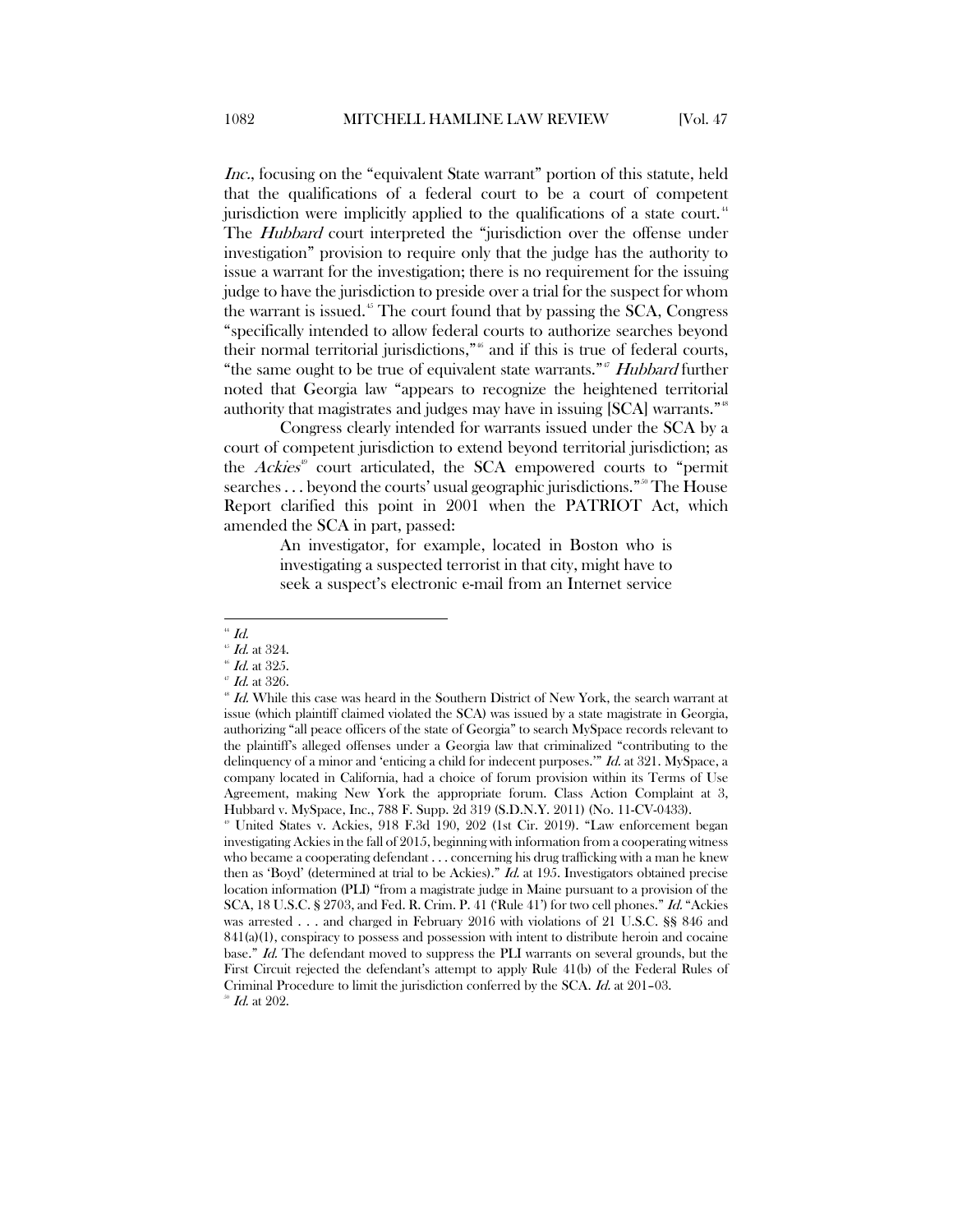provide[r] (ISP) account located in California. The investigator would then need to coordinate with agents, prosecutors and judges in the district in California where the ISP is located to obtain a warrant to search  $\dots$ . [The Act] amends § 2703 to authorize the court with jurisdiction over the investigation to issue the warrant directly.<sup>[51](#page-12-0)</sup>

Further, the text of § 2711 clarifies that "the term 'court of competent jurisdiction' includes . . . a court of general criminal jurisdiction of a State authorized by the law of that State to issue search warrants."<sup>[52](#page-12-1)</sup> One court acknowledged that the word "includes" was originally the word "means" prior to the 2009 amendment to the SCA; by using the word "includes," Congress intended to expand the definition of "court of competent jurisdiction."[53](#page-12-2) This same court acknowledged that each state may have differing procedures and laws regarding the operation of the state court system.<sup>[54](#page-12-3)</sup> To avoid this problem, Congress used broad language to create a statute that allows for the authorization of many types of state courts to issue warrants under the SCA, provided that the court has general criminal jurisdiction.<sup>[55](#page-12-4)</sup>

The only remaining jurisdictional hurdle to clear, if any, is posed by a state's constitution or long-arm statute.<sup>[56](#page-12-5)</sup> In the absence of any clear prohibition by state law, the SCA confers jurisdiction to state courts in this

<span id="page-12-0"></span>Id. (citing H.R. REP. NO. 107-236, pt. 1, at 57 (2001)); see also In re Yahoo, Inc., No. 07-3194-MB, 2007 U.S. Dist. LEXIS 37601 (D. Ariz. May 21, 2007) (finding that Congress intended for district courts to have the authority under the Electronic Communications Privacy Act to obtain electronically-stored communications from other jurisdictions).  $52$  18 U.S.C. § 2711(3)(B) (2018).

<span id="page-12-2"></span><span id="page-12-1"></span><sup>53</sup> John K. MacIver Inst. for Pub. Pol'y, Inc. v. Schmitz, 243 F.Supp.3d 1028, 1033 (W.D. Wis. 2017). "In this civil action, The John K. MacIver Institute for Public Policy, Inc., purports to assert class claims against various state actors, alleging that they violated the [SCA] . . . by seizing electronic information pursuant to search warrants issued by a County Circuit Court Judge during the course of a Wisconsin . . . proceeding." *Id.* at 1030. The defendants moved to dismiss, in part based on SCA statutory defenses. The court granted the motions to dismiss, finding no SCA violation since the warrants in question were issued by a court of competent jurisdiction. Id. at 1032–35. Among other arguments for a broader interpretation of SCA jurisdiction, the court noted that "the SCA specifically makes valid warrants issued by federal magistrate judges[, which] further suggests that Congress did not intend to exclusively limit those [SCA-conferred] powers to judges who can enter felony judgments."

Id. at 1034. <sup>54</sup> Id.

<span id="page-12-4"></span><span id="page-12-3"></span> $^{55}$   $Id.$ 

<span id="page-12-5"></span><sup>&</sup>lt;sup>56</sup> See infra Part VI (listing state long-arm statutes and related case law); see also Long-Arm Statutes: A Fifty-State Survey, VEDDER PRICE (2003), http://euro.ecom.cmu.edu/program/law/08-732/Jurisdiction/LongArmSurvey.pdf [https://perma.cc/32WS-GZDJ].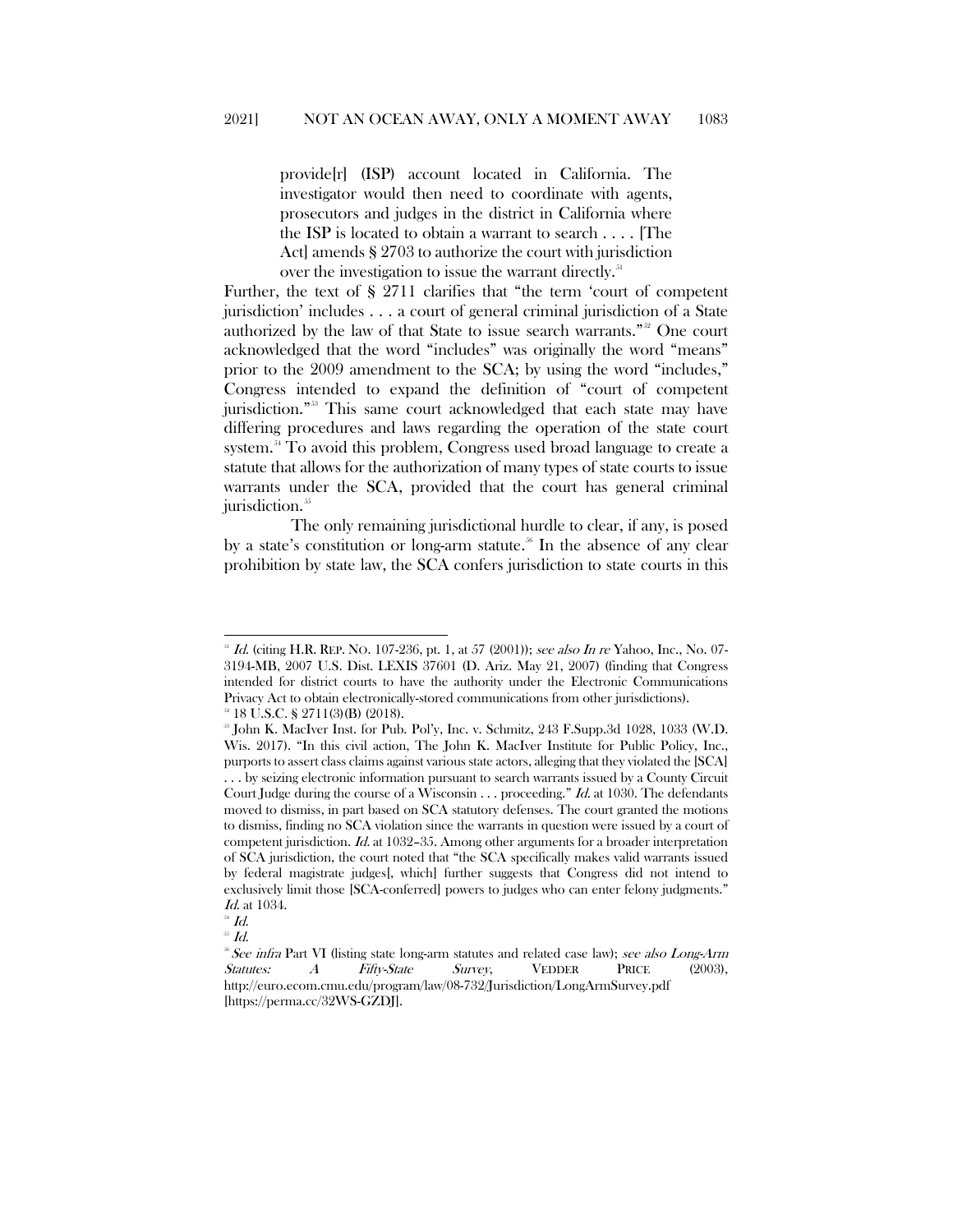context;<sup>[57](#page-13-1)</sup> SCA warrants are not limited to the territorial jurisdiction of the issuing authority.<sup>38</sup> This "promote[s] prosecutorial and judicial efficiency by permitting courts in locus of crime to preside over both investigation and adjudication," and also relieves the burden on courts in jurisdictions that host larger internet-service providers.<sup>[59](#page-13-3)</sup>

### <span id="page-13-0"></span>C. Fourth Amendment Implications and Stored Communications Act Trajectory

As mentioned previously, the third-party doctrine and the SCA are less than perfect means for handling today's technology which, when considering the collective data from these powerful devices, paints a nearperfect picture of individuals' daily lives. This picture is much more intimate than a thermal imaging device,<sup> $\degree$ </sup> disclosing "at what hour each night the lady

In 1991 Agent William Elliott of the United States Department of the Interior came to suspect that marijuana was being grown in the home belonging to petitioner Danny Kyllo. . . . Indoor marijuana growth typically requires high-intensity lamps. In order to determine whether an amount of heat was emanating from petitioner's home consistent with the use of such lamps, at 3:20 a.m. on January 16, 1992, Agent Elliott and Dan Haas used an Agema Thermovision 210 thermal imager to scan the triplex. Thermal imagers detect infrared radiation, which virtually all objects emit but which is not visible to the naked eye. The imager converts radiation into images based on relative warmth -- black is cool, white is hot, shades of gray connote relative differences; in that respect, it operates somewhat like a video camera showing heat images. The scan of Kyllo's home took only a few minutes and was performed

<span id="page-13-1"></span>See State v. Esarey, 67 A.3d 1001, 1008 n.17 (Conn. 2013) ("Indeed, there is nothing in the language of § 54-33a, our search warrant statute, that expressly restricts a trial judge's authority to order searches to Connecticut's borders. . . . Thus, consistent with the Stored Communications Act, 18 U.S.C. § 2703(b), it would appear to us that, under our existing statutes, a Connecticut trial judge may, in connection with the investigation of a crime committed here, order a search of electronically stored communications contained on a remote computing service's server located in another state . . . .").

<sup>&</sup>lt;sup>38</sup> Hubbard v. MySpace, Inc., 788 F.Supp.2d 319, 325 (S.D.N.Y. 2011).

<span id="page-13-3"></span><span id="page-13-2"></span> $\frac{56}{3}$  Esarey, 67 A.3d at 1008 (analyzing In re Yahoo, Inc., No. 07-3194-MB, 2007 U.S. Dist. LEXIS 37601 (D. Ariz. May 21, 2007)). Commentators have opined that certain Patriot Act amendments were designed "to shift the responsibility for issuance" of search warrants from courts where service providers are located "to the court with jurisdiction over the offense being investigated," since prior to the Patriot Act, "a disproportionate number of such orders were issued in the Eastern District of Virginia, where AOL is located." Patricia L. Bellia, Surveillance Law Through Cyberlaw's Lens, 72 GEO. WASH. L. REV. 1375, 1454 (Aug. 2004). This was also calculated to reduce the unnecessary costs, which accompany domestication of search warrants. Paul K. Ohm, Parallel Effect Statutes and E-mail "Warrants": Reframing the Internet Surveillance Debate, 72 GEO. WASH. L. REV. 1599, 1614–15, n.80 (Aug. 2004) (citing H.R. REP. NO. 107-236, pt. 1, at 57 (2001)).

<span id="page-13-4"></span> $60$  The Kyllo Court determined whether use of a thermal-imaging device aimed at a private residence was considered a "search" within the meaning of the Fourth Amendment.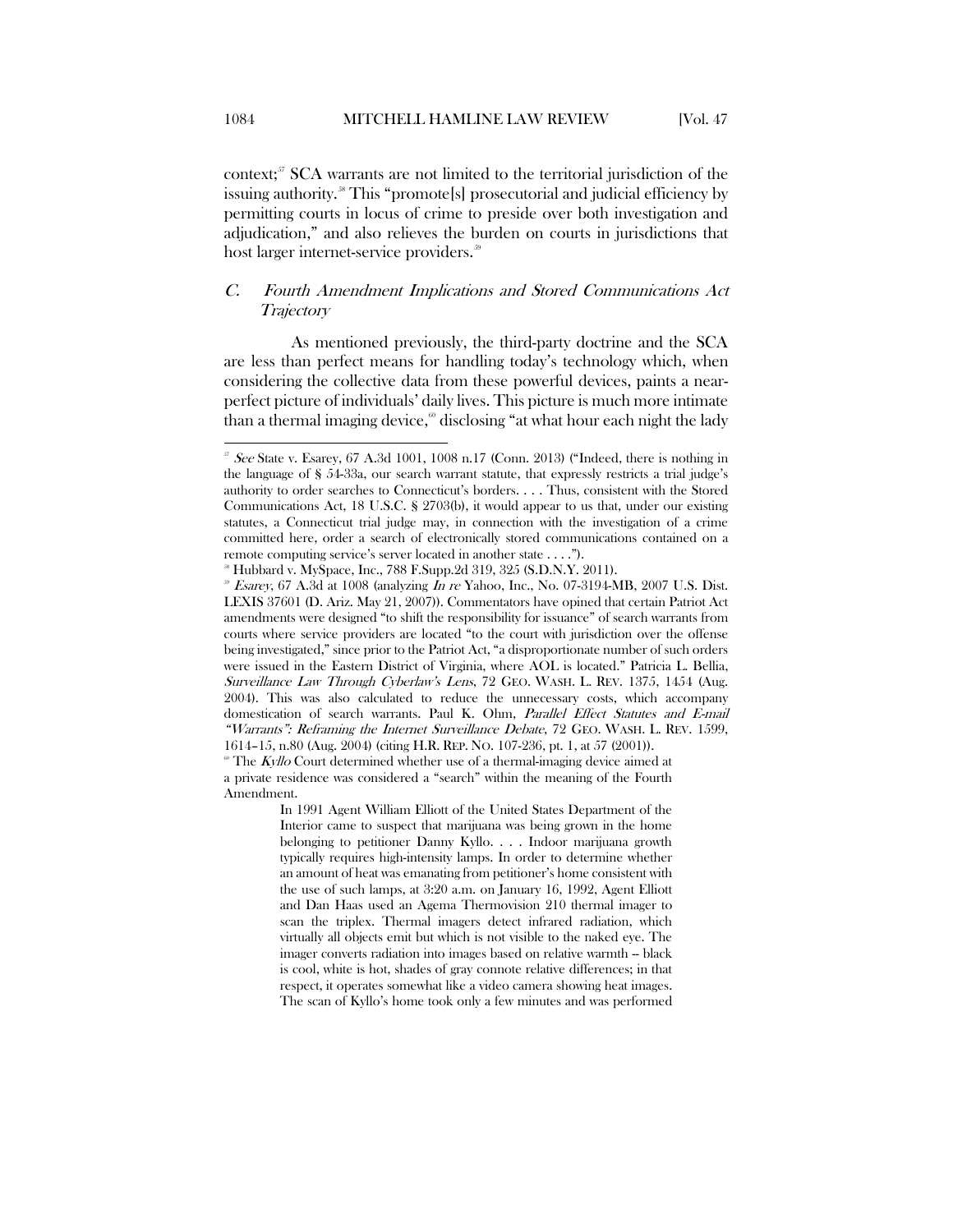of the house takes her daily sauna and bath,"[61](#page-14-0) and infinitely more comprehensive of a person's daily movements than could ever be obtained through a law enforcement officer's personal observation of an individual's movements on the street.

The Supreme Court has recognized, even if it has not directly confronted, the Fourth Amendment privacy issues created by the SCA and the third-party doctrine. The Court seems to favor a reasonable expectation of privacy approach, which may take the form of a pattern of life analysis and mosaic theory approach. This Section discusses the Supreme Court's present views on the third-party doctrine and predicts how the Court may handle future challenges to the SCA on Fourth Amendment grounds.

The Court has maintained that the third-party doctrine, as applied to content protected under the SCA, is still good law; however, in recent years, the Court has noted that digital data stored on a device and sent to servers belonging to cell phone providers may require more protection, but it has not overturned  ${\it Smith}$  or  ${\it Miller.} ^\circ$  Two major concepts are relevant for discussing a broad means of protection for potentially revealing digital data rather than the "one size fits all" approach currently present in the thirdparty doctrine. These concepts are known as the mosaic theory and pattern of life analysis and, while distinct, discussion of one necessarily requires discussion of the other in the same context.

The idea behind the mosaic theory<sup>[63](#page-14-2)</sup> is that a long-term, large-scale data collection effort may reveal details about an individual that a single

 $61$  Id. at 38.

from the passenger seat of Agent Elliott's vehicle across the street from the front of the house and also from the street in back of the house. The scan showed that the roof over the garage and a side wall of petitioner's home were relatively hot compared to the rest of the home and substantially warmer than neighboring homes in the triplex. Agent Elliott concluded that petitioner was using halide lights to grow marijuana in his house, which indeed he was. Based on tips from informants, utility bills, and the thermal imaging, a Federal Magistrate Judge issued a warrant authorizing a search of petitioner's home, and the agents found an indoor growing operation involving more than 100 plants.

Kyllo v. United States, 533 U.S. 27, 29–30 (2001) (holding that the thermal imaging constituted an unlawful search).

<span id="page-14-1"></span><span id="page-14-0"></span> $E^{\omega}$  See United States v. Jones, 565 U.S. 400 (2012) (finding that attachment of a GPS device to a vehicle and surveillance of vehicle's movements on public streets was a "search" within the Fourth Amendment); Carpenter v. United States, 138 S. Ct. 2206 (2018) (finding government surveillance of an individual's physical movements captured through CSLI was considered a "search"); see also Riley v. California, 573 U.S. 373 (2014) (holding interest in protecting officers' safety and preventing destruction of evidence did not justify dispensing with warrant requirements for searches of cell phone data).<br><sup>®</sup> Cultural anthropology and financial investment analysis both use the term "mosaic theory."

<span id="page-14-2"></span>Orin S. Kerr, The Mosaic Theory of the Fourth Amendment, 111 MICH. L. REV. 311, 313 (2012). In a legal context, the term was first coined by the U.S. Court of Appeals for the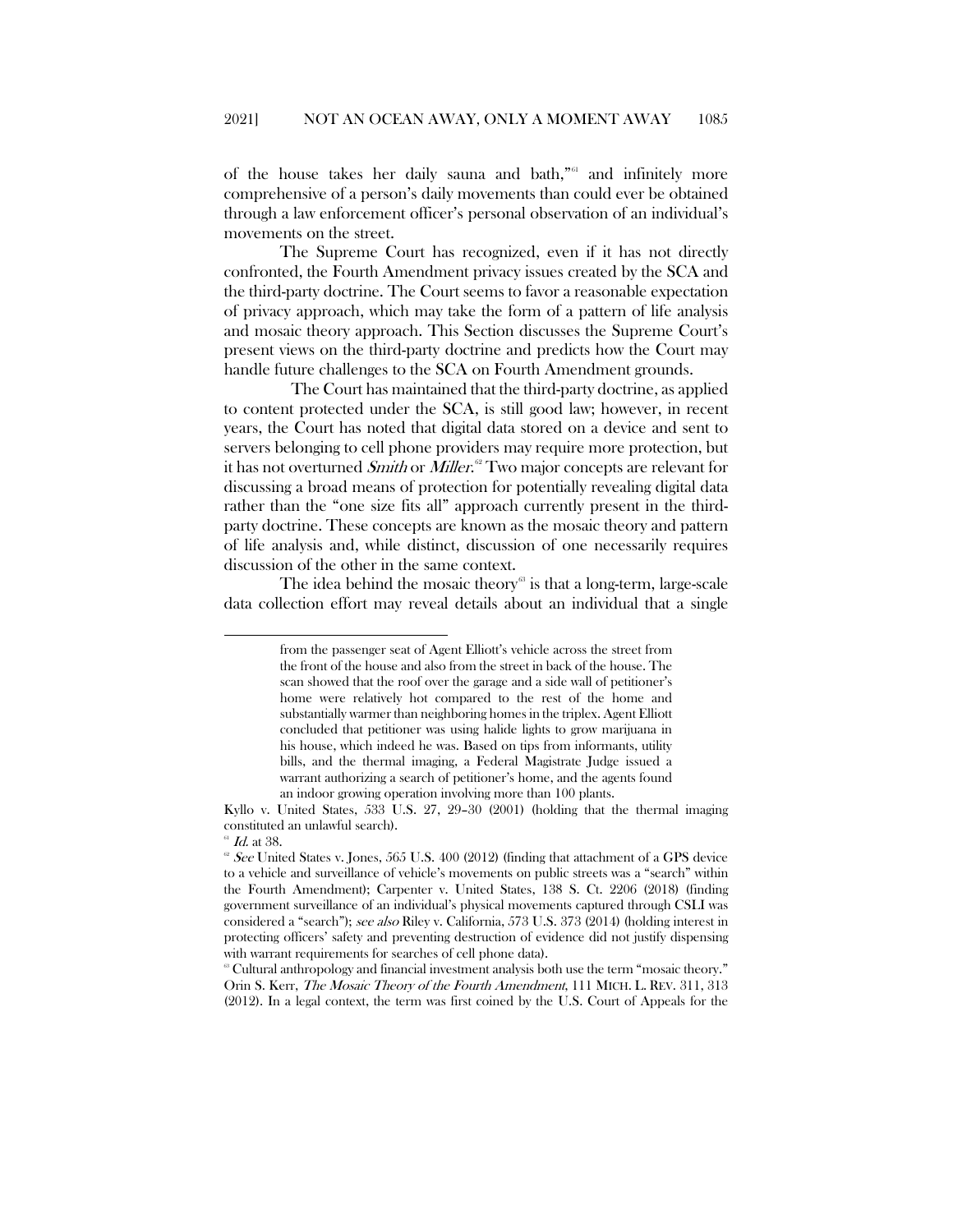observation could not reveal.[64](#page-15-0) A mosaic is composed of hundreds or thousands of pieces of glass; looking at each piece individually, one cannot discern much. When those pieces of glass are arranged in a particular way, one may step back and look at the pieces of glass to see the beautiful image that is formed. Likewise, different digital data pieces may be gathered from various sources that do not reveal much about the user, but when put together, a larger picture of the person's daily life may form. Putting the pieces together forms the mosaic; adding more pieces forms an even larger mosaic. Stepping back and looking at the whole mosaic to see something much more than the sum of its parts is the pattern of life analysis.

The pattern of life analysis refers to figuring out the normal habits of a person's life—both public and private.<sup>[65](#page-15-1)</sup> Traditional law enforcement and intelligence techniques can establish a pattern of life for a particular person; however, technology allows law enforcement to establish a pattern of life in a more comprehensive manner. This can be done through examining the digital evidence on a smartphone—call logs, GPS coordinates, time-stamped photos<sup>[66](#page-15-2)</sup>-or any number of other digital devices, from wearable health monitors to home assistants to smart vehicles.

For example, a law enforcement officer working the beat may see an individual enter a gym at nine o'clock on a Tuesday morning, but the officer may not know what the individual does after leaving the gym unless the officer followed him. This type of investigation requires time, personnel, and documentation. If the same officer wished to track the same individual's movements by using the GPS data from the individual's cell phone, then the officer would have an even more comprehensive picture of the individual's whereabouts than if the officer followed the individual.

Each individual GPS data point (the pieces of glass in the mosaic analogy) places the individual at a particular location at a particular time. The officer, with very little effort other than requesting the information from the cell phone provider, will be able to see that individual's pattern of life. The officer may note that the individual goes to the gym four days a week, works in an office building downtown, and visits the Protestant church once a week. These details, while seemingly innocent on the surface, may prove to reveal much more personal information that an individual may not wish to disclose to anyone—let alone law enforcement—such as the individual's religious or political affiliations or sexual practices.

District of Columbia Circuit in United States v. Maynard, 615 F.3d 544 (D.C. Cir. 2010), an underpinning of Jones. Id.

<span id="page-15-0"></span> $64$  Paul Rozenzweig, In Defense of the Mosaic Theory, LAWFARE (Nov. 29, 2017), https://www.lawfareblog.com/defense-mosaic-theory [https://perma.cc/VMZ9-NLXY].

 $^\mathrm{\scriptscriptstyle{65}}$   $Id.$ 

<span id="page-15-2"></span><span id="page-15-1"></span> $66$   $Id.$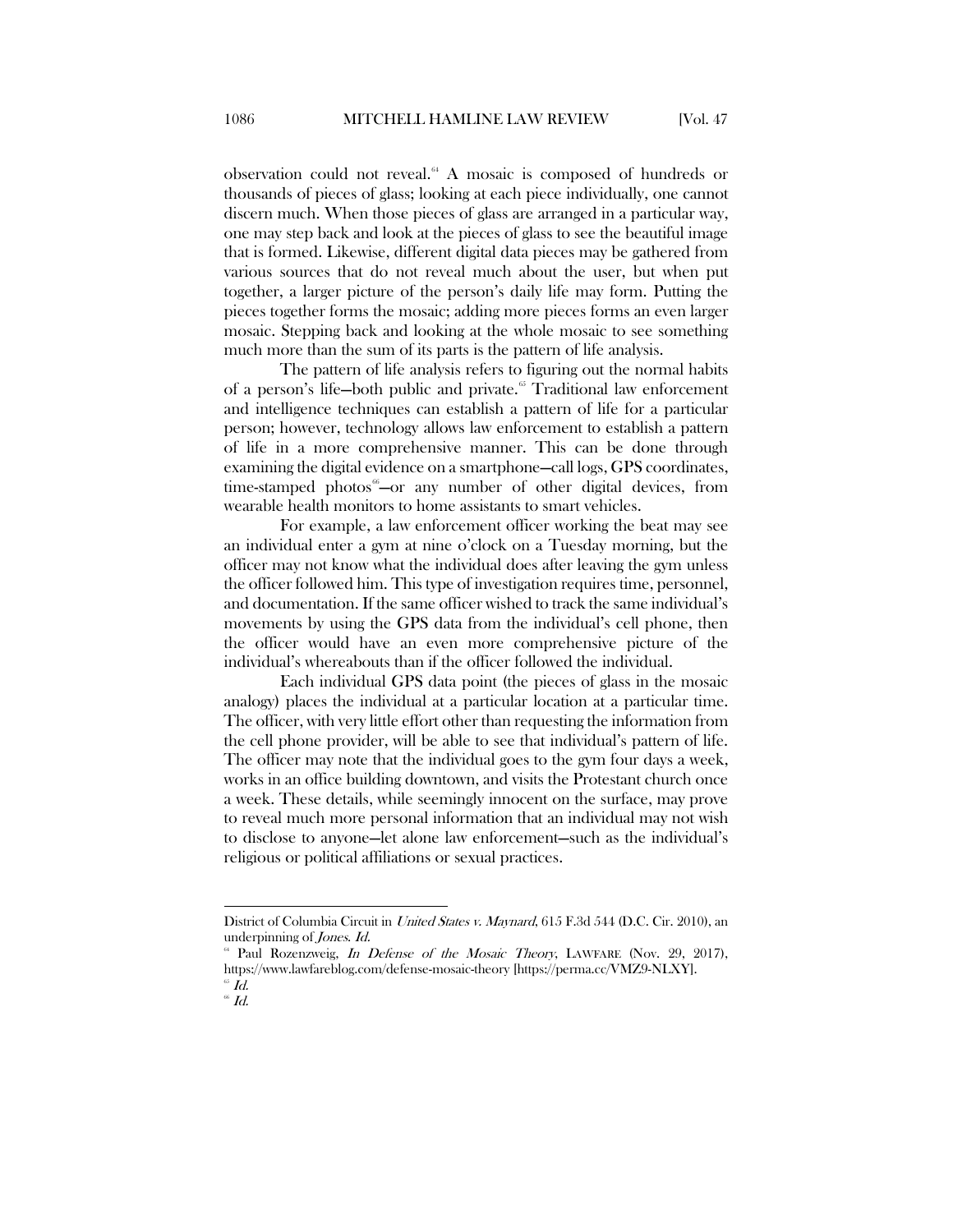The Supreme Court has shifted away from strict application of the third-party doctrine to analyzing the type of data collected, the amount of data collected, and the time period represented by the data. $\sigma$  This shift began in United States v. Jones, which was decided on other grounds, but Justice Sotomayor criticized the third-party doctrine in a separate concurring opinion.[68](#page-16-1) Justice Sotomayor noted that the Court should revisit the thirdparty doctrine, stating,

> This approach is ill suited to the digital age, in which people reveal a great deal of information about themselves to third parties in the course of carrying out mundane tasks. . . . I for one doubt that people would accept without complaint the warrantless disclosure to the Government of a list of every Web site they had visited in the last week, or month, or year. But whatever the societal expectations, they can attain constitutionally protected status only if our Fourth Amendment jurisprudence *ceases to treat secrecy* as a prerequisite for privacy. $^\circ$

In its continued reexamination of digital data, the Court in Riley v. *California*<sup> $\circ$ </sup> held that the Fourth Amendment prohibited a warrantless

 $\degree$  See Carpenter, 138 S. Ct. 2206; Riley, 573 U.S. at 37.

<span id="page-16-1"></span><span id="page-16-0"></span><sup>&</sup>lt;sup>®</sup> United States v. Jones, 565 U.S. 400, 430 (2012). In *Jones*, the government placed a tracking device on the undercarriage of the defendant's wife's car, and the government tracked the car (used by the defendant for drug operations) over the course of four weeks. Id. at 403. Justice Scalia, writing for the majority, seemed to resurrect the long-dead trespass analysis for determining whether a search under the Fourth Amendment has occurred. Id. at 404–12. Justice Alito noted in concurrence that trespass is unnecessary for many forms of surveillance. *Id.* at 429–31 (Alito, J., concurring). Justice Sotomayor, elaborating on Justice Alito's comment, noted the reasonable expectation of privacy test, as established in  $Katz$  v. United States, augmented the trespass test, meaning trespass is sufficient (but not necessary) to find a search took place. Id. at 414–16 (Sotomayor, J., concurring) (citing Katz v. United States, 389, U.S. 347, 361 (1967)). This is particularly important in today's age with electronically stored data, and Justice Sotomayor discusses the dangers of relying on the majority's opinion and the trespass analysis alone since there can be no physical trespass of digital data. Id. at 417–18.

 $\partial^{\omega}$  Id. (emphasis added).

<span id="page-16-3"></span><span id="page-16-2"></span><sup>70</sup> 573 U.S. 373 (2014).

David Riley was stopped by a police officer for driving with expired registration tags. In the course of the stop, the officer also learned that Riley's license had been suspended. The officer impounded Riley's car, pursuant to department policy, and another officer conducted an inventory search of the car. Riley was arrested for possession of concealed and loaded firearms when that search turned up two handguns under the car's hood.

An officer searched Riley incident to the arrest and found items associated with the "Bloods" street gang. He also seized a cell phone from Riley's pants pocket. According to Riley's uncontradicted assertion, the phone was a "smart phone," a cell phone with a broad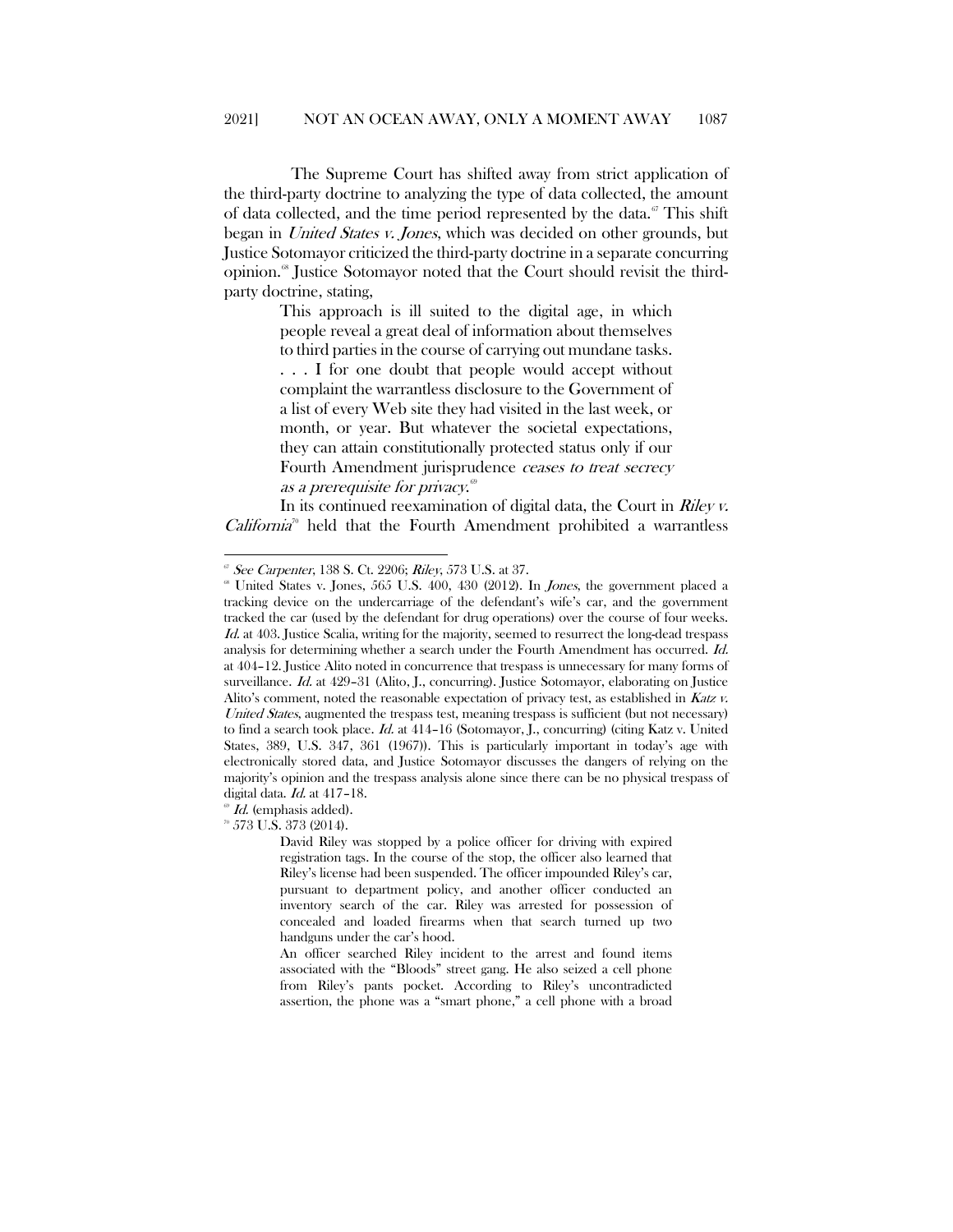search of a cell phone, on the grounds that a cell phone does not pose a risk to officer safety to justify a search of the phone's contents incident to its owner's arrest. The Court noted the cell phones' immense storage capacity and that the data stored on a cell phone can provide a means of reconstructing a person's private life.<sup>[71](#page-17-0)</sup>

The Court in *Riley* did not create a separate standard for digital data, yet the Court acknowledged the importance of cell phones in today's society, which helped form the Supreme Court's future analysis. Carpenter v. United States held that cell site location information (CSLI) cannot be obtained from cellular service providers by law enforcement without a warrant.<sup>[72](#page-17-1)</sup> Justice Roberts, writing for the majority, decided that CSLI deserves heightened protection due to the data's revealing nature, and society would not reasonably expect law enforcement to be able to monitor and document every individual's movement with near-perfect precision.<sup>[73](#page-17-2)</sup> The Court did not explicitly overrule *Smith* or *Miller* to invalidate the thirdparty doctrine; Carpenter merely works within the confines of the thirdparty doctrine and creates an exception for CSLI. Justice Alito criticized the Court's decision for being entirely unprecedented.<sup>[74](#page-17-3)</sup>

Because the Court is beginning to question the third-party doctrine's utility in today's digital world, prosecutors should be prepared for the different avenues of legal process to undergo change or become more

range of other functions based on advanced computing capability, large storage capacity, and Internet connectivity. The officer accessed information on the phone and noticed that some words (presumably in text messages or a contacts list) were preceded by the letters "CK"—a label that, he believed, stood for "Crip Killers," a slang term for members of the Bloods gang.

At the police station about two hours after the arrest, a detective specializing in gangs further examined the contents of the phone. The detective testified that he "went through" Riley's phone "looking for evidence." . . . The police also found photographs of Riley standing in front of a car they suspected had been involved in a shooting a few weeks earlier.

Riley was ultimately charged, in connection with that earlier shooting, with firing at an occupied vehicle, assault with a semiautomatic firearm, and attempted murder. . . . Prior to trial, Riley moved to suppress all evidence that the police had obtained from his cell phone. He contended that the searches of his phone violated the Fourth Amendment, because they had been performed without a warrant and were not otherwise justified by exigent circumstances. The trial court rejected that argument.

<span id="page-17-0"></span>Id. at 378-79 (internal citations omitted).

 $\overline{7}$  Id. at 394.

 $^{\rm n}$  138 S. Ct. 2206 (2018).

<span id="page-17-2"></span><span id="page-17-1"></span> $\overline{5}$  Id. at 2218.

<span id="page-17-3"></span> $^{\rm n}$   $\emph{Id.}$  at 2247.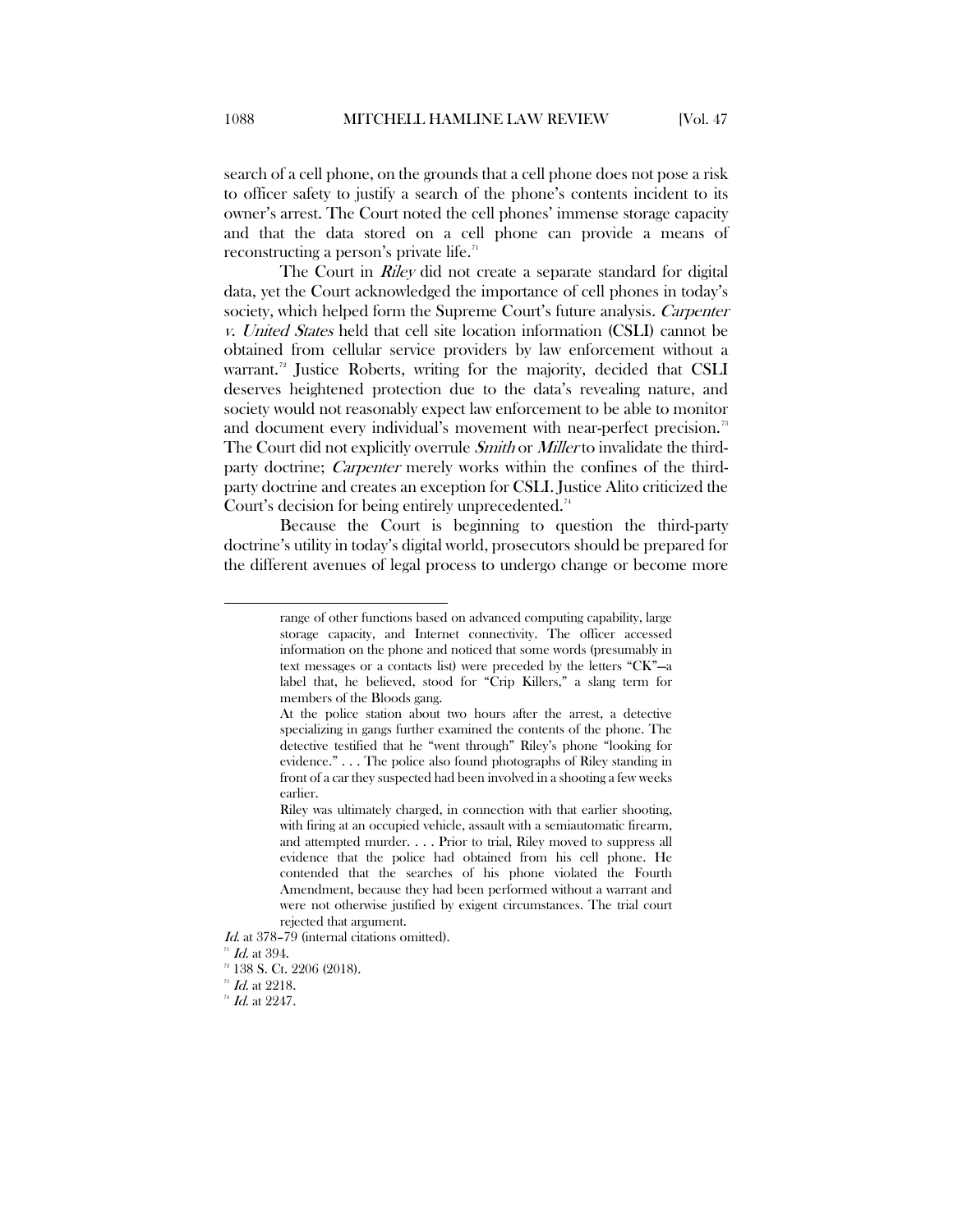stringent. It appears that, based on the cases discussed above and the Justices' opinions on privacy protections for digital data, the Court may be heading in the direction of adopting a pattern of life and mosaic theory analysis. An alternative trajectory may focus on a strict review of search warrant affidavits, comparing the specific facts of the affidavit's probable cause section to determine whether each category of data requested for search and seizure is supported by probable cause and particularity for that discrete data type. In support of this trend, boilerplate search warrants for "all" the data on a device, or in an account, are being routinely rejected, or in the alternative, courts highlight the specific facts supporting unique data types and indicating that only those specific categories could be searched.<sup>[75](#page-18-0)</sup>

The Justices seem to favor emphasis of privacy concerns over the traditional third-party doctrine because when the third-party doctrine was created, the technology available to the general public was much more simplistic, and the third-party doctrine is impractical considering the sheer volume of revealing, personal data that is collected from individuals' devices every second. From this discussion, it is the authors' opinion that, if practicable, law enforcement officers should always obtain a warrant for the contents of communications, even if that data may otherwise be obtained through a 2703(d) order or subpoena.

Beyond the Supreme Court opinions, state courts and legislatures are also emphasizing privacy over the traditional third-party doctrine. In the 2020 election, Michigan voters took a dramatic step and approved an amendment to the state constitution which expanded warrant requirements to include electronic data and electronic communications.<sup>[76](#page-18-1)</sup> As amended, the Michigan Constitution requires a warrant for the government "to access electronic data or electronic communication."<sup>[77](#page-18-2)</sup> It is unclear if the

<span id="page-18-0"></span> <sup>75</sup> "[S]eparate probable cause is required to search each of the categories of information found on the cellphones." United States v. Morton, 984 F.3d 421, 425 (5th Cir. 2021). "[T]he November 12th Warrant did not seek any and all data or digital information; instead, it sought only five enumerated categories of digital information. The November 12th Warrant did not contain language that would suggest an impermissibly broad scope such as 'any and all' or 'including but not limited to.' The categories limited the search to call logs, subscriber information, and various forms of messaging. The November 12th Warrant described what the officers believed would be found on the phone with specificity [to the text of the note] and thereby satisfied an important metric in judging particularity. Further, the November 12th Warrant was limited to a three-day period around the shooting, unlike the warrants in Wheeler and Buckham that lacked any temporal limitations." State v. Wilson, No. 1904007242, 2021 Del. Super. LEXIS 84, at \*15 (Del. Super. Ct. Jan. 29, 2021).

<span id="page-18-1"></span><sup>&</sup>lt;sup>6</sup> See Lester Graham, *Election 2020: Michigan Voters Approve Proposal 2, Protecting* Electronic Data, MICH. RADIO (Nov. 4, 2020), https://www.michiganradio.org/post/election-2020-michigan-voters-approve-proposal-2-protecting-electronic-data

<sup>[</sup>https://perma.cc/6SDT-9SQV].

<span id="page-18-2"></span>Id. Proposal 2 amended Article 1, Section 11 of the Michigan Constitution to read as follows: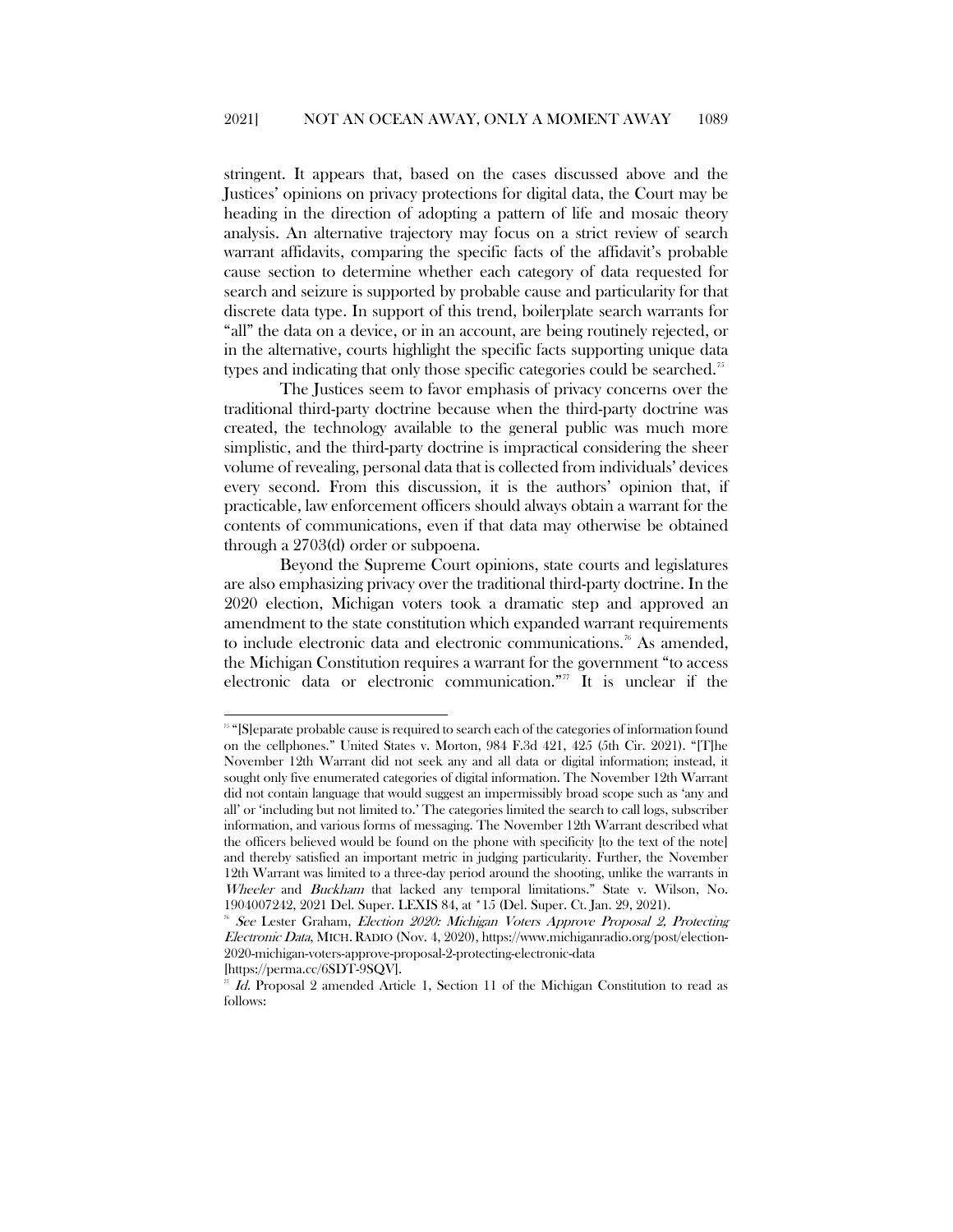amendment refers only to data stored locally or if the amendment covers data stored by service providers. If the latter holds true, Michigan has effectively eliminated the third-party doctrine when applied to electronic data and communications.

In some states without codified exceptions to the third-party doctrine for electronic data and communications, state courts have stepped in to provide such exceptions, and in some cases, eliminated the third-party doctrine altogether.<sup>[78](#page-19-0)</sup> A recent outlier decision from Arizona, State v. *Mixton*,<sup> $\alpha$ </sup> saw the court decline to apply the third-party doctrine in a case involving a defendant's IP address. There, the court found a reasonable expectation of privacy in one's IP address and required a search warrant to obtain one's IP address, in direct conflict with numerous jurisdictions.<sup>[80](#page-19-2)</sup>

<sup>79</sup> 447 P.3d 829 (Ariz. Ct. App. 2019).

<span id="page-19-2"></span><span id="page-19-1"></span> $80$  See, e.g., Hatcher v. State, 726 S.E.2d 117, 120 (Ga. Ct. App. 2012) ("[W]e doubt that an Internet service subscriber can have a reasonable expectation of privacy in the subscriber information that he voluntarily conveys to an Internet service provider in order to obtain Internet service."); State v. Baric, 919 N.W.2d 221, 228 (Wis. Ct. App. 2018) ("Baric has not shown by a preponderance of the evidence that he had a reasonable expectation of privacy in . . . his IP address."); State v. Lemasters, No. CA2012-12-028, 2013 Ohio App. LEXIS 3009, at \*12 (Ohio Ct. App. July 8, 2013) ("Lemaster's Fourth Amendment rights

The person, houses, papers, and possessions, electronic data, and electronic communications of every person shall be secure from unreasonable searches and seizures. No warrant to search any place or to seize any person or things or to access electronic data or electronic communications shall issue without describing them, nor without probable cause, supported by oath or affirmation. . . .

Statewide Ballot Proposal 20-2: Protection of Electronic Data and Communications, CITIZENS RSCH. COUNCIL MICHIGAN (Oct. 2020), https://crcmich.org/wpcontent/uploads/Memo1164-Proposal\_2\_Search\_and\_seizure\_of\_electronic\_data.pdf [https://perma.cc/XWL3-UJSF].

<span id="page-19-0"></span><sup>&</sup>lt;sup>8</sup> See, e.g., People v. Chapman, 679 P.2d 62, 67 n.6 (Cal. 1984) (rejecting the "fiction" in *Miller* and *Smith* that a person has no reasonable expectation of privacy in bank or phone call records); People v. Sporleder, 666 P.2d 135, 141–42 (Colo. 1983) (rejecting Smith and finding reasonable expectation of privacy in phone numbers dialed); Charnes v. DiGiacomo, 612 P.2d 1117, 1120–21 (Colo. 1980) (rejecting Miller in construing state constitution's search-and-seizure provisions); Shaktman v. State, 553 So. 2d 148, 151 (Fla. 1989) (replicating the finding in Sporleder); State v. Walton, 324 P.3d 876, 906 (Haw. 2014) (indicating that Miller and Smith "incorrectly rely on the principle that individuals who convey information to a third party have assumed the risk of that party disclosing the information to the government. In our times individuals may have no reasonable alternative"); State v. Thompson, 760 P.2d 1162, 1165 (Idaho 1988) (finding that "in Idaho there is a legitimate and reasonable expectation of privacy in the phone numbers that are dialed."); People v. DeLaire, 610 N.E.2d 1277, 1282 (Ill. App. Ct. 1993) (describing how "[the court] believe[s] that citizens have a legitimate expectation that their telephone records will not be disclosed"); Commonwealth v. DeJohn, 403 A.2d 1283, 1289 (Pa. 1979) ("As we believe that *Miller* establishes a dangerous precedent, with great potential for abuse, we decline to follow that case when construing the state constitutional protection against unreasonable searches and seizures."); State v. Thompson, 810 P.2d 415, 418 (Utah 1991) (rejecting Miller).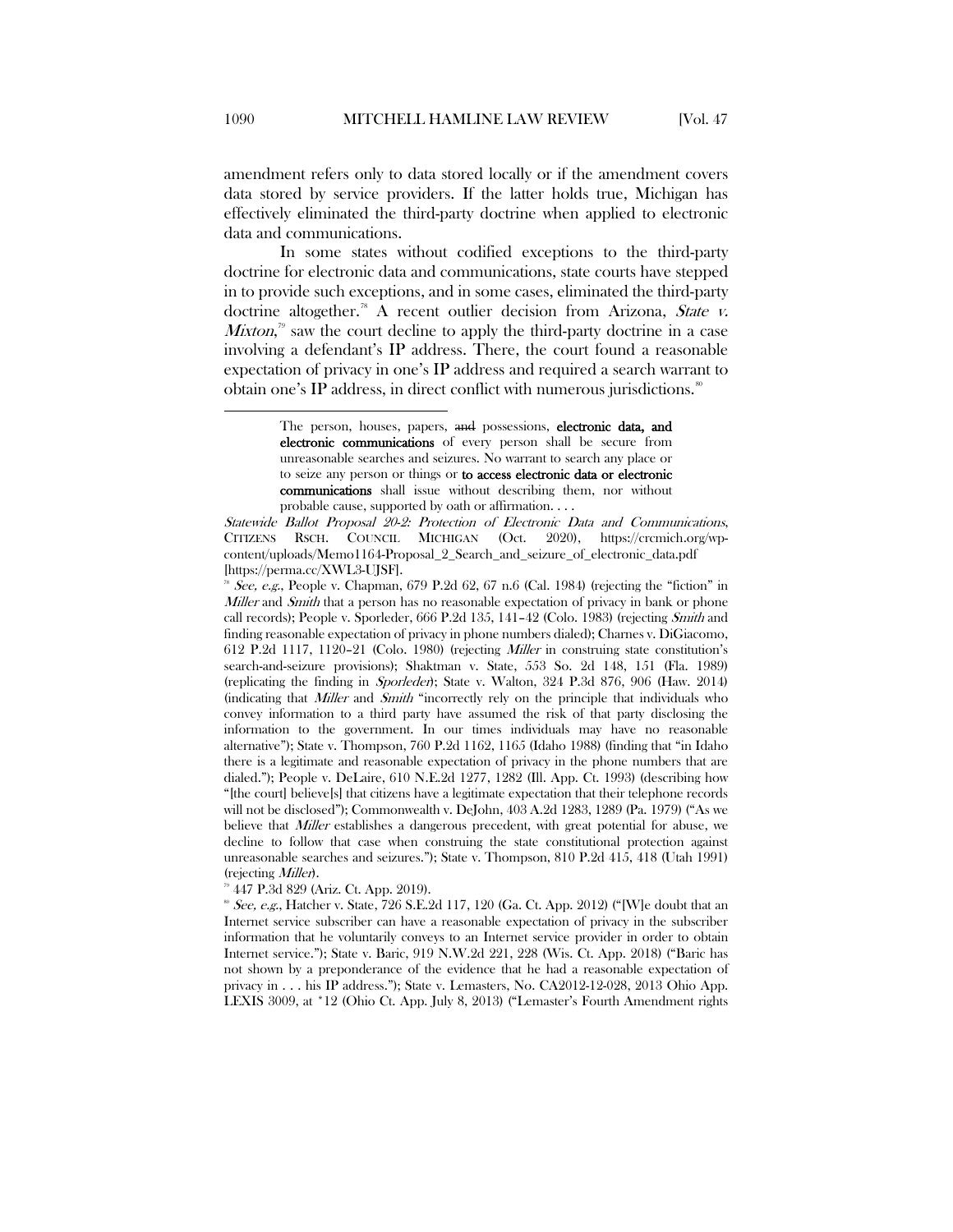The *Mixton* court looked to New Jersey for support in finding a reasonable expectation of privacy in  $IP$  addresses<sup>[81](#page-20-0)</sup> but failed to acknowledge that New Jersey allows law enforcement to obtain IP addresses with a subpoena.<sup>[82](#page-20-1)</sup> The decision relies heavily on New Jersey as an example of a growing trend toward expansions of privacy outweighing law enforcement interests in investigating crimes. While the rationale of the Mixton court was incorrect and ultimately corrected by the Arizona Supreme Court,<sup>[83](#page-20-2)</sup> both the trajectory of privacy-oriented jurisprudence and the wisdom of obtaining search warrants when practicable, are undeniable.

were not implicated by Detective Penwell's use of the file-sharing system, or in his obtaining Lemasters' information from Time Warner based upon Lemaster's IP address."); State v. Rodriguez, No. P2-2014-3011A, 2017 R.I. Super. LEXIS 89, at \*28 (R.I. Super. Ct. May 30, 2017) ("Defendant has not established either a subjectively or objectively reasonable expectation of privacy in the subscriber information held by Verizon."); State v. Mello, 27 A.3d 771 (2011) (finding individuals have no expectation of privacy in non-content data shared with a service provider); Commonwealth v. Do, 86 Va. Cir. 483 (Cir. Ct. 2013) (finding that a defendant's subjective intent to hide his IP address does not create a reasonable expectation of privacy); State v. Leblanc, 137 So. 3d 656, 662 (La. Ct. App. 2014) ("[W]here an internet subscriber voluntarily discloses routine billing information to an ISP in order to receive service, he has no reasonable expectation of privacy in that information, and, therefore, the issuance of a search warrant for its disclosure would not be required."); State v. Peppin, 347 P.3d 906 (Wash. Ct. App. 2015) (holding there is no reasonable expectation of privacy in data exposed publicly); State v. Roberts, 345 P.3d 1226, 1236 (Utah 2015) (noting "the overwhelming weight of authority finding no reasonable expectation of privacy in subscription information, like an IP address, given to an internet service provider").

<span id="page-20-0"></span> $\frac{3}{8}$  See State v. Reid, 945 A.2d 26, 33 (N.J. 2008) (noting that internet users are "entitled to expect confidentiality" in this information, and the fact that they have disclosed their identities to third party internet service providers "does not upend the privacy interest at stake").

<span id="page-20-1"></span> $\frac{82}{10}$  See id. at 36 (explaining that a finding of a reasonable expectation of privacy under the state constitution does not necessarily trigger a warrant requirement and that a grand jury subpoena satisfies the requirements of the New Jersey Constitution as long as the data "bear some possible relationship[, however indirect,] to the grand jury investigation" (citing State v.

<span id="page-20-2"></span>Mcallister, 875 A.2d 866, 876 (N.J. 2005))). <sup>83</sup> See State v. Mixton, 478 P.3d 1227, 1229 (Ariz. 2021) (holding that search warrants and court orders are not required to obtain IP addresses and other ISP subscriber information and that an administrative subpoena is sufficient). The Arizona Supreme Court noted that an expectation of privacy in this "non-content information is unreasonable in light of the nature of the information; it is voluntarily shared with third parties; and such third parties own, and often engage in pervasive legal derivative use" of the information. Id. at 1240.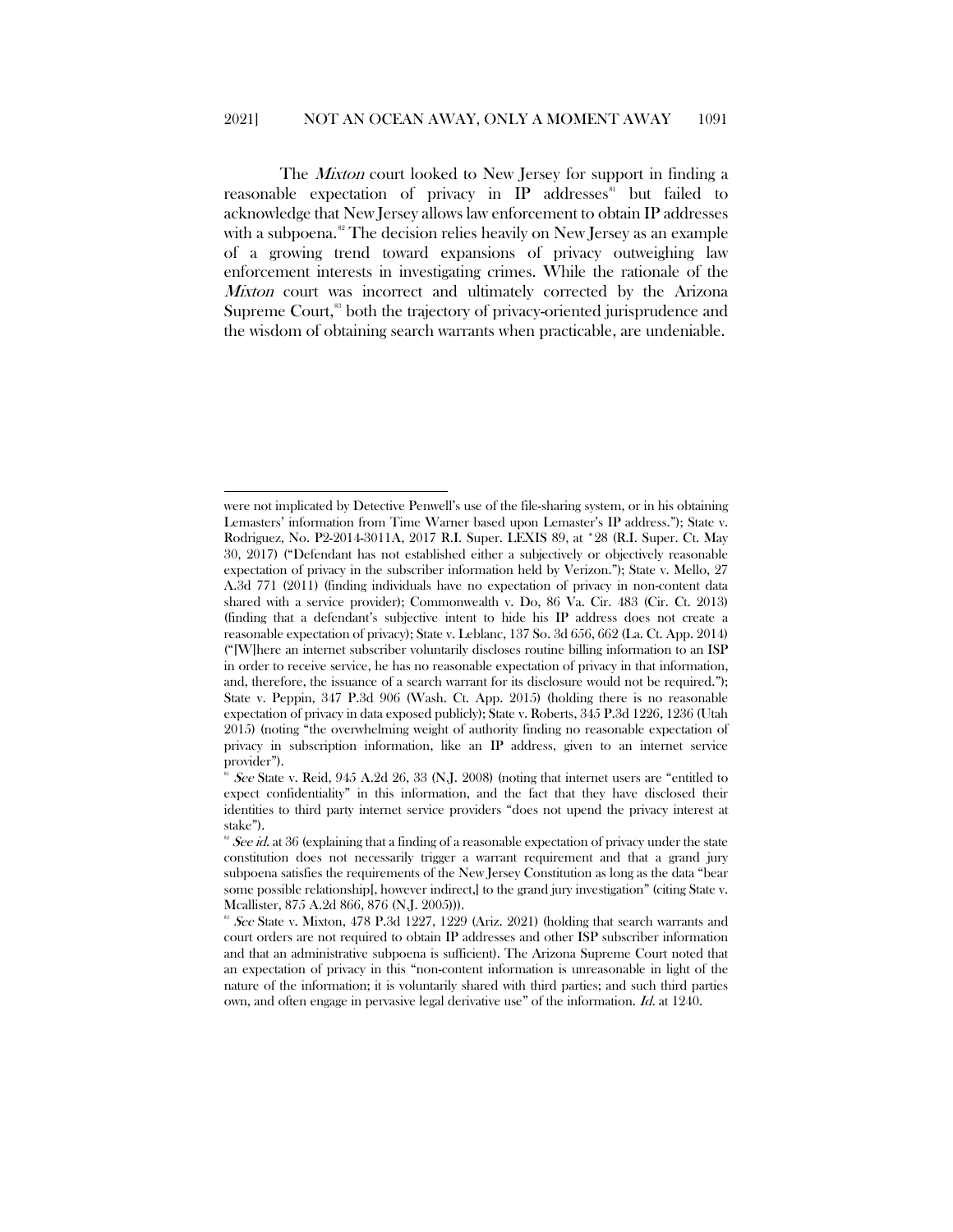### <span id="page-21-0"></span>III. CLARIFYING LAWFUL OVERSEAS USE OF DATA ACT (CLOUD) ACT[84](#page-21-2)

The CLOUD Act aims to combat the recent influx of data requests to US-based global providers from abroad in a manner that protects user privacy and civil liberties.<sup>[85](#page-21-3)</sup> The CLOUD Act amends the SCA to include an affirmative statement that the SCA covers data stored on servers located outside the United States. The CLOUD Act contains two central parts: (1) the provision for access to foreign stored data and (2) the authorization of bilateral executive agreements to facilitate sharing data held by entities within the United States with law enforcement in foreign sovereign jurisdictions.<sup>[86](#page-21-4)</sup>

#### <span id="page-21-1"></span>A. Access to Foreign Stored Data

First, the CLOUD Act facilitates access to electronic information, even if it is stored overseas, for law enforcement investigations.<sup>[87](#page-21-5)</sup> Data covered by the CLOUD Act is the same data covered by the other SCA provisions, namely, "contents of a wire or electronic communication and any record or other information pertaining to a customer or subscriber."<sup>[88](#page-21-6)</sup> The data sought must be in a United States corporation's, organization's, or legal person's possession or control.<sup>[89](#page-21-7)</sup> When law enforcement successfully obtains a warrant to access data protected by the SCA and stored abroad, the warrant must be honored.

An issue presented in *United States v. Microsoft Corporation* led to the CLOUD Act's provision on foreign-stored data.<sup>[90](#page-21-8)</sup> In 2013, the federal government investigated a drug-trafficking operation and sought a warrant under the SCA to require Microsoft to produce all emails and information associated with an account hosted by Microsoft.<sup>[91](#page-21-9)</sup> The emails the government sought were stored on a server owned by Microsoft and located

<span id="page-21-5"></span> $\mathscr{L}$  Id.

<span id="page-21-2"></span><sup>&</sup>lt;sup>84</sup> The authors are grateful to Zero Abuse Project's legal extern Kiley Eichelberg for her research contributions.

<sup>&</sup>lt;sup>85</sup> THE PURPOSE AND IMPACT OF THE CLOUD ACT, supra note 36.

<span id="page-21-4"></span><span id="page-21-3"></span> $86$  The CLOUD Act[,](https://epic.org/privacy/cloud-act/) EPIC ELEC. PRIV. INFO. CTR. (Oct. 29, 2019), https://epic.org/privacy/cloud-act/ [https://perma.cc/LUL6-V4E6].

<sup>88</sup> 18 U.S.C. § 2713 (2018).

<span id="page-21-7"></span><span id="page-21-6"></span> $8$  18 U.S.C. § 2703(h)(1)(B) (2018) defines "United States person" by cross-referencing to 18 U.S.C. § 2523(a)(2) (2018) ("[A] citizen or national of the United States, an alien lawfully admitted for permanent residence, an unincorporated association a substantial number of members of which are citizens of the United States or aliens lawfully admitted for permanent residence, or a corporation that is incorporated in the United States.").

<span id="page-21-8"></span>Microsoft Corp. v. United States, 829 F.3d 197 (2d Cir. 2016), vacated and remanded by United States v. Microsoft Corp., 138 S. Ct. 1186 (2018).

<span id="page-21-9"></span> $91$  Microsoft Corp., 138 S. Ct. at 1187.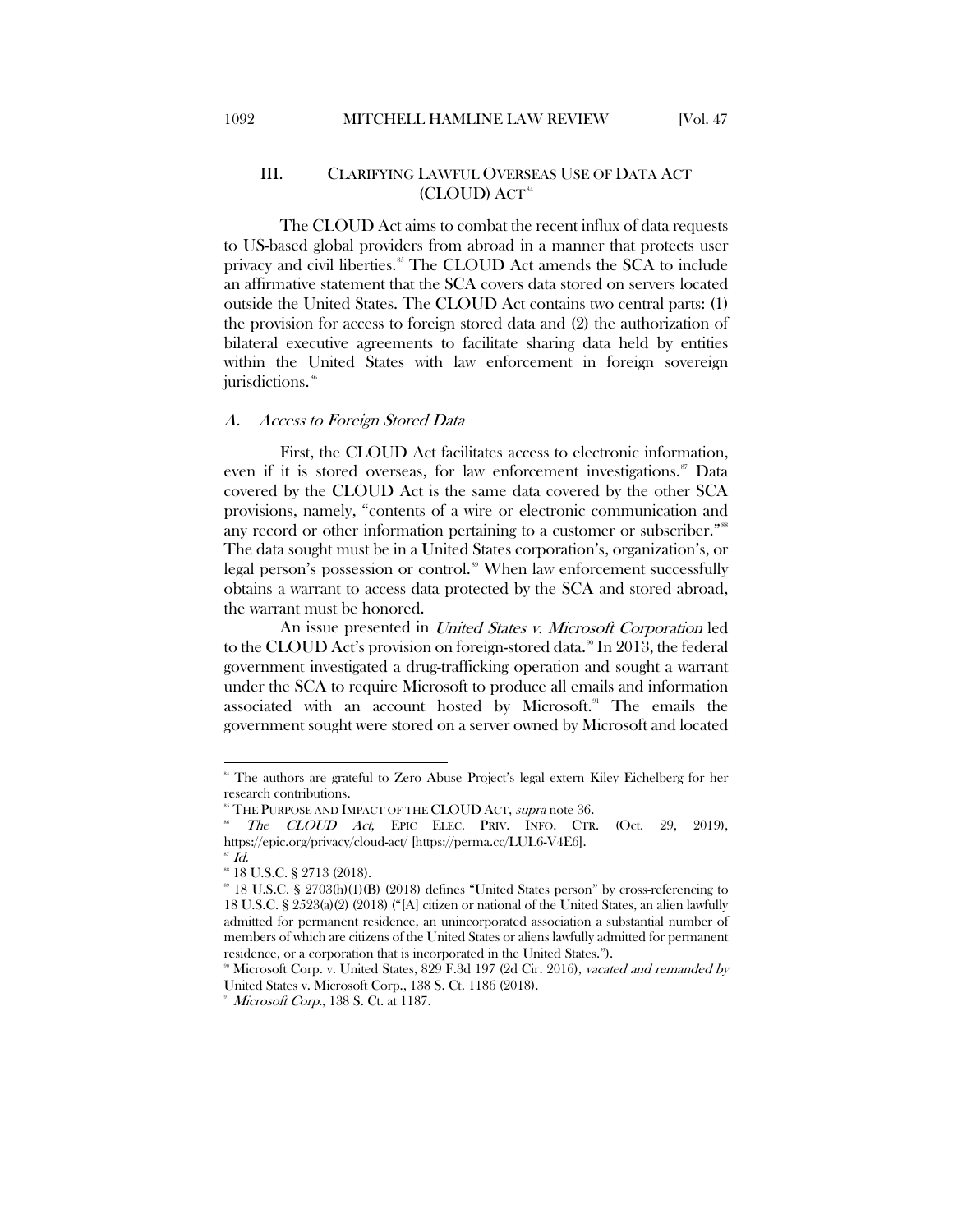in Dublin, Ireland.<sup>92</sup> Microsoft challenged the search warrant's validity as applied to the emails, arguing that a United States magistrate does not have the jurisdiction to issue a warrant for digital information stored abroad.<sup>33</sup> A United States magistrate reviewed the challenge and held that a warrant under the SCA functions as a warrant and a subpoena—the latter of which is not restricted by territorial jurisdictional boundaries—and required Microsoft to turn over the emails.<sup>[94](#page-22-3)</sup> A district judge upheld the magistrate's ruling.<sup>[95](#page-22-4)</sup>

Microsoft appealed to the Second Circuit. The United Kingdom Government filed an amicus brief, stating that if the United States government wished to obtain data located in Ireland, then the United States should use the MLAT between the United States and Ireland.<sup>[96](#page-22-5)</sup> The Second Circuit overturned the district court's ruling, invalidating the warrant. $\mathscr{I}$  The court held the SCA cannot apply extraterritorially without explicit Congressional intent and found no such intent by Congress.<sup>[98](#page-22-7)</sup> The Second Circuit denied the government's petition for a rehearing en banc.<sup>[99](#page-22-8)</sup>

The United States government filed a petition for certiorari in the United States Supreme Court in June 2017, which the Court granted in October  $2017.^{100}$  $2017.^{100}$  $2017.^{100}$  After the Court heard oral arguments, Congress introduced the CLOUD Act, which was signed into law on March 23, 2018.<sup>[101](#page-22-10)</sup> The CLOUD Act resolved the issues presented in *United States v.* Microsoft Corp., and the Supreme Court declared the case moot.

#### <span id="page-22-0"></span>B. Bilateral Agreements

The CLOUD Act addresses foreign governments' ability to access data stored in the United States in the course of criminal investigations.<sup>[102](#page-22-11)</sup> It does this by providing the authority to create bilateral agreements between the United States and other countries.<sup>103</sup> Presently, the United States has only entered into a bilateral agreement with the United Kingdom, though Australia has now paved the way through its domestic law to allow the

 $95$   $Id.$ 

<span id="page-22-8"></span><span id="page-22-7"></span><span id="page-22-6"></span> $M$ . at 211.

<span id="page-22-1"></span> $\overline{\phantom{a}}$  $92$  Id.

 $^{93}$  Id.

<span id="page-22-3"></span><span id="page-22-2"></span> $^{94}$   $\emph{Id.}$ 

<span id="page-22-5"></span><span id="page-22-4"></span><sup>96</sup> Brief of the Government of the United Kingdom of Great Britain and Northern Ireland as Amicus Curiae in Support of Neither Party, United States v. Microsoft Corp., 829 F.3d 197 (2d Cir. 2016) (No. 17-2), 2017 WL 6398769.<br>
<sup>37</sup> Microsoft Corp., 829 F.3d at 201-02.

<span id="page-22-9"></span> $99$  Microsoft Corp. v. United States,  $855$  F.3d  $53$  (2d Cir. 2017).

 $\degree$  United States v. Microsoft Corp., 138 S. Ct. 356 (Oct. 16, 2017) (mem.).

<sup>101</sup> United States v. Microsoft Corp., 138 S. Ct. 1186, 1187 (2018).

<span id="page-22-11"></span><span id="page-22-10"></span> $102$  The CLOUD Act, supra note 88.

<span id="page-22-12"></span> $^{103}$   $\emph{Id.}$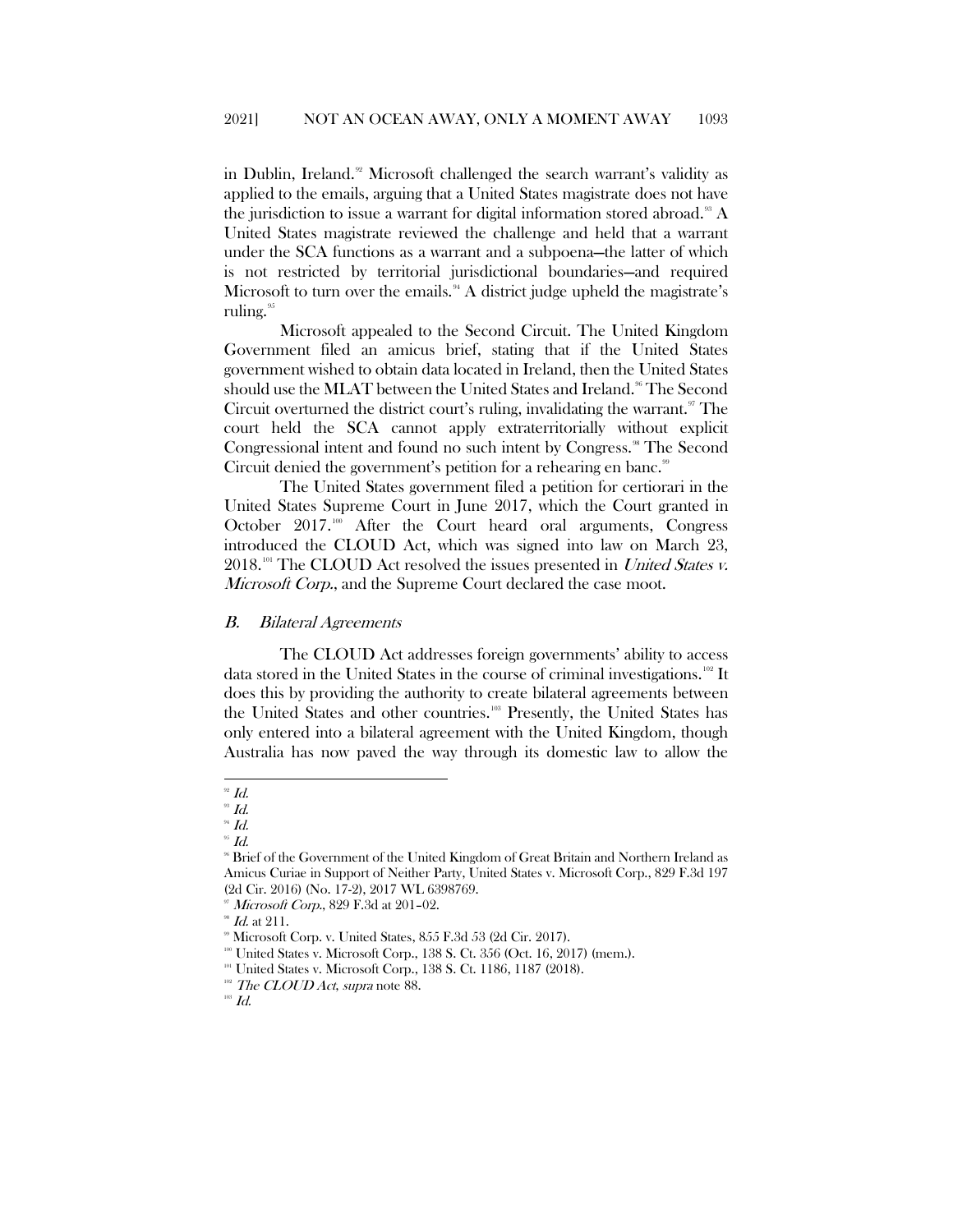possibility of a future bilateral agreement with the United States.[104](#page-23-0) Any nation wishing to enter into a bilateral agreement with the United States must be determined by the attorney general and secretary of state to meet the United States' high standards of due process and commitment to the rule of law.[105](#page-23-1) Nations with adverse governmental philosophies will not be permitted to enter into a bilateral agreement with the United States.<sup>[106](#page-23-2)</sup>

Honoring warrants issued pursuant to the SCA and the CLOUD Act allows for a streamlined process, whereby the government may bypass

<span id="page-23-0"></span><sup>&</sup>lt;sup>104</sup> Anne-Marie Allgrove, Adrian J. Lawrence, Toby Patten & Anne L. Petterd, Australia - Bill Paves the Way for Australia-US Bilateral CLOUD Act Agreement and a New Cross-Border Data Access Regime, LEXOLOGY (June 3, 2020), https://www.lexology.com/library/detail.aspx?g=2cf0f5f7-4a6b-4523-b04c-4674296f9f74 [https://perma.cc/T2PB-6XUC].

<span id="page-23-2"></span><span id="page-23-1"></span><sup>&</sup>lt;sup>105</sup> 18 U.S.C. § 2523(b)(4) (2018). 106 Id. § 2523(b)(4) (2018). <sup>106</sup> Id. § 2523(b)(1). The U.S. attorney general with the concurrence of the secretary of state must provide a written certification to Congress averring, among other considerations, that

<sup>(1)</sup> the domestic law of the foreign government, including the implementation of that law, affords robust substantive and procedural protections for privacy and civil liberties in light of the data collection and activities of the foreign government that will be subject to the agreement, if— (A) such a determination under this section takes into account, as appropriate, credible information and expert input; and (B) the factors to be met in making such a determination include whether the foreign government— (i) has adequate substantive and procedural laws on cybercrime and electronic evidence, as demonstrated by being a party to the Convention on Cybercrime, done at Budapest November 23, 2001, and entered into force January 7, 2004, or through domestic laws that are consistent with definitions and the requirements set forth in chapters I and II of that Convention; (ii) demonstrates respect for the rule of law and principles of nondiscrimination; (iii) adheres to applicable international human rights obligations and commitments or demonstrates respect for international universal human rights, including— (I) protection from arbitrary and unlawful interference with privacy; (II) fair trial rights; (III) freedom of expression, association, and peaceful assembly; (IV) prohibitions on arbitrary arrest and detention; and (V) prohibitions against torture and cruel, inhuman, or degrading treatment or punishment; (iv) has clear legal mandates and procedures governing those entities of the foreign government that are authorized to seek data under the executive agreement, including procedures through which those authorities collect, retain, use, and share data, and effective oversight of these activities; (v) has sufficient mechanisms to provide accountability and appropriate transparency regarding the collection and use of electronic data by the foreign government; and (vi) demonstrates a commitment to promote and protect the global free flow of information and the open, distributed, and interconnected nature of the Internet.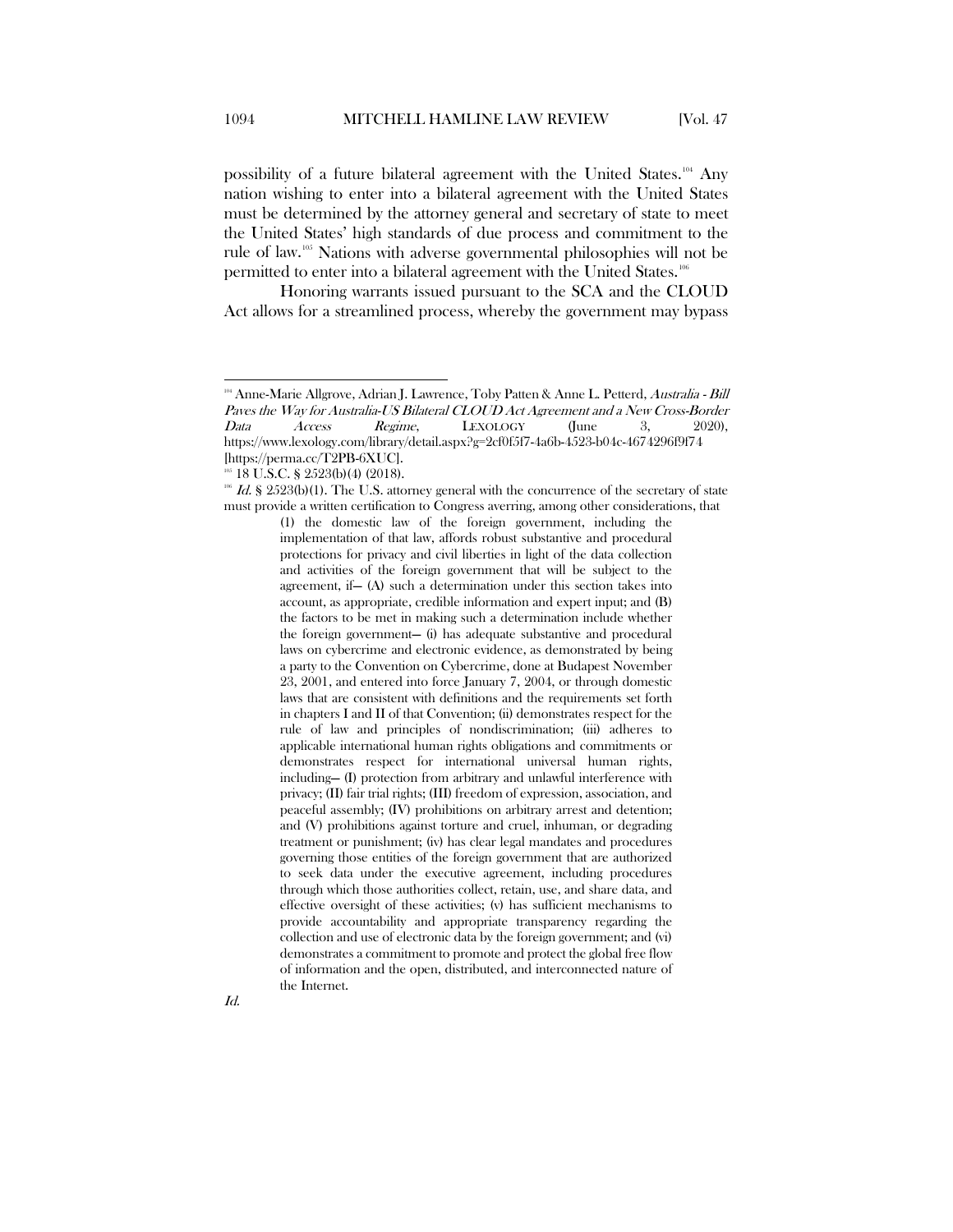the cumbersome MLAT procedures.<sup>[107](#page-24-1)</sup> The use of MLATs aims to protect human rights by requiring foreign governments to work with the Department of Justice to obtain warrants from United States judges before they can access that data for investigations.<sup>[108](#page-24-2)</sup> Before the CLOUD Act, foreign governments needed a MLAT ratified by the United States Senate, approval from the Department of Justice, and authorization by a judge.<sup>[109](#page-24-3)</sup> Now, foreign governments who have entered into a bilateral agreement with the United States may bypass this time-intensive process.

The CLOUD Act has received its fair share of criticism, mostly from those concerned about the international human rights implications of such unfettered access to data.<sup>[110](#page-24-4)</sup> However, because the CLOUD Act is still in its infancy, since the first bilateral agreement was entered rather recently (October 3, 2019), $\mu$ <sup>11</sup> we have yet to see if these concerns touted by privacy advocates have merit in the reality of the CLOUD Act's operations.

### IV. UNITED STATES—UNITED KINGDOM BILATERAL AGREEMENT

<span id="page-24-0"></span>The United States and the United Kingdom have come to a bilateral data-sharing agreement, as authorized by the CLOUD Act, which became effective July 8, 2020.<sup>[112](#page-24-6)</sup> The agreement's purpose is to combat

<span id="page-24-1"></span> $107$  Taylor Hatmaker, As the CLOUD Act Sneaks into the Omnibus, Big Tech Butts Heads with Privacy Advocates, TECHCRUNCH (Mar. 22, 2018, 7:06 PM), https://techcrunch.com/2018/03/22/cloud-act-omnibus-bill-house// [https://perma.cc/HC5Q-LZA5].

<span id="page-24-3"></span><span id="page-24-2"></span> $\int_{109}^{108} \dot{Id}$ .

<span id="page-24-4"></span><sup>&</sup>lt;sup>110</sup> In October 2019, twenty NGOs objected to the CLOUD Act, claiming it fails to protect privacy and due process rights of citizens. The CLOUD Act, supra note 88. See Re: U.S.- U.K. CLOUD Act Agreement, ELEC. PRIV. INFO. CTR. (Oct. 29, 2019), https://epic.org/privacy/intl/USUK-CLOUD-Act-Letter-20191028.pdf

<sup>[</sup>https://perma.cc/J49K-X6EJ] for a list of the objections made by the organizations.<br><sup>111</sup> Agreement Between the Government of the United States of America and the

<span id="page-24-5"></span>Government of the United Kingdom of Great Britain and Northern Ireland on Access to Electronic Data for the Purpose of Countering Serious Crime, U.S. DEP'T OF JUST., https://www.justice.gov/dag/cloud-act-agreement [https://perma.cc/A6SX-64D6] [hereinafter

<span id="page-24-6"></span>Agreement Between U.S. & U.K.].<br><sup>112</sup> Supplementary Letter Conveyed to U.S. Congress in Support of U.S.-U.K CLOUD Act Agreement, U.S. DEP'T OF JUST. (Jan. 16, 2020), https://www.justice.gov/dag/page/file/1236281/download [https://perma.cc/99FU-ABHL]. The agreement enters into force 180 days after the attorney general provides notice to the Committee on the Judiciary and the Committee on Foreign Affairs of the House of Representatives, as well as the Committee on the Judiciary and the Committee on Foreign Relations of the Senate. Id. The attorney general transmitted notice to all required committees on December 4, 2019, but a clerical error rendered notice to the Committees of the House of Representatives ineffective. Id. The error was rectified on January 10, 2020 making the agreement effective on July 8, 2020. Id.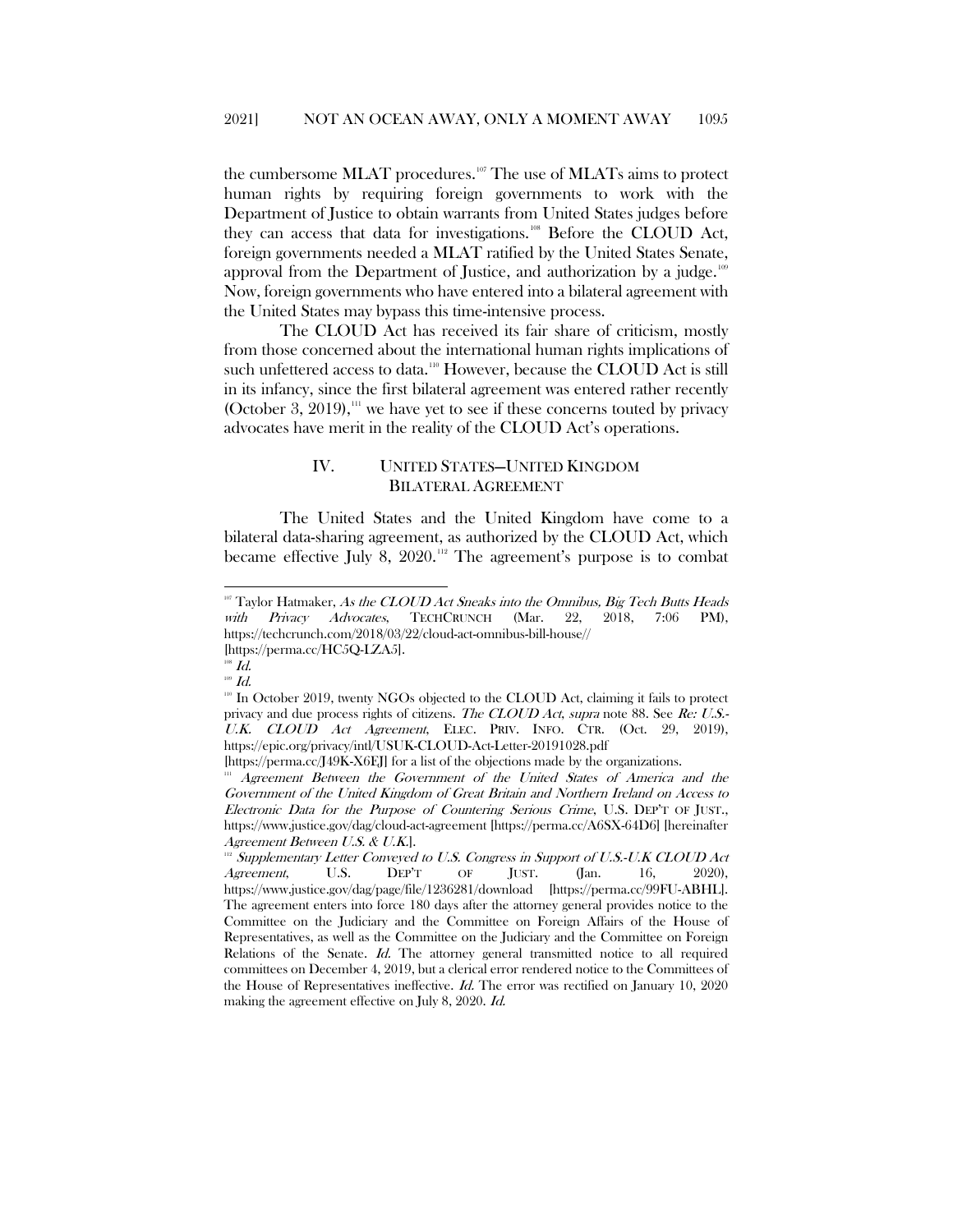"serious crime, including terrorism."[113](#page-25-1) The agreement serves as a mutual acknowledgment that the legal search and seizure frameworks of both the United States and the United Kingdom provide appropriate and substantial safeguards that protect the civil liberties of each country's citizenry.<sup>[114](#page-25-2)</sup> Such mutual respect provides the rationale for using each country's own domestic law for obtaining data that is stored by a covered provider<sup>[115](#page-25-3)</sup> subject to the exclusive jurisdiction of the other country.<sup>[116](#page-25-4)</sup>

### <span id="page-25-0"></span>A. Maintenance of Domestic Law

As the data sharing agreement is predicated on mutual respect for the domestic law of the United States and the United Kingdom, each country is required to maintain its domestic law to meet the requirements of the data-sharing agreement.<sup>[117](#page-25-5)</sup> Each country is to ensure that its domestic law does not prevent providers from complying with the agreement.<sup>[118](#page-25-6)</sup> As a result, the data-sharing agreement restricts the United States' ability to pass legislation that would effectively restrict law enforcement access to data stored by covered providers.<sup>[119](#page-25-7)</sup>

Orders issued pursuant to the agreement are governed by the domestic law of the issuing country[.120](#page-25-8) Effectively, this means that United States law enforcement can obtain data under this agreement from a United Kingdom covered provider through the United States' legal process without interference from United Kingdom law, such as the General Data Protection Regulation (GDPR).<sup>[121](#page-25-9)</sup> This does not affect the provider's right to raise applicable legal objections. $122$ 

<span id="page-25-1"></span> $113$  Agreement Between U.S. & U.K., supra note 113, art. 2.1.

 $\mathbf{1}^{\mathrm{11}}$  Id. art. 3.3.

<span id="page-25-3"></span><span id="page-25-2"></span> $115$  Id. art. 1.7. "Covered Provider means any private entity to the extent that it: (i) provides to the public the ability to communicate, or to process or store computer data, by means of a Computer System or a telecommunications system; or (ii) processes or stores Covered Data on behalf of an entity defined in subsection (i)." Id.

<span id="page-25-4"></span> $116$  *Id.* art. 3.3.

 $117$  *Id.* art. 3.1.

<span id="page-25-6"></span><span id="page-25-5"></span> $118$  Id.

<span id="page-25-7"></span> $^{119}$   $\emph{Id.}$ 

 $120$  Id. art. 3.2.

<span id="page-25-9"></span><span id="page-25-8"></span> $121$  Id. The United Kingdom's exit from the European Union, commonly known as Brexit, will likely have an impact on the U.S.-U.K. agreement because the United Kingdom will no longer require adherence to the GDPR, as this was a law under the European Union. Information Rights at the End of the Transition Period Frequently Asked Questions, INFO. COMM'R'S OFF., https://ico.org.uk/media/fororganisations/documents/brexit/2617110/information-rights-and-brexit-faqs-v2\_3.pdf [https://perma.cc/9WEM-BL38]. The United Kingdom plans to create its own GDPR,

<span id="page-25-10"></span>which will directly incorporate the European Union's GDPR. Id.

 $122$  Agreement Between U.S. & U.K., supra note 113, art. 3.2.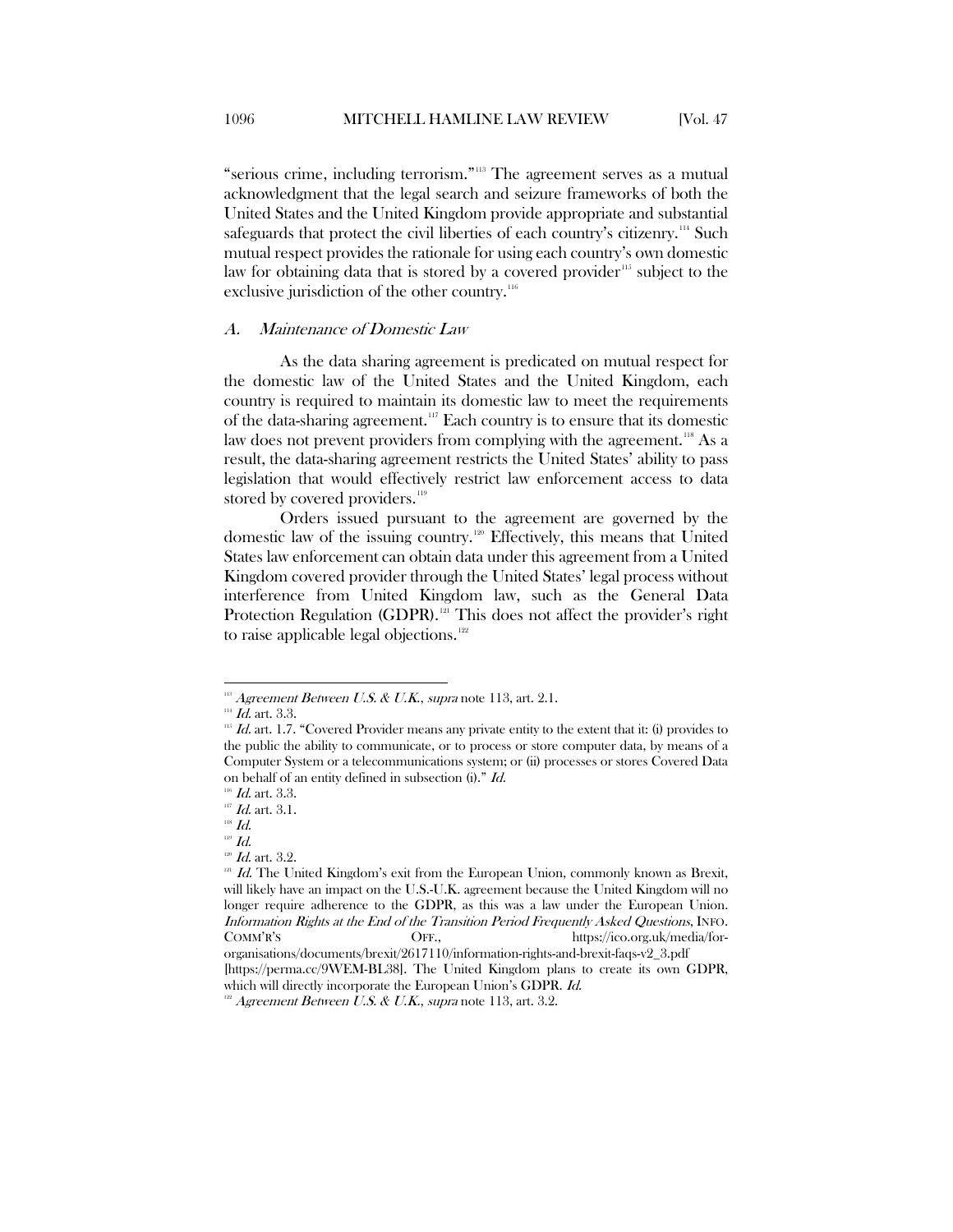The United Kingdom allows the United States to compel the production of data through the United States' domestic law because the United Kingdom recognizes the United States' privacy and civil rights safeguards.<sup>[123](#page-26-1)</sup> Should the United States loosen those safeguards, it is required to notify the United Kingdom.<sup>[124](#page-26-2)</sup>

The agreement does not create a private right of action to obtain, suppress, or exclude evidence or to impede execution of legal process.<sup>[125](#page-26-3)</sup> However, domestic law may provide a remedy; invoking the data sharing agreement is not blanket immunization from civil penalties, nor is it an escape from the grasp of the Fourth Amendment.<sup>[126](#page-26-4)</sup>

### <span id="page-26-0"></span>B. Proper Targeting

Orders issued under the agreement must have a proper target with respect to both the crime and the person under investigation.<sup>[127](#page-26-5)</sup> An order targeting a proper crime has the purpose of preventing, investigating, detecting, or prosecuting a covered offense.<sup>[128](#page-26-6)</sup> A covered offense is a "Serious Crime, including terrorist activity."[129](#page-26-7) A serious crime must carry a maximum sentence of at least three years imprisonment.<sup>[130](#page-26-8)</sup>

Orders issued under this agreement cannot intentionally target a receiving-party person.<sup>[131](#page-26-9)</sup> A receiving-party person is one who, "[w]here the United Kingdom is the Receiving Party," is a:

> Governmental entity or authority of the state; . . . an unincorporated association, a substantial number of members of which are located in [the territories of the United Kingdom]; . . . a corporation located or registered in [the territory of the United Kingdom]; or any other person located in [the territory of the United Kingdom].<sup>[132](#page-26-10)</sup>

In other words, an order under the data-sharing agreement issued by United States law enforcement cannot target the account of a person or entity located in the United Kingdom.

Additionally, orders under this agreement may not be used to target a valid person under the agreement "if the purpose is to obtain information

<span id="page-26-3"></span><span id="page-26-2"></span><span id="page-26-1"></span> $^{124}\,$  Id.

 $\overline{a}$ 

 $^{125}$  *Id.* art. 3.4.

 $^{123}$  *Id.* art. 3.3.

 $126$  *Id.* art. 3.2.

<span id="page-26-5"></span><span id="page-26-4"></span>Id. art. 4.1, 4.3-4.

 $H$  Id. art. 4.1.

<span id="page-26-8"></span><span id="page-26-7"></span><span id="page-26-6"></span> $\overline{1}$  Id. art. 1.5.

 $^{130}$   $\emph{Id.}$  art. 1.14.

<span id="page-26-10"></span><span id="page-26-9"></span> $^{131}$   $\emph{Id.}$  art. 4.3.  $^{132}$  *Id.* art. 1.12.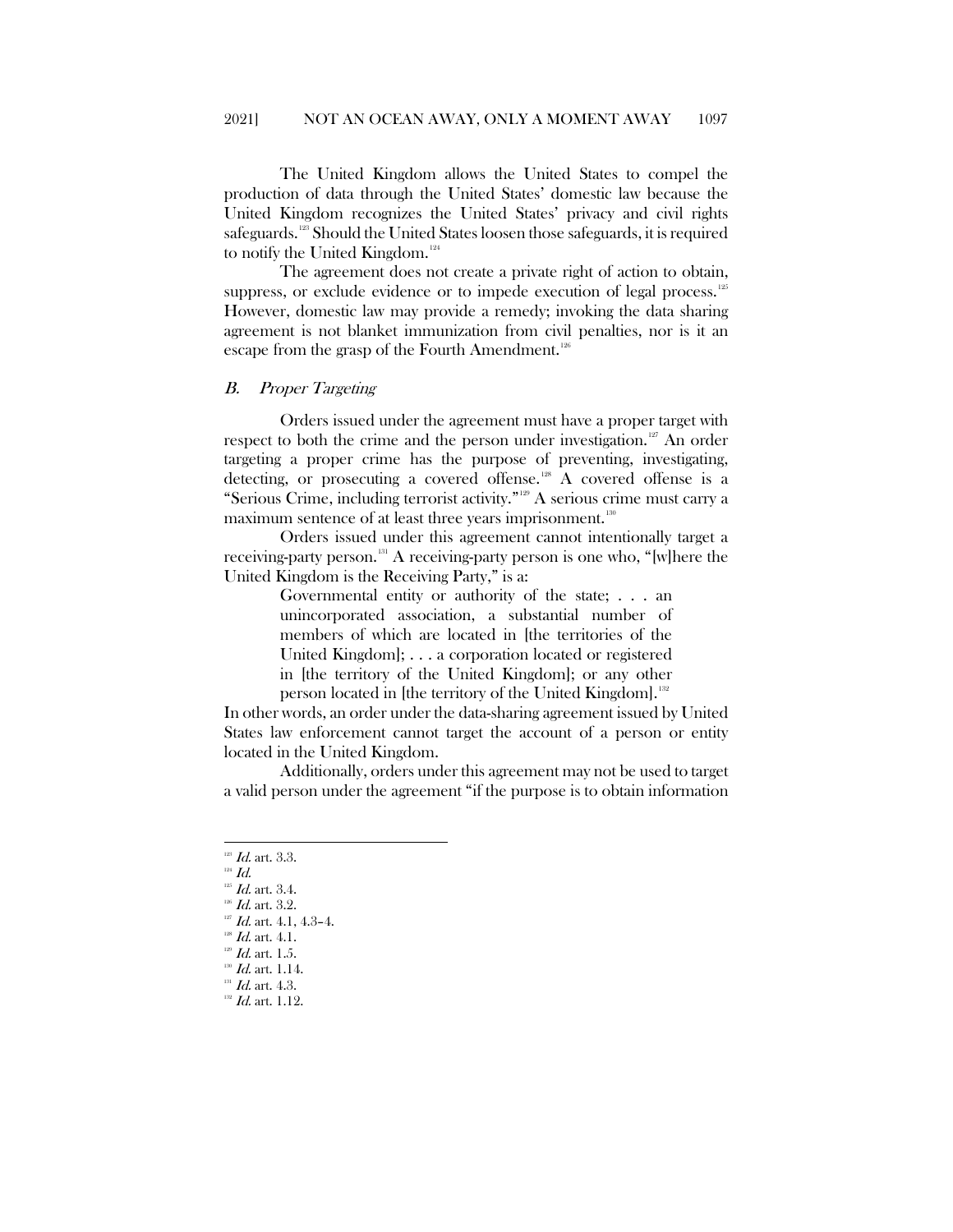concerning a Receiving-Party Person."[133](#page-27-1) All orders must target specific accounts and must include a specific identifier for the account.<sup>[134](#page-27-2)</sup> Law enforcement officers cannot use the agreement to infringe upon freedom of speech, nor may it be used to "disadvantage persons based on their race, sex, sexual orientation, religion, ethnic origin, or political opinions."<sup>[135](#page-27-3)</sup>

### <span id="page-27-0"></span>C. Issuance and Transmission of Orders

United States law enforcement can seek an order compelling the disclosure of information or for the preservation of data<sup>[136](#page-27-4)</sup> under the agreement using the domestic laws of the United States.<sup>[137](#page-27-5)</sup> However, orders under the agreement must be based on minimum requirements "for a reasonable justification based on articulable and credible facts, particularity, legality, and severity regarding the conduct under investigation."<sup>[138](#page-27-6)</sup> As orders must be in compliance with domestic law, when domestic law imposes a stricter standard, such a standard must be met.<sup>[139](#page-27-7)</sup>

For United States law enforcement officers, this means that the Electronic Communications Privacy Act will likely dictate the process to obtain data stored by UK-based service providers.<sup>[140](#page-27-8)</sup> Additionally, an order for the production of data under this agreement is subject to review and/or oversight under domestic law of the United States.<sup>[141](#page-27-9)</sup> In this respect, independent oversight occurs in the issuance of an order under this agreement, and such oversight is dictated by the domestic legal authority under which the order is authorized.<sup>[142](#page-27-10)</sup>

As with domestic orders, when an order seeks interception of wire or electronic communications, the order must be for a fixed and limited duration, cannot last longer than is reasonably necessary, and the information sought must not be reasonably obtainable through less intrusive means.[143](#page-27-11) Orders under this agreement cannot be issued with the purpose

<span id="page-27-11"></span><span id="page-27-10"></span><span id="page-27-9"></span> $142$   $Id.$ 

<span id="page-27-1"></span> $\overline{\phantom{a}}$  $133$  *Id.* art. 4.4.

<span id="page-27-2"></span> $134$  *Id.* art. 4.5.

 $135$  *Id.* art. 4.2.

<span id="page-27-4"></span><span id="page-27-3"></span> $136$  See generally id. art. 10. The same rules that apply to compelling disclosure of information stored by a covered provider also apply to preservation orders. See id.

 $^{37}$  Id. art. 5.1.

<span id="page-27-6"></span><span id="page-27-5"></span> $^{138}$  Id.

 $^{139}$   $\emph{Id.}$ 

<span id="page-27-8"></span><span id="page-27-7"></span><sup>&</sup>lt;sup>140</sup> Some states like California may have strict laws similar to the ECPA that limit the type, manner, or method of obtaining data covered by the ECPA. Be sure to consult both state and federal law in your jurisdiction prior to your investigation.

<sup>&</sup>lt;sup>141</sup> Agreement Between U.S. & U.K., supra note 113, art. 5.2.

 $^{143}$   $\emph{Id.}$  art. 5.3.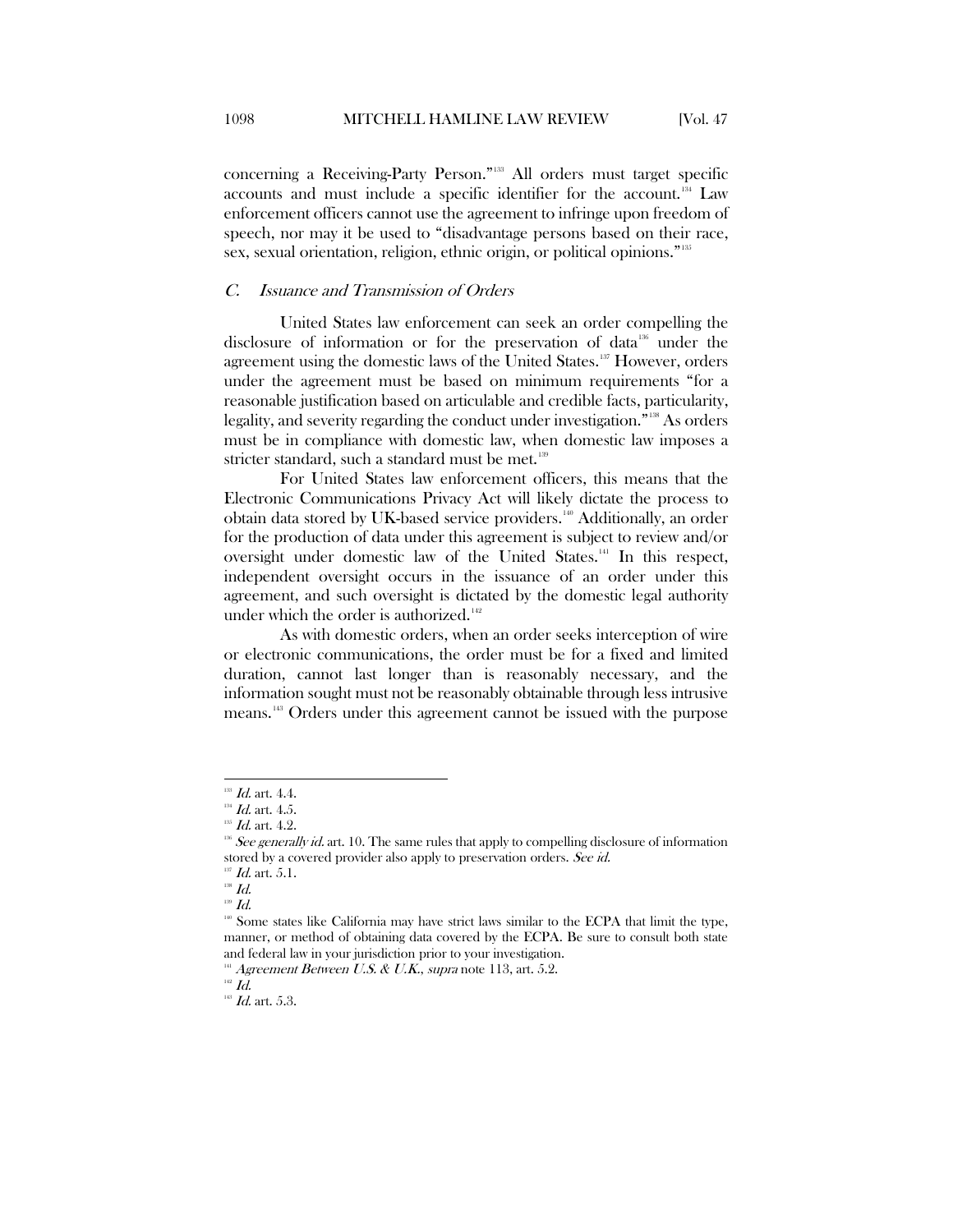of providing the information obtained to the United Kingdom or a third party.<sup>[144](#page-28-0)</sup>

Orders are to be directly served on the covered provider by the designated authority of the issuing party.[145](#page-28-1) The designated authority for the United States is the attorney general.<sup>[146](#page-28-2)</sup> The attorney general may delegate duties to additional authorities and set rules and conditions for any additional authorities.<sup>[147](#page-28-3)</sup> All orders must be reviewed by the attorney general, or his designee, prior to serving them upon providers.<sup>[148](#page-28-4)</sup> The attorney general must certify that the order complies with the domestic laws of the United States and that the order fully complies with the agreement.<sup>[149](#page-28-5)</sup> The provider must be notified that the order is issued pursuant to the agreement and granted "a point of contact . . . who can provide information on legal or practical issues relating to the Order."[150](#page-28-6) If the target of the order is not a citizen of the United States and is located outside the territory of the United States, the attorney general, or his designee, is to notify the relevant authorities in the third country where the target is located, unless the "notification would be detrimental to operational or national security, impede . . . the investigation, or imperil human rights."[151](#page-28-7)

The provider can object to an order issued under the agreement.<sup>[152](#page-28-8)</sup> The provider must raise any objections in a reasonable time to the attorney general.<sup>153</sup> The attorney general may then respond to the objections.<sup>[154](#page-28-10)</sup> If the objections are not resolved, the provider may raise the objections with the United Kingdom's designated authority.<sup>[155](#page-28-11)</sup> The attorney general and the United Kingdom's designated authority may confer to resolve the objections.[156](#page-28-12) If the objections cannot be resolved between the authorities, then the United Kingdom's designated authority must notify the attorney general that the agreement shall not apply to the order.<sup>[157](#page-28-13)</sup> The bilateral

 $144$  Id. art. 5.4.

<span id="page-28-1"></span><span id="page-28-0"></span> $145$  Id. art. 5.5.

 $^{146}$  *Id.* art. 1.8.

<span id="page-28-3"></span><span id="page-28-2"></span> $147$  *Id.* art. 5.5.

 $^{148}$  *Id.* art. 5.6.

<span id="page-28-5"></span><span id="page-28-4"></span> $149$  Id. art. 5.7. The certification must be in writing and included with the order when transmitted to the covered provider. Id.

<span id="page-28-6"></span> $150$  Id. art. 5.8-9.

<span id="page-28-7"></span> $151$  Id. art. 5.10.

<span id="page-28-8"></span> $152$  Id. art. 5.11. Objections must be specific and based on a reasonable belief that the agreement has not been properly invoked. Id.

 $15$  Id. The agreement does not state what constitutes a reasonable time. See id.

 $^{154}$   $\emph{Id.}$ 

<span id="page-28-11"></span><span id="page-28-10"></span><span id="page-28-9"></span> $^{155}$  Id.

<span id="page-28-13"></span><span id="page-28-12"></span> $^{156}$   $Id.$ 

 $^{157}$   $\emph{Id.}$  art. 5.12.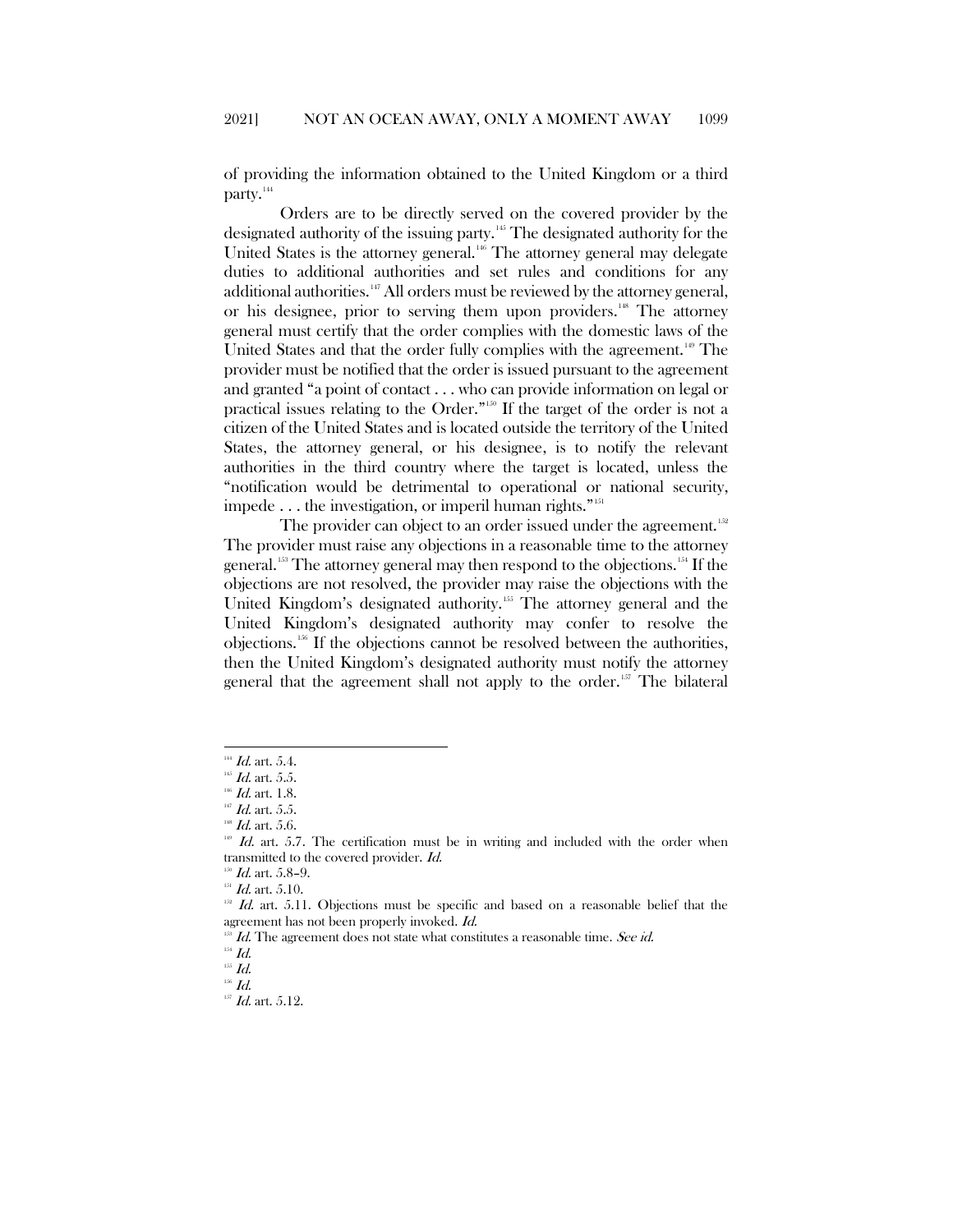agreement does not explicitly provide for judicial review of a provider's objection.<sup>[158](#page-29-3)</sup>

### <span id="page-29-0"></span>D. Production of Information

When an order is properly served on a covered provider, and all objections have been settled, the covered provider is to produce the requested information directly to the attorney general.<sup>[159](#page-29-4)</sup> The attorney general and the provider may make arrangements for the secure transmission of the order and the information requested in the order.<sup>[160](#page-29-5)</sup> To aid in the admissibility of evidence obtained through the agreement, law enforcement officers may require the provider to complete forms attesting to the authenticity of the records produced or to the absence or non-existence of such records.<sup>[161](#page-29-6)</sup>

### <span id="page-29-1"></span>E. Minimization Procedures

The agreement requires the United States to develop a procedure for ensuring that the targeted account belongs to someone covered by the agreement.<sup>162</sup> The procedures must be employed in good faith and with reasonable effort to avoid targeting receiving-party persons.<sup>[163](#page-29-8)</sup>

#### <span id="page-29-2"></span>F. Limitations on Use and Transfer

United States law enforcement is to handle data received through the agreement in accordance with the domestic laws of the United States.<sup>[164](#page-29-9)</sup> For example, if the information collected under the agreement would be protected by privacy laws or subject to a Freedom of Information Act request if collected under domestic law, the information is still covered by those privacy and freedom of information laws.<sup>[165](#page-29-10)</sup>

United States law enforcement cannot transfer data obtained under the agreement to a third country or international organization without the United Kingdom's consent, unless the data has already been made public. <sup>[166](#page-29-11)</sup> Additionally, the agreement expressly prohibits requirements that the

<span id="page-29-3"></span><sup>&</sup>lt;sup>158</sup> See generally id. art.1-17.

<span id="page-29-4"></span> $159$  *Id.* art. 6.1.

 $160$  Id. art. 6.2.

<span id="page-29-5"></span> $161$  Id. art. 6.4.

<span id="page-29-8"></span><span id="page-29-7"></span><span id="page-29-6"></span> $^{162}$  *Id.* art. 7.1.

 $163$   $Id.$ 

<span id="page-29-9"></span> $^{164}$  *Id.* art. 8.1.

<span id="page-29-11"></span><span id="page-29-10"></span> $^{165}$   $Id.$ 

 $^{166}$  *Id.* art. 8.2.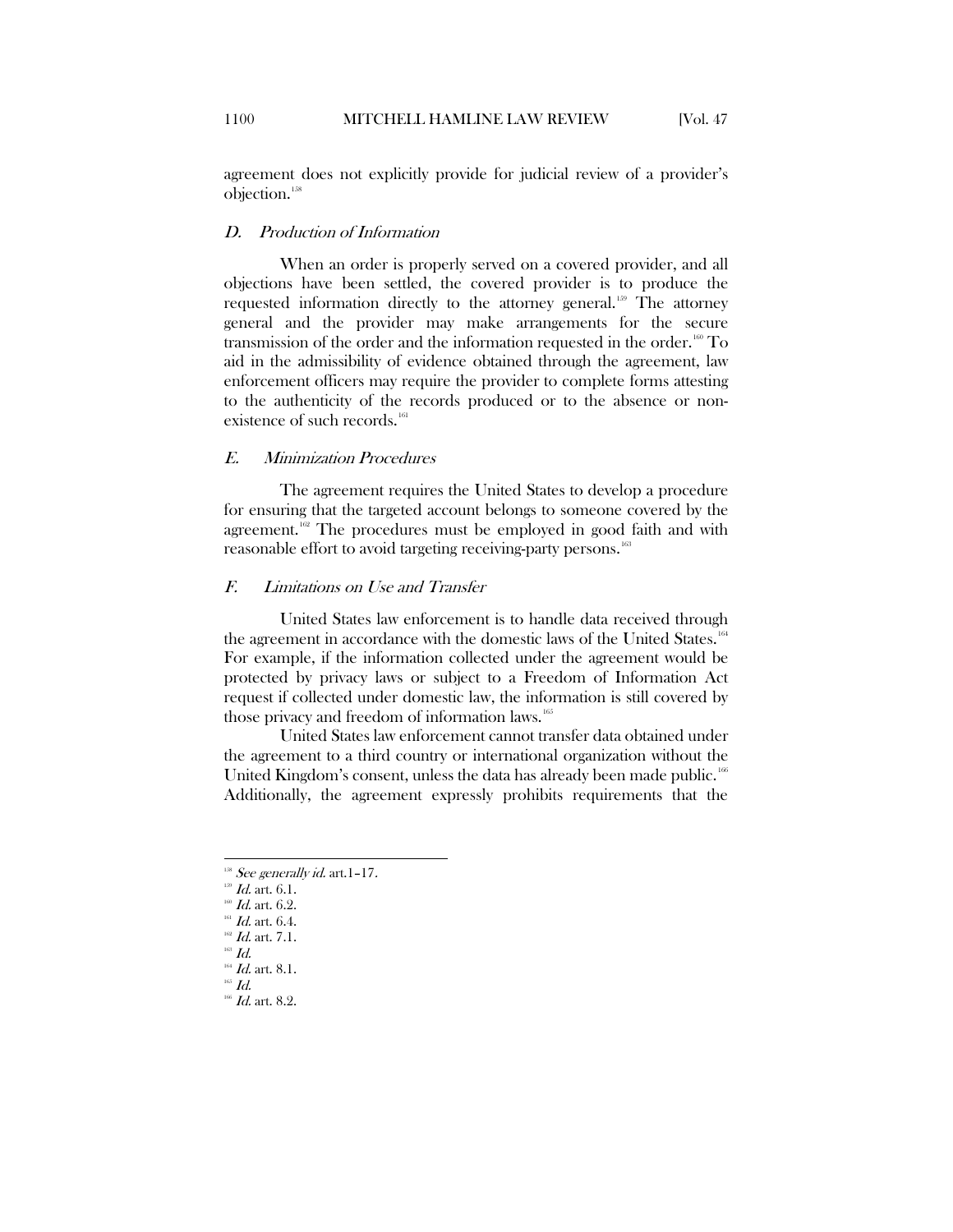United States share information obtained under the agreement with the United Kingdom or with any third-party government and vice versa.<sup>[167](#page-30-2)</sup>

Moreover, both the United States and the United Kingdom have specialized national interests implicated by the agreement. For United States law enforcement seeking data from a United Kingdom service provider, the United Kingdom has a particularly strong interest in the death penalty.<sup>[168](#page-30-3)</sup> When United States law enforcement seeks data from the United Kingdom, it must ask for and receive permission from the United Kingdom in order to use evidence obtained under this agreement in a death penalty case.<sup>[169](#page-30-4)</sup> The United Kingdom may deny permission, grant permission, or grant permission subject to conditions of use.[170](#page-30-5) The same is true when the United Kingdom seeks information from the United States where freedom of speech is implicated.<sup>[171](#page-30-6)</sup> Additional limits may be set as mutually agreed upon by both parties.<sup>[172](#page-30-7)</sup>

#### <span id="page-30-0"></span>G. Compatibility and Non-Exclusivity

The agreement does not affect any other legal authorities or mechanisms for preserving or obtaining electronic data.<sup>178</sup> The agreement does not affect legal instruments issued under the domestic law of either party, requests for mutual legal assistance, or emergency disclosures.<sup>[174](#page-30-9)</sup>

#### <span id="page-30-1"></span>H. Expiry and Termination of the Agreement

The agreement is in effect until July 8, 2025.[175](#page-30-10) The United States and the United Kingdom may agree to extend the agreement by agreeing, in writing, through diplomatic channels.<sup>[176](#page-30-11)</sup> By the same token, the agreement may be terminated by either party by sending written notice through diplomatic channels.<sup>[177](#page-30-12)</sup> Termination will be effective one month after the date of such notice.<sup>[178](#page-30-13)</sup> Should the agreement expire or be terminated, any data produced under the agreement may continue to be used but must

 $\overline{\phantom{a}}$ 

<span id="page-30-13"></span> $^{178}$   $\emph{Id.}$ 

 $167$  *Id.* art. 8.3.

<span id="page-30-4"></span><span id="page-30-3"></span><span id="page-30-2"></span> $168$  *Id.* art. 8.4(a).

 $169$  *Id.* art. 8.4.  $^{170}$   $\emph{Id.}$ 

<span id="page-30-7"></span><span id="page-30-6"></span><span id="page-30-5"></span> $^{171}$   $\emph{Id.}$  art. 8.4(b).  $^{172}$  *Id.* art. 8.5.

 $^{173}$  *Id.* art. 11.1.

 $174$  *Id.* 

<span id="page-30-10"></span><span id="page-30-9"></span><span id="page-30-8"></span>

 $175$  Id. art. 17.1. The agreement has a term of five years from the date the agreement enters into force. Id.<br> $\frac{Id}{d}$ .

<span id="page-30-12"></span><span id="page-30-11"></span>

 $177$  *Id.* art. 17.2.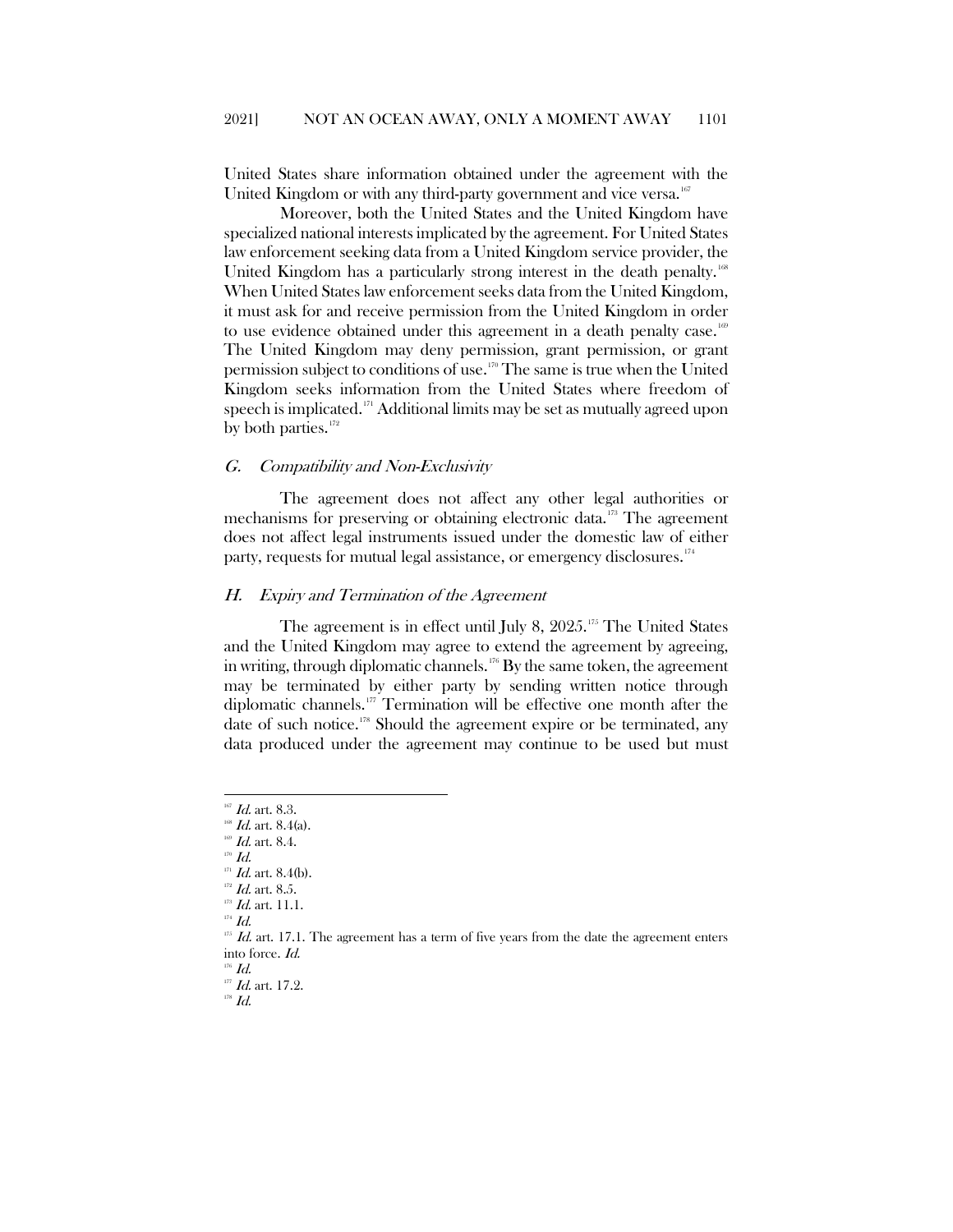<span id="page-31-0"></span>continue to be subject to the conditions and safeguards of the agreement.<sup>[179](#page-31-2)</sup> Each party bears its own costs arising from the operation of the agreement.<sup>[180](#page-31-3)</sup>

#### V. HOW PROSECUTORS AND LAW ENFORCEMENT CAN OBTAIN REMOTELY STORED DATA<sup>[181](#page-31-4)</sup>

#### <span id="page-31-1"></span>A. Search Warrants and Digital Evidence

The Fourth Amendment to the United States Constitution guarantees the "right of the people to be secure in their persons, houses, papers, and effects . . . and no warrants shall issue, but upon probable cause . . . particularly describing the place to be searched, and the persons or things to be seized."[182](#page-31-5) Generally speaking, the probable cause element of the Fourth Amendment is met when the affiant describes why, in their training and experience, digital evidence will be found in the place to be searched and is relevant to the crime under investigation.<sup>[183](#page-31-6)</sup> While the standard is not proof beyond a reasonable doubt, the items sought must have a nexus to the place being searched, with a "fair probability," based on common sense, that said items will be found in the location. $184$ 

The items to be searched equally must be sufficiently described to avoid the government from unfettered searches of a location not otherwise relevant to the crime under investigation.<sup>[185](#page-31-8)</sup> Because digital evidence can physically be contained on thumb drives the size of a thumbnail and obfuscated by digital "booby traps," the warrant may necessitate an extensive search of the device limited by the crime.<sup>[186](#page-31-9)</sup>

There equally must be a finding that the evidence sought will be at the location when law enforcement conducts its search. Unlike guns and drugs, which are easily disposed of by a criminal, digital evidence is "not the type of evidence that rapidly dissipates or degrades"<sup>[187](#page-31-10)</sup> when located on a physical device:

> When you delete a file, it goes into a "trash" folder, and when you direct the computer to "empty" the trash folder

<span id="page-31-3"></span><span id="page-31-2"></span> $^{179}$  *Id.* art. 17.3.

 $180$  Id. art. 13.

<span id="page-31-4"></span><sup>&</sup>lt;sup>181</sup> Case studies included in this section and throughout this publication are works of fiction. Names, characters, entities, places, and incidents either are products of the author's imagination or are used fictitiously. Any resemblance to actual events or locales or persons, living or dead, is entirely coincidental.

<span id="page-31-9"></span><span id="page-31-8"></span>

<span id="page-31-7"></span><span id="page-31-6"></span><span id="page-31-5"></span><sup>&</sup>lt;sup>182</sup> U.S. CONST. amend. IV.<br><sup>183</sup> United States v. Bowen, 689 F. Supp. 2d 675, 679–80 (S.D.N.Y. 2010).<br><sup>184</sup> Illinois v. Gates, 462 U.S. 213, 214 (1983).<br><sup>183</sup> United States v. Riley, 906 F.2d 841, 845 (2d Cir. 1990).<br><sup>1</sup> 'drug records.'").

<span id="page-31-10"></span><sup>&</sup>lt;sup>187</sup> United States v. Vosburgh, 602 F.3d 512, 529 (3d Cir. 2010).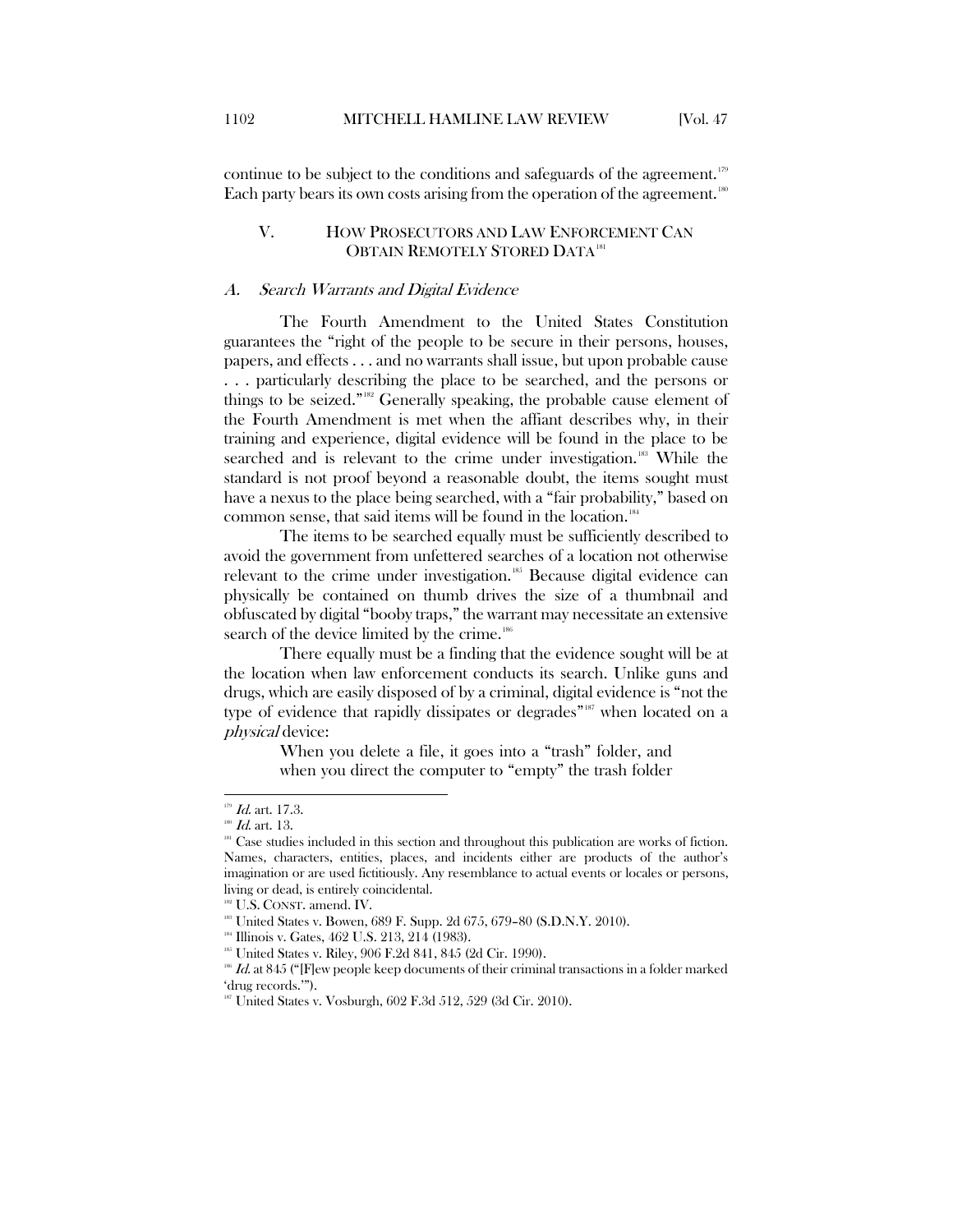the contents of the folder, including the deleted file, disappear. But the file hasn't left the computer. The trash folder is a waste-paper basket; it has no drainage pipe to the outside. The file *seems* to have vanished only because the computer has removed it from the user interface and so the user can't "see" it any more.<sup>[188](#page-32-0)</sup>

As Judge Posner observed in *Seiver*, it is possible that the file could be overwritten if the hard drive of the computer is exhausted.<sup>[189](#page-32-1)</sup> To accomplish this task, however, the user would have to exhaust the significant size of modern hard drives. Even if overwritten, common sense dictates that the basic user of digital devices saves their data on a cloud or external hard drive, thus evidence still likely exists at the location where law enforcement seeks it. Consequently, though there are multiple possibilities that data could be encrypted, overwritten, or wiped, "rarely will [these possibilities] be so probable as to destroy probable cause."<sup>[190](#page-32-2)</sup> Judge Posner further observed that:

> No doubt after a very long time, the likelihood that the defendant still has the computer, and if he does that the file hasn't been overwritten, or if he's sold it that the current owner can be identified, drops to a level at which probable cause to search the suspect's home for the computer can no longer be established. But seven months is too short a period to reduce the probability that a computer search will be fruitful to a level at which probable cause has evaporated. . . . The most important thing to keep in mind for future cases is the need to ground inquiries into "staleness" and "collectors" in a realistic understanding of modern computer technology and the usual behavior of its users.<sup>[191](#page-32-3)</sup>

Judge Posner's rationale has been met with significant approval by other courts.[192](#page-32-4) This reasoning, however, should not suggest that probable cause to search a location or device will never go stale but that law enforcement should sufficiently articulate the fact that remnants of data are not easily destroyed over time.

<span id="page-32-2"></span><span id="page-32-1"></span><span id="page-32-0"></span>United States v. Seiver, 692 F.3d 774, 776 (7th Cir. 2012).

 $189$  *Id.* at 777.

 $^{190}$   $Id.$ 

<span id="page-32-3"></span> $191$  Id. at 777-78.

<span id="page-32-4"></span><sup>&</sup>lt;sup>192</sup> See United States v. Valley, 755 F.3d 581, 586–87 (2014) ("But as Seiver makes clear ... investigators looking for digital evidence can assume it remains on the hard drive because modern computers by default retain the data."); United States v. Carroll, 750 F.3d 700, 707 (2014) (applying Judge Posner's analysis in rejecting a staleness challenge to the search of Carroll's digital devices for child sexual abuse material, despite a delay of sixty months).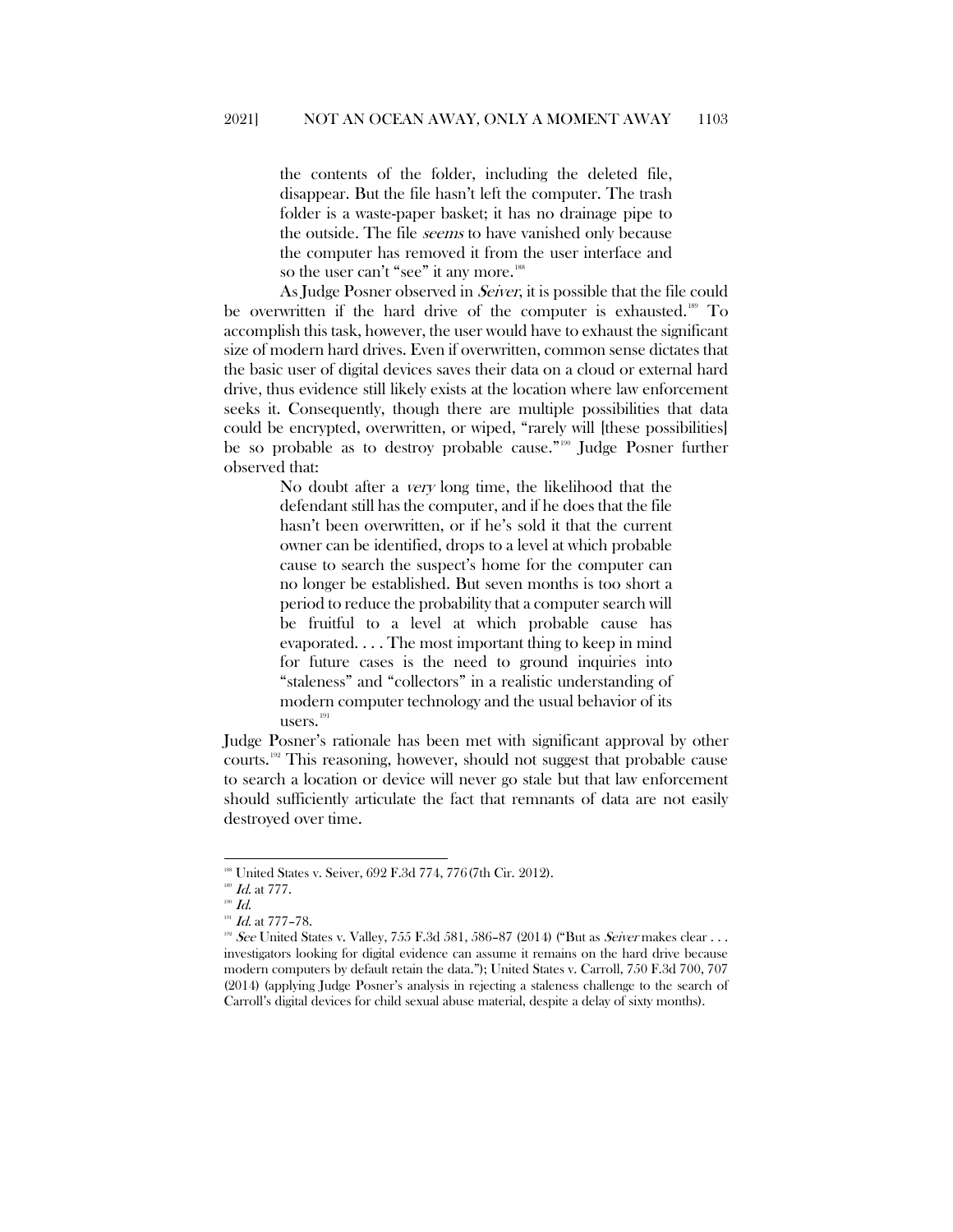In reviewing affidavits, prosecutors must ensure that warrant applications adequately describe the location to be searched, what evidence may be found at the location and where it may be found, and why it would be found there despite the passage of time.<sup>[193](#page-33-1)</sup> These descriptions must be based on a realistic understanding of technology, not mere rumor or happenstance.<sup>[194](#page-33-2)</sup> Prosecutors must be mindful that data may not be stored on a device but rather held by a cloud service provider. Unlike the physical digital device, data can be easily deleted from cloud storage. This information, if preserved by the mechanisms described in the Electronic Communications Privacy Act, allows law enforcement to ensure key data is not deleted.

#### <span id="page-33-0"></span>B. Obtaining Domestically Stored Data

Currently, the most frequent remote data storage scenarios facing United States law enforcement involve the need to acquire data stored on a server somewhere in the United States. Since data storage continues to proliferate in frequency and sophistication, this may not always be the case.[195](#page-33-3) Regardless of the server's location, however, legal process should be directed to the internet service provider, not the individual server's location.

This is logical for several reasons. First, the prospect of law enforcement serving legal process on the location of a server is unrealistic since law enforcement will lack knowledge of the server's location, and the provider may move the data at any time. Second, data can be stored anywhere; servers often exist across national boundaries and around the world.[196](#page-33-4) Third, data is often not stored in any one location. The common practice of sharding involves splitting up data and distributing it among multiple locations.<sup>[197](#page-33-5)</sup>

International law recognizes and addresses data location concerns. The Convention on Cyber Crime, or Budapest Convention, mandates that all signatory countries maintain the ability to use legal processes to compel companies to produce electronic data they control, even when the company

 $\overline{\phantom{a}}$  $^{193}$   $Id.$ 

<span id="page-33-2"></span><span id="page-33-1"></span> $^{194}$   $\emph{Id.}$ 

<sup>&</sup>lt;sup>195</sup> See generally infra Section V.E.

<sup>&</sup>lt;sup>196</sup> See infra Section V.E.

<span id="page-33-5"></span><span id="page-33-4"></span><span id="page-33-3"></span>Jeeyoung Kim[,](https://wmitchell.sharepoint.com/sites/LawReview/Shared%20Documents/AE%204%20-%20Kathryn/AE%204%20-%20Article%207%20(Peters)) How Sharding Works, MEDIUM (Dec. 5, 2014), https://medium.com/@jeeyoungk/how-sharding-works-b4dec46b3f6

<sup>[</sup>https://perma.cc/T469-RRTR]. For an important analysis of forensic science concerns in cloud computing ecosystems, see MARTIN HERMAN ET AL., NAT'L INST. OF STANDARDS & TECH., NIST CLOUD COMPUTING FORENSIC SCIENCE CHALLENGES (2020), https://nvlpubs.nist.gov/nistpubs/ir/2020/NIST.IR.8006.pdf [https://perma.cc/JN3B-MDYK].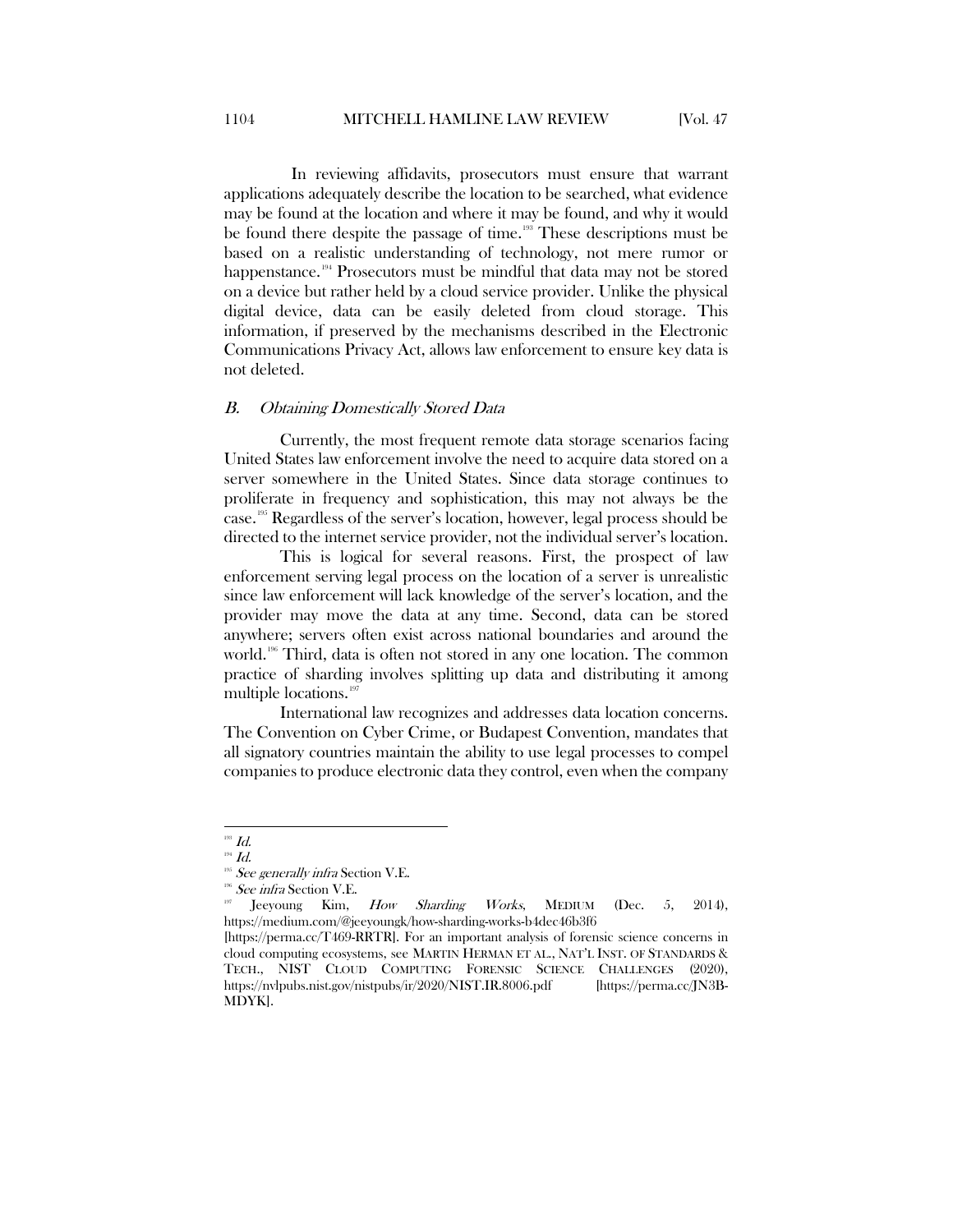stores the data in another country.<sup>[198](#page-34-0)</sup> The Department of Justice has noted that the CLOUD Act "makes explicit in U.S. law the long-established U.S. and international principle that a company subject to a country's jurisdiction can be required to produce data the company controls, regardless of where it is stored at any point in time." [199](#page-34-1)

Given the irrelevance of the data's location, law enforcement must identify the relevant internet-service provider(s) with access to the desired evidence and immediately send a letter of preservation. The SCA mandates that upon a governmental entity's request, a provider "shall take all necessary steps to preserve records and other evidence in its possession," pending further legal process.[200](#page-34-2) This initial request is valid for ninety days and may be extended for an additional ninety days.<sup>[201](#page-34-3)</sup> Preserving data is a critical tool to prevent destruction or loss of evidence while obtaining additional legal authority. Investigators or prosecutors failing to take this step unnecessarily compromise critical evidence in criminal cases, potentially by a suspect's overt acts, such as deleting content or accounts or using remote wiping programs or signals, or automated actions of the service provider, such as routine deletion processes.<sup>[202](#page-34-4)</sup>

After sending a letter of preservation, the appropriate method of legal process must be selected. This analysis arguably differs depending on whether the prosecutor's approach is based on a strict textual analysis of the SCA or a proactive recognition of the trajectory of Fourth Amendment jurisprudence. The latter is required to avoid suppression of evidence [203](#page-34-5) and problematic case law, given the trend of privacy-oriented judicial opinions and greater scrutiny of law enforcement's reliance on traditional Fourth Amendment doctrines.<sup>[204](#page-34-6)</sup>

For a strict textual analysis, guidance for legal process is found in the SCA, 18 U.S.C. § 2701, et seq. Multiple methods of legal process are set forth in 18 U.S.C. § 2703 depending on the circumstances. More specifically, if the information sought is the contents of a wire or electronic

<span id="page-34-0"></span><sup>&</sup>lt;sup>198</sup> Council of Europe Convention on Cybercrime art. 21, *opened for signature* Nov. 23, 2001, C.E.T.S. No. 185 (entered into force Jan. 7, 2004). For an official list of participating countries, see Chart of Signatures and Ratifications of Treaty 185: Convention on Cyber Crime, COUNCIL OF EUROPE, https://www.coe.int/en/web/conventions/full-list/- /conventions/treaty/185/signatures?p\_auth=cmPs1otx [https://perma.cc/83D4-EQA8]; see also THE PURPOSE AND IMPACT OF THE CLOUD ACT, supra note 36.<br><sup>199</sup> THE PURPOSE AND IMPACT OF THE CLOUD ACT, *supra* note 36.

<span id="page-34-1"></span>

<span id="page-34-2"></span><sup>&</sup>lt;sup>200</sup> 18 U.S.C. § 2703(f)(1) (2018).<br><sup>201</sup> Id. § 2703(f)(2).

<span id="page-34-4"></span><span id="page-34-3"></span><sup>&</sup>lt;sup>202</sup> "A remote wipe generally refers to the deleting of data on a device . . . . During a remote wipe, the deletion is triggered from a remote system endpoint." Remote Wipe, TECHOPEDIA, https://www.techopedia.com/definition/10352/remote-wipe [https://perma.cc/3WCJ-X7ZB].<br><sup>203</sup> See Carpenter v. United States, 138 S. Ct. 2206, 2209–10 (2018).

<span id="page-34-6"></span><span id="page-34-5"></span><sup>&</sup>lt;sup>204</sup> See supra Section II.C.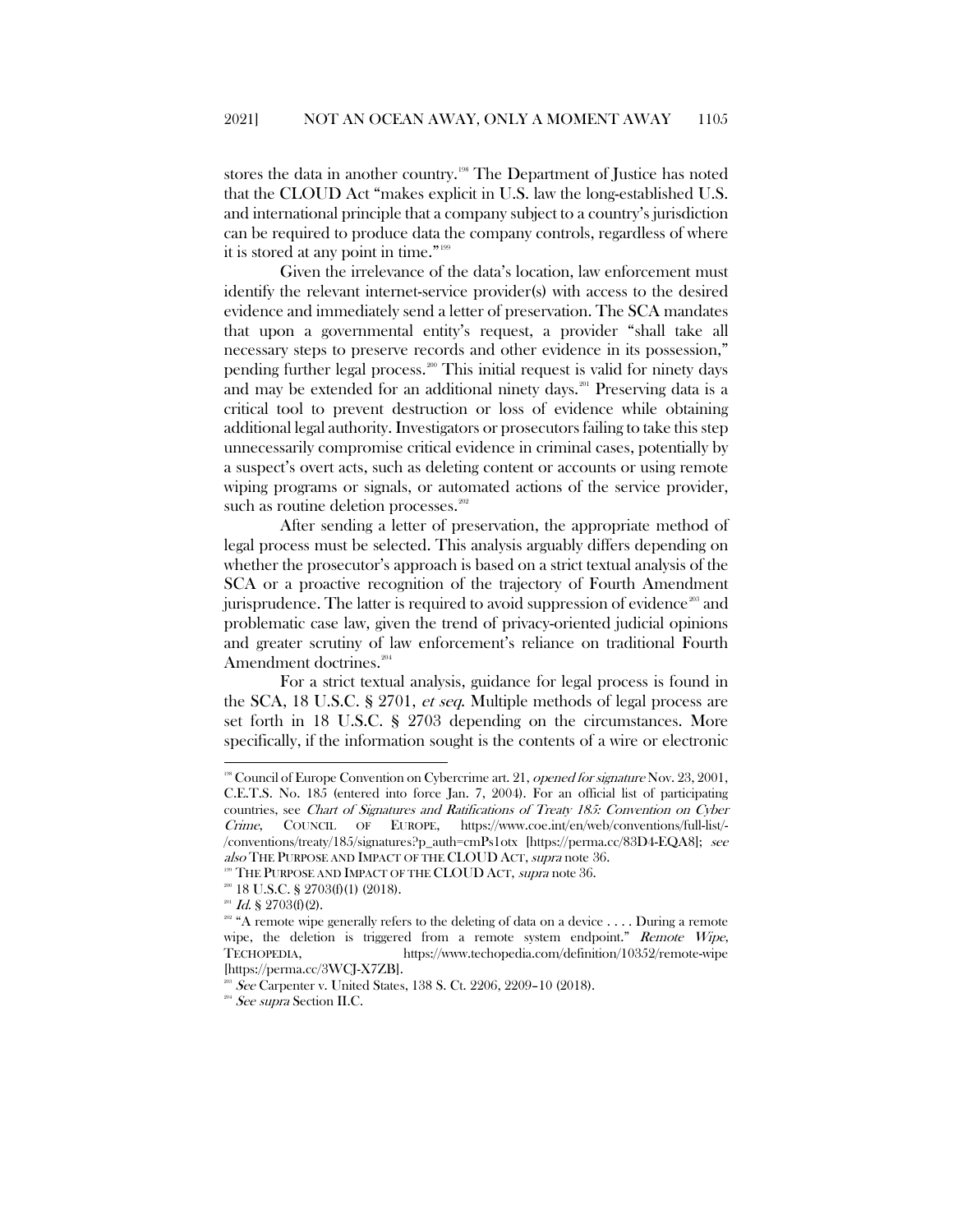communication and has been in electronic storage for 180 days or less, § 2703(a) requires a search warrant pursuant to the Federal Rules of Criminal Procedure or in "[s]tate court, issued using [s]tate warrant procedures . . . ."<sup>[205](#page-35-0)</sup> These search warrants must be issued "by a court of competent" jurisdiction," whether state or federal.<sup>[206](#page-35-1)</sup> The SCA defines this broadly as "a court of general criminal jurisdiction of a [s]tate authorized by the law of that [s] tate to issue search warrants  $\dots$ ."<sup>[207](#page-35-2)</sup>

If the information is the contents of a wire or electronic communication, and it has resided in electronic storage for more than 180 days, § 2703(b) applies and permits a couple of options for legal process. The first of these is a search warrant using the same procedures as those listed in § 2703(a). The second option is by obtaining an administrative subpoena<sup>[208](#page-35-3)</sup> or a court order under § 2703(d). Any "court of competent jurisdiction"<sup>[209](#page-35-4)</sup> may issue 2703(d) orders. The thresholds for obtaining subpoenas and 2703(d) orders are lower than probable cause; to obtain a 2703(d) order, law enforcement must offer "specific and articulable facts showing that there are reasonable grounds to believe" that the information sought is "relevant and material to an ongoing criminal investigation."<sup>[210](#page-35-5)</sup> This lower standard has great significance, as demonstrated by the outcome and analysis of the Supreme Court in *Carpenter v. United States*.  $^{\textrm{\tiny{21}}}$ 

Notably, the SCA does not require notice to the account holder when law enforcement uses legal process to access account content. However, a specific provision of the SCA permits delaying the legal process notification to the account holder if requested by law enforcement and approved by a court issuing an order to delay the notification.<sup>[212](#page-35-7)</sup> In light of privacy-oriented judicial trajectories and the risk of evidence loss, law enforcement officers should err on the side of caution and always include a delay in notification application and court order authorizing delayed notice to an account holder. A court may delay the notification for a period of ninety days.[213](#page-35-8) In ongoing investigations, law enforcement may request that a court extend the notification delay in increments of additional ninety days upon application and court order.<sup>[214](#page-35-9)</sup>

<span id="page-35-9"></span> $^{214}$  Id.

<span id="page-35-0"></span> <sup>205</sup> 18 U.S.C. § 2703(a) (2018).

 $206$   $Id.$ 

 $207$  *Id.* § 2711(3)(B).

<span id="page-35-3"></span><span id="page-35-2"></span><span id="page-35-1"></span><sup>&</sup>lt;sup>208</sup> Administrative subpoenas must be "authorized by a [f]ederal or [s]tate statute or a [f]ederal or [s]tate grand jury or trial subpoena."  $Id. \S$  2703(b)(1)(B)(i). <sup>209</sup>  $Id. \S$  2703(d).

<span id="page-35-5"></span><span id="page-35-4"></span>

 $^{210}$   $Id.$ 

 $211$  Carpenter v. United States, 138 S. Ct. 2206 (2018).

<span id="page-35-8"></span><span id="page-35-7"></span><span id="page-35-6"></span><sup>&</sup>lt;sup>212</sup> 18 U.S.C. § 2705 (2018).

 $^{213}$   $Id.$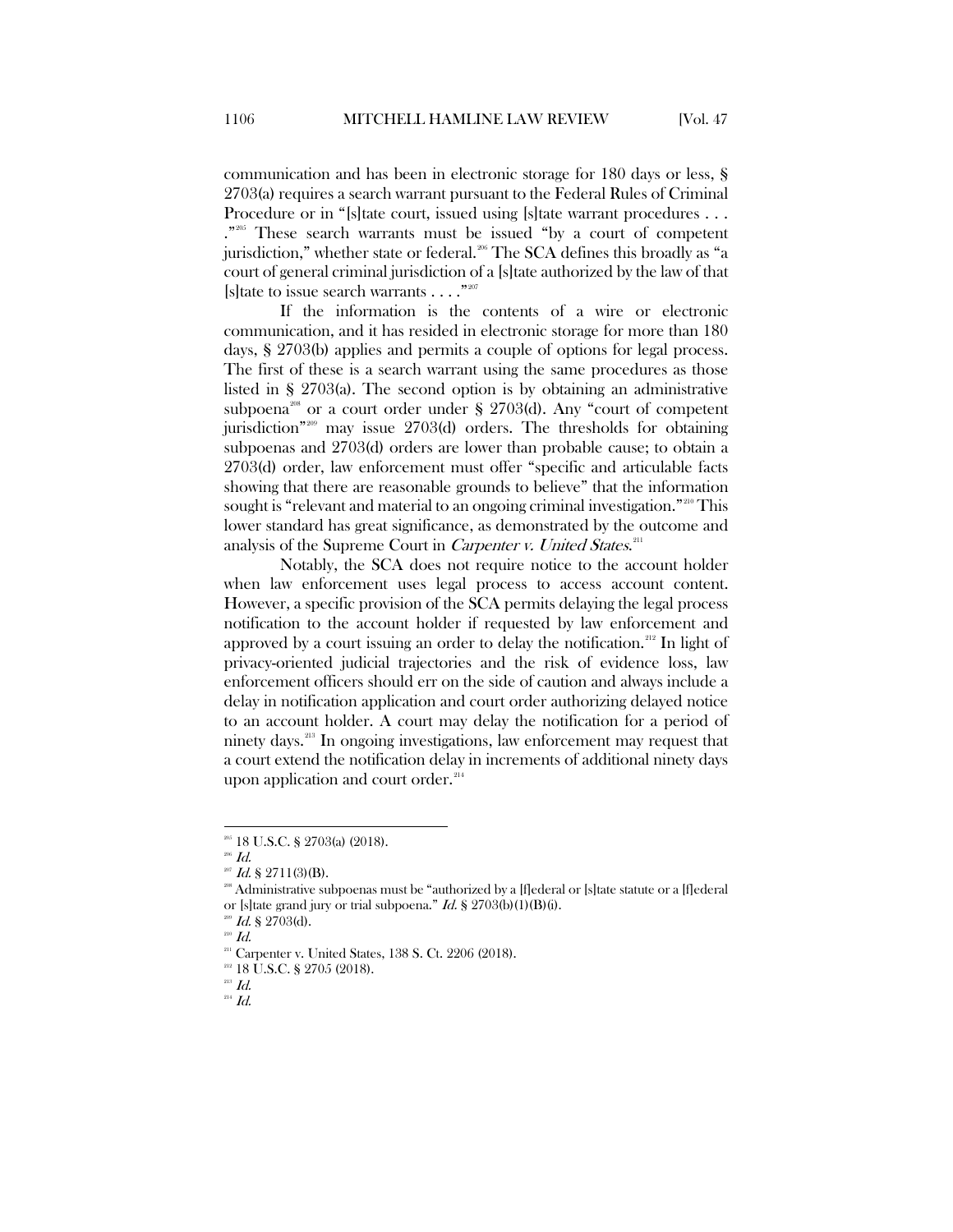If law enforcement is seeking to obtain non-content records of electronic communications, 18 U.S.C. § 2703(c) authorizes four methods: "consent of the subscriber or customer," subpoena, 2703(d) order, or search warrant.<sup>[215](#page-36-0)</sup> Non-content records may include the subscriber's name; address, telephonic session times and durations; length of service including start dates and service types; telephone number and other subscriber identifiers; and the means and payment sources for the account.<sup>[216](#page-36-1)</sup> Obtaining this information by subpoena often provides critical leads and corroboration for law enforcement. Examples include establishing a suspect's identity in the early stages of investigation and obtaining information to satisfy the probable cause threshold necessary for search warrants requesting authorization to examine communication contents. Google's subpoena returns provide an excellent example of the information law enforcement may uncover using a subpoena. Generally, the Google subpoena response may include names, phone numbers, and email addresses associated with the Google account; time and date of last logins; and specific IP addresses used, among other information. Equally enlightening, the return also lists any Google services used by that subscriber, such as Google Calendar, Google Photos, and location history. Individually or collectively, the subscribers' Google services data could corroborate allegations or provide specific Google products to target with a search warrant.<sup>[217](#page-36-2)</sup>

Even though multiple methods of obtaining content exist under § 2703(b), a search warrant is the most appropriate option. From a practical standpoint, in many cases, investigators possessing specific and articulable facts sufficient to meet § 2703(d)'s threshold are most likely able to meet the probable cause threshold to secure a search warrant. For law enforcement confronted with the choice of using either a § 2703(d) order or a search warrant, a search warrant is the wiser option. Data secured through a search warrant supported by probable cause flips the burden to a defendant to demonstrate a basis for declaring the search warrant invalid and suppressing the evidence.

The trajectory of Fourth Amendment jurisprudence illustrates the wisdom of the maxim "When in doubt, get a search warrant,"<sup>[218](#page-36-3)</sup> evidencing greater sensitivity to privacy concerns, even in the context of long-established

<span id="page-36-0"></span> $^{215}$  Id. § 2703(c)(1).

 $^{216}$  *Id.* § 2703(c)(2).

<span id="page-36-2"></span><span id="page-36-1"></span><sup>&</sup>lt;sup>217</sup> Information represented by Google in August 2020. Google made these representations during a workshop presented for the 2020 Crimes Against Children Conference. The workshop itself is no longer accessible at cacconference.org, but the workshop was attended by the author(s), and the information is consistent with the authors' prosecutorial practice. This is a critical practice pointer that unfortunately most prosecutors (and other attorneys) are unaware of.

<span id="page-36-3"></span> $218$  *See supra* Part II.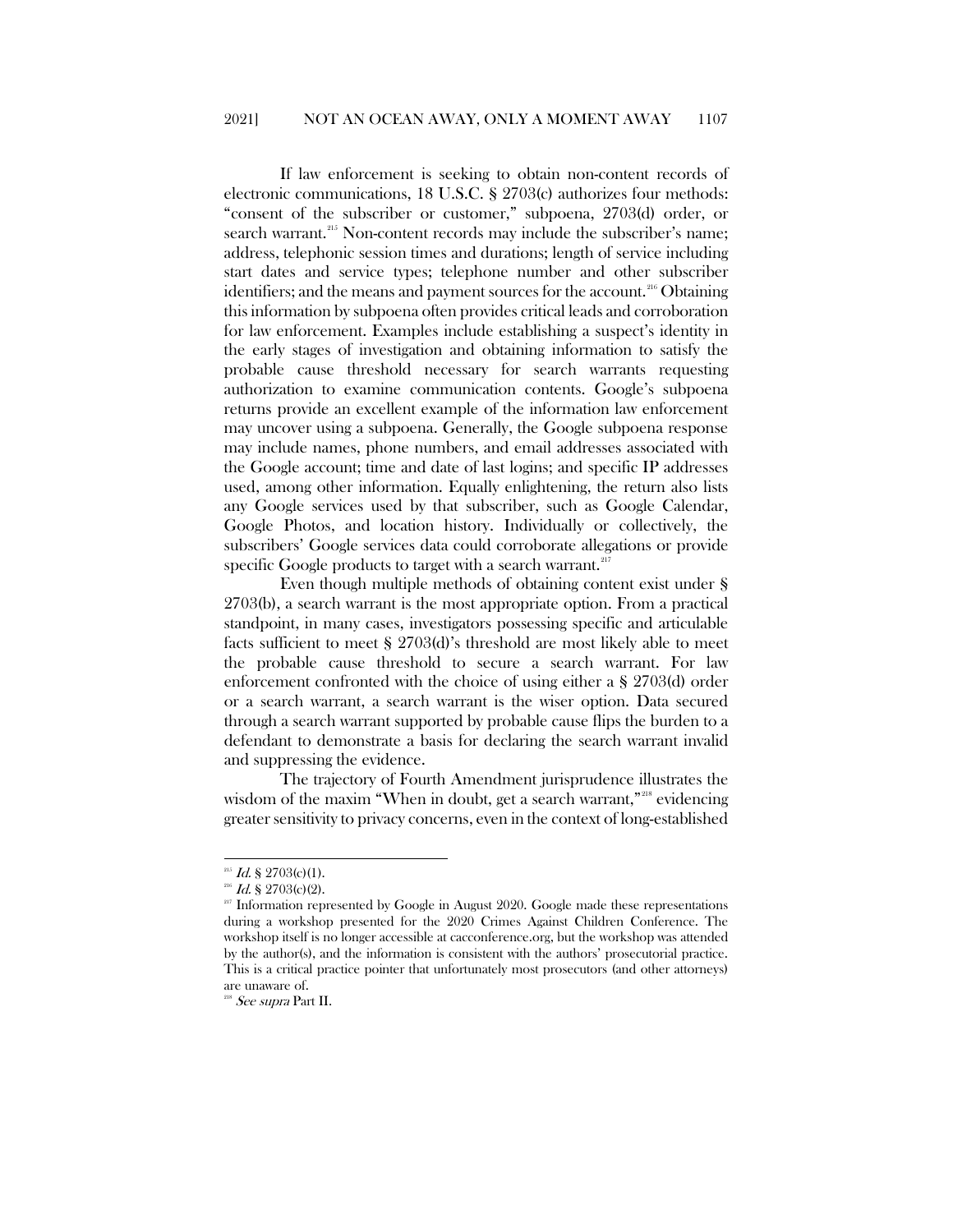and rarely-questioned doctrines. In several prior cases, the United States Supreme Court "held repeatedly" information conveyed to a third party, even if only for a "limited purpose" or in "confidence," enjoyed no Fourth Amendment protection.<sup>[219](#page-37-0)</sup> The prior decisions ruled a person lacked a reasonable "expectation of privacy in information voluntarily turned over to third parties."<sup>[220](#page-37-1)</sup>

As integration of technology in daily life became ubiquitous, however, courts began to develop and apply heightened Fourth Amendment protections. In *Riley v. California*, the Supreme Court prohibited warrantless cell phone searches, "even when a cell phone is seized incident to arrest."<sup>[221](#page-37-2)</sup> The Court reasoned that cell phones "are not just another technological convenience. With all they contain and all they may reveal, they hold for many Americans 'the privacies of life.""[222](#page-37-3)

The *Carpenter* Court applied a similar privacy-oriented analysis to impose a new search warrant supported by probable cause threshold to obtain cell site location information (CSLI). [223](#page-37-4) In that case, law enforcement used a § 2703(d) order to obtain CSLI data.<sup>24</sup> The Court specifically rejected the third-party doctrine's application to CSLI data, holding that the context of CSLI being "gathered by a third party does not make it any less deserving of Fourth Amendment protection."[225](#page-37-6) The Court concluded that the use of the § 2703(d) order's lower threshold of "specific and articulable facts" failed to satisfy an individual's reasonable expectation of privacy in the data.[226](#page-37-7) Contradictory to the legal process provisions within the SCA, especially § 2703(b), the decision eviscerates a court order's effectiveness to obtain transactional data.

The Sixth Circuit's decision in United States v. Warshak<sup>[227](#page-37-8)</sup> exemplifies the peril of relying on the SCA's legal process provisions to obtain communications content. In Warshak, law enforcement sent a letter of preservation pursuant to 18 U.S.C. § 2703(f) and followed up with legal process—specifically, an administrative subpoena as authorized by the text of § 2703(b) for disclosure of emails over 180 days old.<sup>[228](#page-37-9)</sup> Contrary to the SCA's procedural mandates, the Sixth Circuit found that a reasonable expectation of privacy existed in the emails' content obtained by law

<span id="page-37-0"></span><sup>&</sup>lt;sup>219</sup> United States v. Miller, 425 U.S. 435, 443 (1976).

<span id="page-37-1"></span><sup>&</sup>lt;sup>220</sup> Carpenter v. United States, 138 S. Ct. 2206, 2209 (2018) (citing *Miller*, 425 U.S. at 435; Smith v. Maryland, 442 U.S. 735 (1979)).

<sup>&</sup>lt;sup>221</sup> Riley v. California, 573 U.S. 373, 401 (2014).

 $222$  Id. at 403 (citation omitted).

<span id="page-37-5"></span><span id="page-37-4"></span><span id="page-37-3"></span><span id="page-37-2"></span>See Carpenter, 138 S. Ct. at 2209-10.

 $^{224}$  *Id.* at 2212.

 $^{225}$  *Id.* at 2223.

<span id="page-37-9"></span><span id="page-37-8"></span><span id="page-37-7"></span><span id="page-37-6"></span> $^{226}$  Id. at 2209, 2212.

<sup>227</sup> 631 F.3d 266 (6th Cir. 2010).

<sup>&</sup>lt;sup>228</sup> Id. at 283; see 18 U.S.C. § 2703(a) (2018).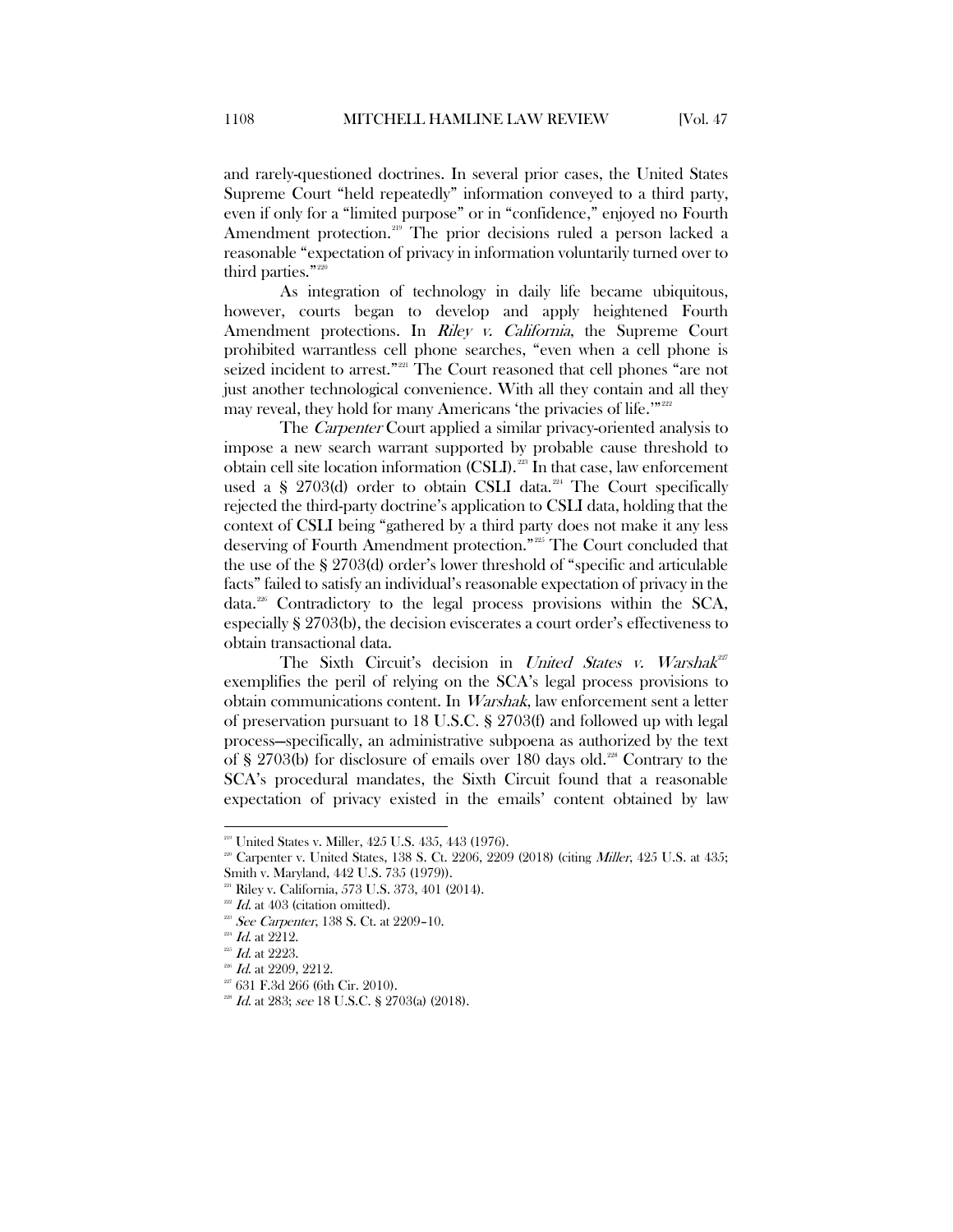enforcement and imposed a warrant requirement.<sup>[229](#page-38-0)</sup> The *Warshak* court ruled that the Fourth Amendment required law enforcement to procure a search warrant authorizing the examination of the emails' content.<sup>[230](#page-38-1)</sup> The court rejected the SCA's delineation in § 2703(b) of legal process categories; the length of email storage was irrelevant to the court's analysis.[231](#page-38-2) The Warshak court determined law enforcement's failure to use a search warrant to access the email content violated the Fourth Amendment.<sup>[232](#page-38-3)</sup> Additionally, the court found the relevant portion of the SCA was unconstitutional.<sup>[233](#page-38-4)</sup>

When the remote computing service or electronic communications service refuses to honor the issued legal process, the prosecutor should zealously advocate for enforcing the subpoena, court order, or search warrant.<sup>[234](#page-38-5)</sup> As the chief law enforcement officer in the jurisdiction, a prosecutor has a duty to investigate the basis for the legal objection, engage in negotiations, and, where appropriate, secure the production of the requested records through a motion to compel or order to show cause.

Whether a case resides in federal or state court, the judiciary possesses the inherent authority to compel and sanction a party for noncompliance with a lawfully served subpoena, court order, or search warrant. The judiciary's elemental power emanates from constitutional, statutory, and court-developed rules—without which, a court would be powerless over the attorneys or litigants who appear before the bench. A subpoenaed party may seek relief from the judge when there is reason to question a document's validity or the authority to issue the subpoena. A party failing to request judicial review usurps judicial authority, potentially acting contemptuously. If this standard applies to subpoenas, then the same reasoning retains even greater import when an ex parte modification to a search warrant occurs.<sup>[235](#page-38-6)</sup>

<span id="page-38-0"></span><sup>&</sup>lt;sup>229</sup> Warshak, 631 F.3d at 286.

<span id="page-38-1"></span> $^{230}$  *Id.* at 288.

 $^{231}$  Id.

<span id="page-38-3"></span><span id="page-38-2"></span> $^{232}$  Id.

<span id="page-38-4"></span> $^{233}$  Id.

<span id="page-38-5"></span><sup>&</sup>lt;sup>234</sup> For instance, an ISP/ESP has no right to stand in the shoes of their customer and assert a right of privacy in response to a validly issued warrant. See In re 381 Search Warrants to Facebook, Inc., 78 N.E.3d 141, 143, 153 (N.Y. 2017). The ISP/ESP has a limited right to review in a subpoena/court order. Id. at 147–49.<br><sup>235</sup> Service provider remedies are often limited in the context of search warrants. See id. at

<span id="page-38-6"></span><sup>145–49 (</sup>finding that an order denying Facebook's motion to quash a search warrant was not appealable).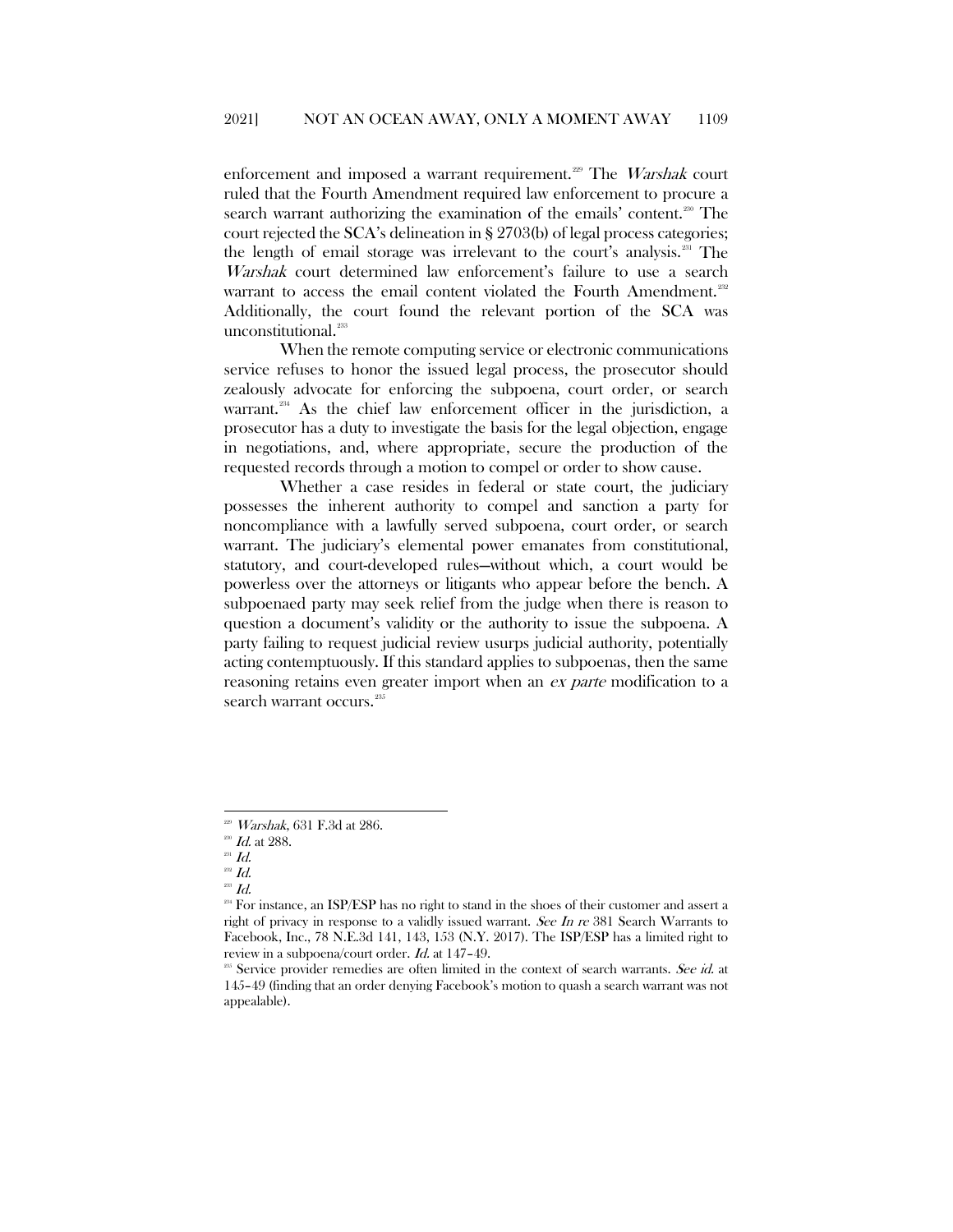#### 1. Costs Associated with Obtaining the Data

<span id="page-39-0"></span>In exchange for producing the data, a remote computing service or electronic communications service may seek reimbursement for costs "directly incurred in searching for, assembling, reproducing, or otherwise providing such information."[236](#page-39-1) The amount of such reimbursement shall be mutually agreed upon by the government and the remote computing service and/or electronic communications service.<sup>[237](#page-39-2)</sup> If the parties do not reach an agreement, the court, where the legal process originated or where the criminal action commences, shall decide the amount of reimbursement owed.<sup>[238](#page-39-3)</sup>

Interestingly, 18 U.S.C. § 2706(c) exempts communications common carriers from seeking cost reimbursement from law enforcement for telephone toll records and telephone listings.<sup>[239](#page-39-4)</sup> When Congress enacted the Electronic Communications Privacy Act in 1986, Congress did not intend to compensate service providers for the costs of routine requests for subscriber and toll information.<sup>[240](#page-39-5)</sup>

Since the SCA's passage in 1986, technology advanced from the basic days of dial-up internet services Prodigy, CompuServe, and Juno to Google and Yahoo. Likewise, the legal process for subscriber information, internet protocol logs, and content increased.<sup>[241](#page-39-6)</sup> With the growth of technology, remote computing service, and electronic communication service, providers have expanded legal compliance departments and leveraged technology to access data for the consumer's benefit as well as accommodate the increase in legal process for subscriber information, internet protocol logs, and content.<sup>[242](#page-39-7)</sup> This increase in legal process is likely attributable to the increased use of technology to commit a crime. Arguably, the statutory intent in exempting common communications carriers from seeking cost reimbursement from law enforcement for telephone toll records and telephone listings may now apply for a majority of legal

<span id="page-39-1"></span><sup>&</sup>lt;sup>236</sup> 18 U.S.C. § 2706(a) (2018) (emphasis added).<br><sup>237</sup> *Id.* § 2706(b).

<span id="page-39-2"></span>

<span id="page-39-3"></span> $\frac{^{238}}{^{239}}$  *Id.* § 2706(c).

<span id="page-39-6"></span><span id="page-39-5"></span><span id="page-39-4"></span><sup>&</sup>lt;sup>240</sup> See Mich. Bell Tel. Co. v. Drug Enf't Admin., 693 F. Supp. 542, 544 (E.D. Mich. 1988). See[,](https://nvlpubs.nist.gov/nistpubs/ir/2020/NIST.IR.8006.pdf) e.g., Dropbox Legal Transparency Report, DROPBOX, https://www.dropbox.com/transparency/reports [https://perma.cc/P58A-2ND9]; Google Transparency Report: Requests for User Information, GOOGLE, https://transparencyreport.google.com/user-data/overview [https://perma.cc/4HCW-7H55]; Verizon Media Government Data Requests, VERIZON MEDIA, https://www.verizonmedia.com/transparency/reports/government-data-requests.html

<span id="page-39-7"></span><sup>[</sup>https://perma.cc/6EU7-Y2WB].<br><sup>342</sup> See, e.g., Dropbox Legal Transparency Report, supra note 243; Google Transparency Report: Requests for User Information, supra note 243; Verizon Media Government Data Requests, supra note 243.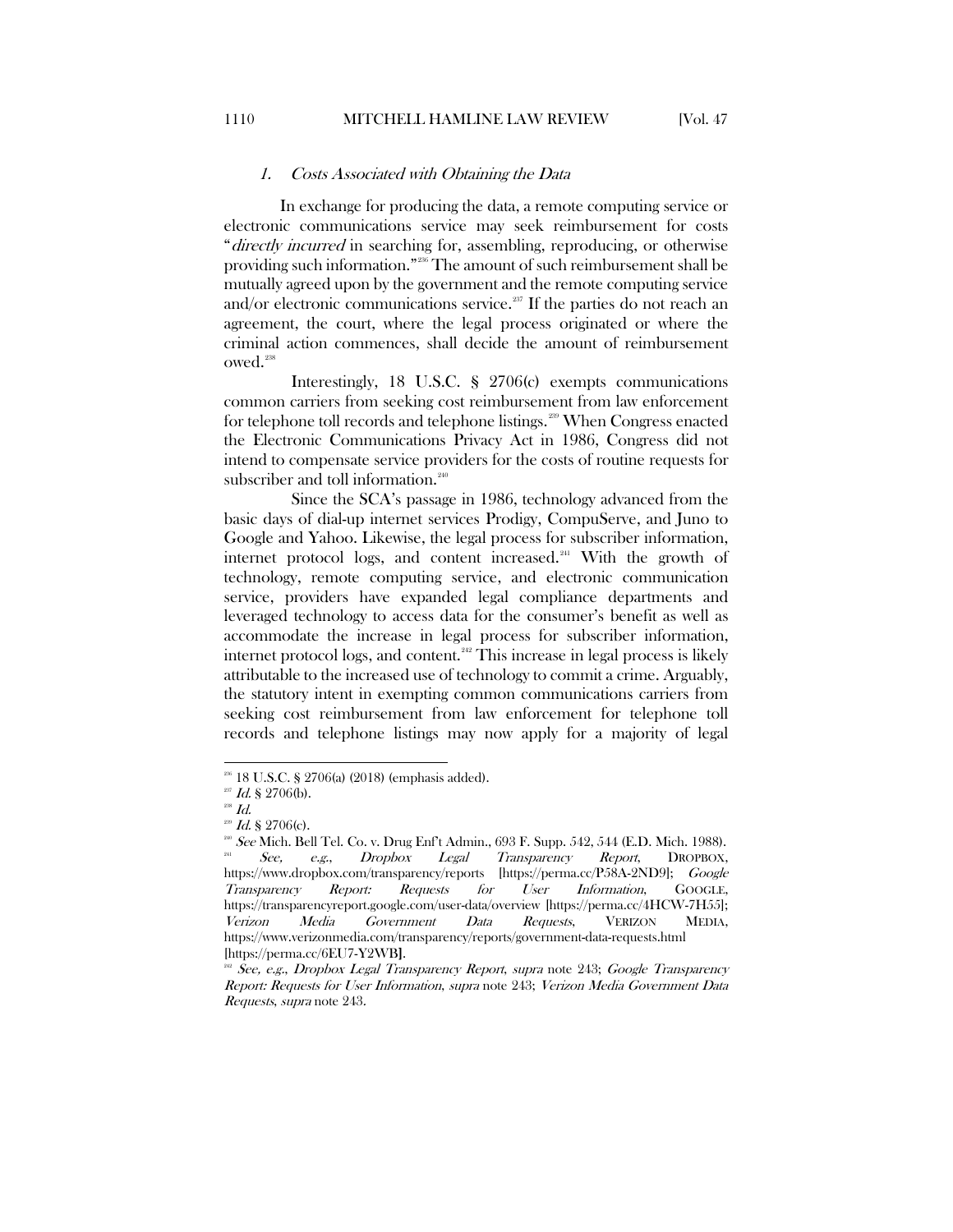demands to remote computing service and electronic communication service providers.

The plain wording of 18 U.S.C. § 2706 equally suggests that a remote computing service or electronic communication service provider cannot withhold data pending payment.<sup>[243](#page-40-0)</sup> Indeed, 18 U.S.C. § 2706 states that "a governmental entity  $\ldots$  shall pay  $\ldots$  a fee for *reimbursement* for such costs  $\ldots$  directly incurred in  $\ldots$  providing such information."<sup>[244](#page-40-1)</sup> The use of the past tense in the word incurred, coupled with the present tense usage of the word *reimbursement*,<sup>[245](#page-40-2)</sup> indicates that the records already have been produced for a duly served piece of legal process.

What is more, the plain wording refers to expenses *directly related* to the production.[246](#page-40-3) Providers should not be permitted to obtain financial benefits beyond the intent of 18 U.S.C. § 2706, and prosecutors or law enforcement receiving an inordinate bill from a service provider should avail themselves of the court of original jurisdiction to resolve the disputed amount.

The following hypothetical illustrates the process of obtaining remotely-stored data on servers within the United States.<sup>[247](#page-40-4)</sup> John, a fortythree-year-old man residing in Midgard (the newest state admitted to the United States), began texting with a fourteen-year-old female, Stacy, after ending his relationship with Stacy's mom. John sent Stacy explicit chats, resulting in John asking Stacy to meet him for a sexual encounter. During the in-person meeting, John committed several sex acts against Stacy, all of which John recorded using his nPhone. In addition to John's nPhone saving pictures and videos directly to the phone, John configured his nPhone to automatically save a duplicate of any photo or video created with the phone to John's nCloud account. nCloud is a cloud-based storage service owned and operated by Nectarine. Nectarine is a company headquartered in California, and Nectarine servers (which host the nCloud data) are in Virginia. John, suspecting the police knew about his criminal acts with Stacy, performed a factory reset of his nPhone, destroying all data (including chats and photos) on his nPhone.

However, performing the factory reset did not remove the photos or chats from John's nCloud account, and John did not delete the data from

<span id="page-40-0"></span><sup>&</sup>lt;sup>243</sup> See H. MARSHALL JARRETT, MICHAEL W. BAILIE, ED HAGEN & NATHAN JUDISH, SEARCHING AND SEIZING COMPUTERS AND OBTAINING ELECTRONIC EVIDENCE IN CRIMINAL INVESTIGATIONS 127 (2009) ("Section 2703 offers five mechanisms that a "government entity" can use to compel a provider to disclose certain kinds of information.").  $244$  18 U.S.C. § 2706(a) (2018) (emphasis added).

<span id="page-40-2"></span><span id="page-40-1"></span><sup>&</sup>lt;sup>245</sup> "[T]he act of paying back money to someone who has spent it for you or lost it because of you, or the amount that is paid back." Reimbursement, CAMBRIDGE DICTIONARY, https://dictionary.cambridge.org/dictionary/english/reimbursement [https://perma.cc/HT5S-WRD9].

 $6$  18 U.S.C. § 2706(a) (2018).

<span id="page-40-4"></span><span id="page-40-3"></span> $^{247}$  See supra Part I.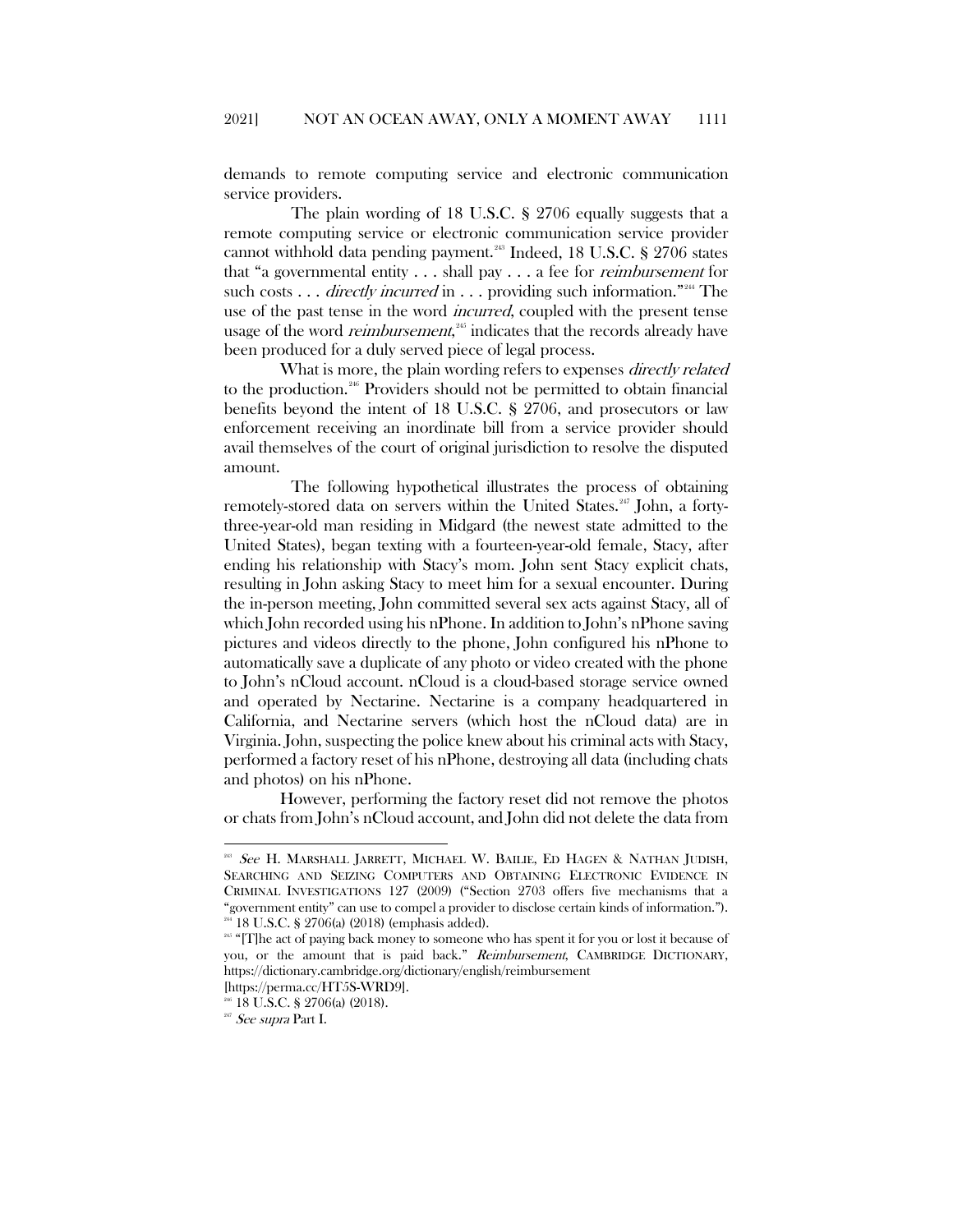his nCloud account. Following Stacy's disclosure to her guidance counselor, the police learned of John's manipulation and sexual assault. Officer Kay Oss, of the Midgard State Police, responded to the guidance counselor's report and opened an investigation. Officer Oss wants to obtain the chats and photos from John's nCloud account. Officer Oss is uncertain what legal process to use since the servers are in Virginia and not Midgard.

#### <span id="page-41-0"></span>2. How Should the Midgard Prosecutors Advise Officer Oss?

Officer Oss should immediately send a letter of preservation to Nectarine. If Officer Oss is unsure where and how to send the preservation letter, she could access an investigative resource such as search.org, specifically SEARCH's Internet Service Provider (ISP) List; ask her local prosecutor; or ask a colleague on Listserv. Officer Oss could likely access the company's contact information, including email, phone, and address information from the ISP List. The ISP List contains additional information for contacting the appropriate personnel at Nectarine. The critical address for serving legal process on a company providing communication services is the location of the company's corporate headquarters, not the physical location of servers, which is typically unknown to law enforcement. Once received by the company, the preservation letter secures the target data for ninety days, with a possible extension of an additional ninety days.<sup>[248](#page-41-1)</sup> Officer Oss may now focus on drafting the appropriate legal process.

In the initial hypothetical, Officer Oss limits her data requests to chats and photographs. Even so, she would be wise to take a much broader view of the potential digital evidence available to her. For example, a subpoena for non-content subscriber information may reveal other Nectarine services John uses, IP addresses, sources of payment, different phone numbers, or email addresses associated with the account. All this information may lead to additional incriminating information, contraband, and other potential corroboration. Nectarine may also retain location information about John's nPhone. Based on the Carpenter decision rationale, caution mandates Officer Oss to use a search warrant to request location data. The mere inclusion of slight location information is not necessarily fatal to a subpoena or § 2703(d) order. Yet, the *Carpenter* Court fired a cautionary flare by distinguishing traditional "business records that might incidentally reveal location information" from the CSLI records in Carpenter, which included the collection of thousands of data points with location information.<sup>[249](#page-41-2)</sup>

For brevity's sake, we will focus on the potential chats and photographs. These data types constitute wire or electronic communication content, so Officer Oss should follow the old mantra, "when in doubt, get a

<span id="page-41-2"></span><span id="page-41-1"></span><sup>&</sup>lt;sup>288</sup> 18 U.S.C. § 2703(f)(2) (2018).<br><sup>249</sup> Carpenter v. United States, 138 S. Ct. 2206, 2220 (2018).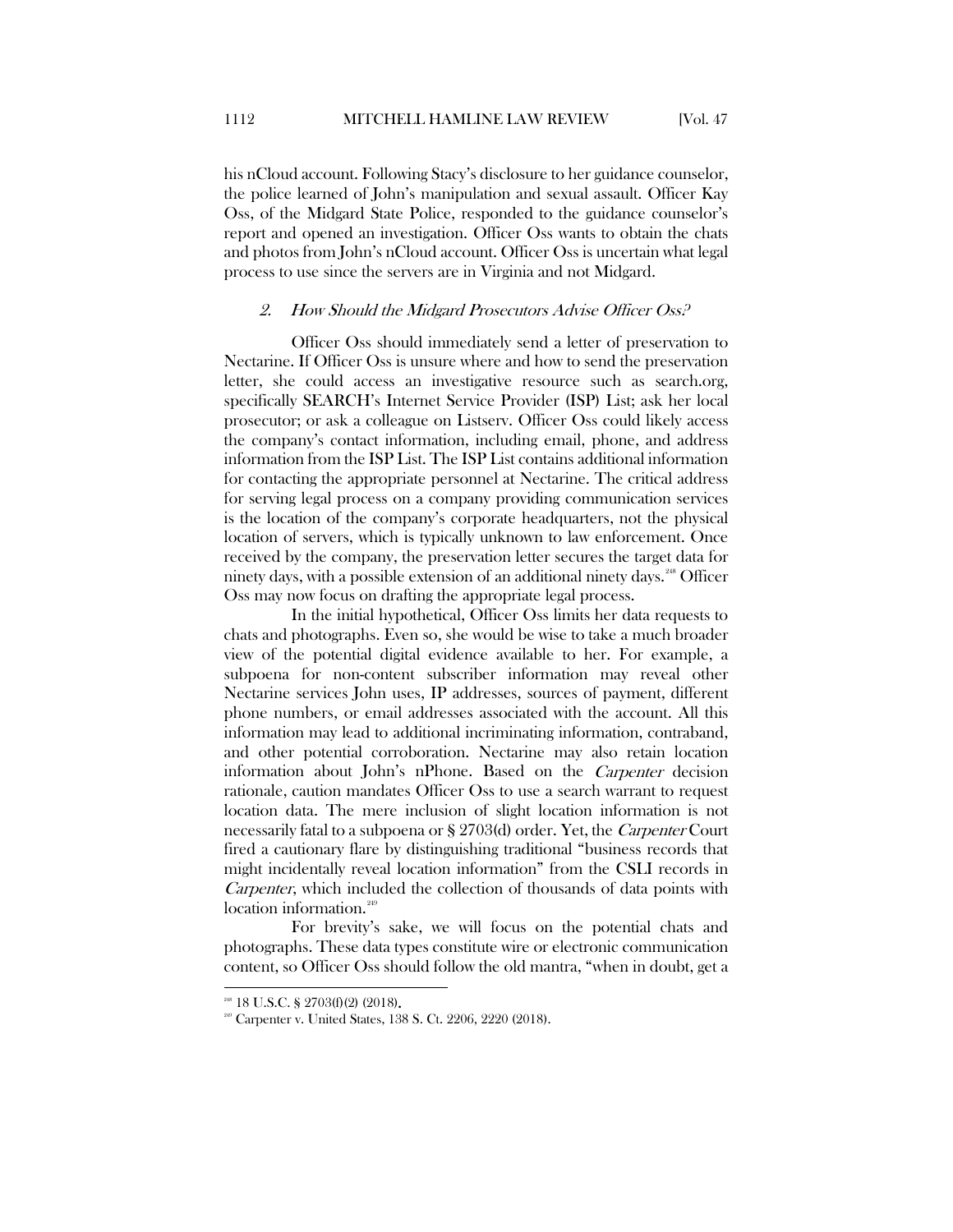search warrant." Midgard's state laws do not prohibit the issuance of SCA warrants to out-of-state entities by one of Midgard's many courts of competent jurisdiction. While drafting the follow-up legal process to secure account information, Officer Oss should also request delayed notice to the subscriber regarding any request for data. While pursuing this data, Officer Oss should consider statute of limitations issues and tolling options.<sup>[250](#page-42-1)</sup>

#### <span id="page-42-0"></span>C. Obtaining Internationally Stored Data via CLOUD Act Agreement

After her rousing success in the above hypothetical case, Officer Oss transferred to an investigative position in Jotunheim, recently admitted as the fifty-third state. Her first case involved Marv Springstein, who downloaded and compiled an extensive collection of child sexual abuse material. Springstein stored this material in an online cloud account managed by LockBox, a United States corporation. Springstein was extremely careful to avoid storing any information in his digital devices or vehicles. Officer Oss immediately sent a preservation letter to LockBox and followed up with a search warrant issued by a Jotunheim magistrate. LockBox informed Officer Oss that all its servers are in the United Kingdom, outside the United States' jurisdiction.

1. Can Officer Oss Access This Information, and if So, How?

This fact pattern emerges from the circumstances presented in United States v. Microsoft Corp., $\sum_{n=1}^{351}$  where the government sought an SCA warrant to require Microsoft to produce all emails and information associated with an account hosted by Microsoft.<sup>[252](#page-42-3)</sup> The CLOUD Act clarified that, subject to exceptions, if the requested data is in the possession or control of a United States corporation, organization, or legal person, SCA warrants must be honored, even if the data is stored overseas.<sup>[253](#page-42-4)</sup>

Clearly, Officer Kay Oss is on firm footing in obtaining this data since the United Kingdom is the first nation to enter into a bilateral agreement with the United States, as envisioned by the CLOUD Act. $254$ Agreements are permissible "only to obtain information relating to . . .

<span id="page-42-1"></span> $250$  See infra Section V.D.

<span id="page-42-3"></span><span id="page-42-2"></span><sup>&</sup>lt;sup>251</sup> See supra Section III.A.; United States v. Microsoft Corp., 138 S. Ct. 1186 (2018).

 $252$  In re Warrant to Search a Certain E-Mail Account Controlled and Maintained by Microsoft Corporation, 829 F.3d 197 (2d Cir. 2016), vacated and remanded sub nom. Microsoft Corp., 138 S. Ct. 1186.

<span id="page-42-4"></span><sup>&</sup>lt;sup>253</sup> See generally Clarifying Lawful Overseas Use of Data Act, H.R. 4943, 115th Cong. (2018) (enacted), https://www.justice.gov/dag/page/file/1152896/download [https://perma.cc/KQH5-N9QT] [hereinafter CLOUD Act].

<span id="page-42-5"></span> $^{254}$  U.S. and UK Sign Landmark Cross-Border Data Access Agreement to Combat Criminals and Terrorists Online, U.S.DEP'T OF JUST. (Oct. 3, 2019), https://www.justice.gov/opa/pr/usand-uk-sign-landmark-cross-border-data-access-agreement-combat-criminals-and-terrorists [https://perma.cc/4B5G-FMSK].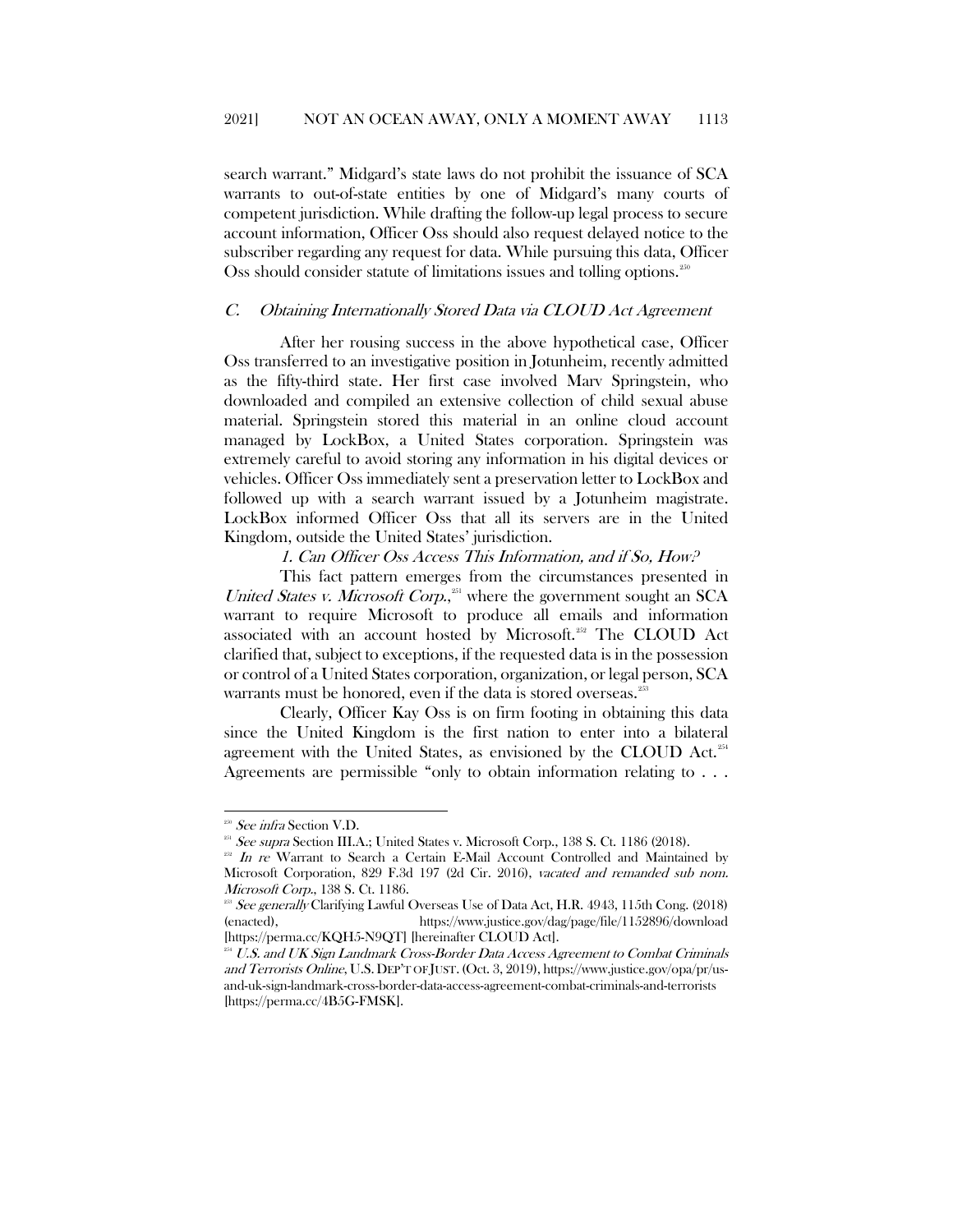serious crime," a term that is not defined by the CLOUD Act, aside from noting that "terrorism" is included.<sup>[255](#page-43-0)</sup> Fortunately, the United Kingdom bilateral agreement defines "serious crime" as crime that carries "a maximum sentence of at least three  $(3)$  years imprisonment.<sup>"[256](#page-43-1)</sup> As in the CLOUD Act, no specific crimes are listed aside from terrorism.[257](#page-43-2) Springstein's "extensive collection" of child sexual abuse material should meet this threshold. While pursuing this data, Officer Oss should consider statute of limitations issues and tolling options.<sup>[258](#page-43-3)</sup>

It should be noted that the CLOUD Act "supplements rather than eliminates" MLATs, which remain "another method by which evidence" may be made available.<sup>[259](#page-43-4)</sup>

One significant change created by the CLOUD Act involved amending the SCA to enable service providers to move to modify or quash SCA warrants. "Court[s] may modify or quash the legal process"<sup>260</sup> upon request by providers, if the court determines: (1) that compliance with process would violate the laws of a "qualifying foreign government;"<sup>[261](#page-43-6)</sup> (2) that modification or quashing is in the interests of justice based on the totality of the circumstances; and (3) that the target of legal process is not a United States person or resident.<sup>[262](#page-43-7)</sup> The CLOUD Act also mandates an eight-factor comity analysis in determining the interests of justice.<sup>263</sup>

(A) the interests of the United States, including the investigative interests of the governmental entity seeking to require the disclosure; (B) the interests of the qualifying foreign government in preventing any prohibited disclosure; (C) the likelihood, extent, and nature of penalties to the provider or any employees of the provider as a result of inconsistent legal requirements imposed on the provider; (D) the location and nationality of the subscriber or customer whose communications are being sought, if known, and the nature and extent of the subscriber or customer's connection to the United States, or if the legal process has been sought on behalf of a foreign authority pursuant to section 3512, the nature and extent of the subscriber or customer's

<span id="page-43-0"></span><sup>&</sup>lt;sup>255</sup> THE PURPOSE AND IMPACT OF THE CLOUD ACT, supra note 36, at 5.

<span id="page-43-1"></span> $^{256}$   *supra Part IV.* 

<span id="page-43-2"></span> $257$  CLOUD Act, *supra* note 255, at 16.

<span id="page-43-3"></span><sup>&</sup>lt;sup>258</sup> See infra Section V.D.

<span id="page-43-4"></span><sup>&</sup>lt;sup>259</sup> THE PURPOSE AND IMPACT OF THE CLOUD ACT, supra note 36, at 11.

 $200$  18 U.S.C. § 2703(h)(2)(B) (2018).

<span id="page-43-6"></span><span id="page-43-5"></span><sup>&</sup>lt;sup>261</sup> "Qualifying foreign government" is defined in 18 U.S.C. § 2703(h)(1)(A) (2018) as a foreign government "with which the United States has an executive agreement that has entered into force under" 18 U.S.C. § 2523 (2018). The foreign government must also maintain laws "which provide to electronic communication service providers and remote computing service providers substantive and procedural opportunities similar to those provided" in 18 U.S.C. § 2703(h)(2) (2018) ("Motions to Quash or Modify") and 18 U.S.C. § 2703(h)(5) (2018) ("Disclosure to Qualifying Foreign Governments").

<span id="page-43-7"></span><sup>&</sup>lt;sup>262</sup> 18 U.S.C. § 2703(h) (2018) ("Comity Analysis and Disclosure of Information Regarding Legal Process Seeking Contents of Wire or Electronic Communication").

<span id="page-43-8"></span> $^{263}$  *Id.* § 2703(h)(3)(A)–(H).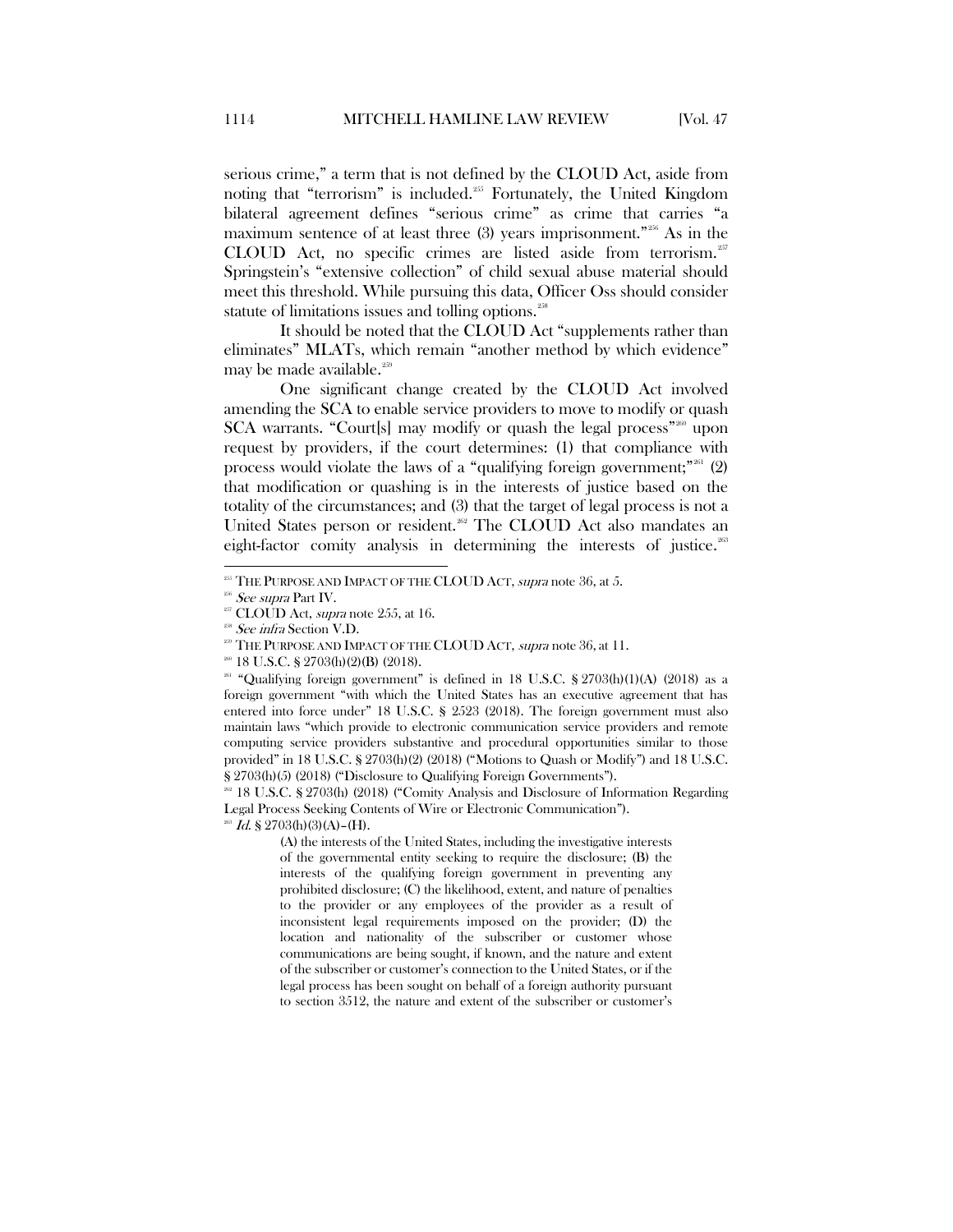Prosecutors should consider the propriety of formal and informal approaches to these conflict of law scenarios. $264$ 

### <span id="page-44-0"></span>D. Obtaining Internationally Stored Data via Mutual Legal Assistance Treaty (MLAT)

Officer Oss's international investigative endeavors continued when she arrested Marv Springstein's brother, Mark Springstein, who also maintained an extensive collection of child sexual abuse material. Unfortunately, Mark Springstein stored his contraband material in a FireBox account instead of LockBox. FireBox is incorporated in the country of Muspelheim and does not have a bilateral agreement pursuant to the CLOUD Act. Muspelheim maintains a mutual legal assistance treaty (MLAT) with the United States.

### <span id="page-44-1"></span>1. Can Officer Oss Access This Information in the Absence of a CLOUD Act Agreement?

While Officer Oss is unable to utilize the streamlined CLOUD Act process, she could use the MLAT process. As of 2017, sixty-five countries had entered into MLAT agreements with the United States, and the European Union joined an agreement with the United States establishing mutual legal assistance (MLA) mechanisms with all European Union member states.[265](#page-44-3) If Officer Oss were uncertain whether the United States had an MLAT with Muspelheim, she could work with her prosecutor to

Id.

connection to the foreign authority's country; (E) the nature and extent of the provider's ties to and presence in the United States; (F) the importance to the investigation of the information required to be disclosed; (G) the likelihood of timely and effective access to the information required to be disclosed through means that would cause less serious negative consequences; and (H) if the legal process has been sought on behalf of a foreign authority pursuant to section 3512, the investigative interests of the foreign authority making the request for assistance.

<span id="page-44-2"></span><sup>&</sup>lt;sup>264</sup> See THE PURPOSE AND IMPACT OF THE CLOUD ACT, supra note 36, at 11-16. Additional options for prosecutors could include "narrowing or modifying a request to avoid the conflict; resolving the conflict through closer inquiry or good-faith negotiation; or making the request under an applicable MLAT." Id. at 16.

<span id="page-44-3"></span><sup>&</sup>lt;sup>36</sup> Mark Rush & Jared Kephart, *Lifting the Veil on the MLAT Process: A Guide to* Understanding and Responding to MLA Requests, K & L GATES (Jan. 20, 2017), https://www.klgates.com/lifting-the-veil-on-the-mlat-process-a-guide-to-understanding-andresponding-to-mla-requests-01-20-2017/ [https://perma.cc/U4XS-QLRA].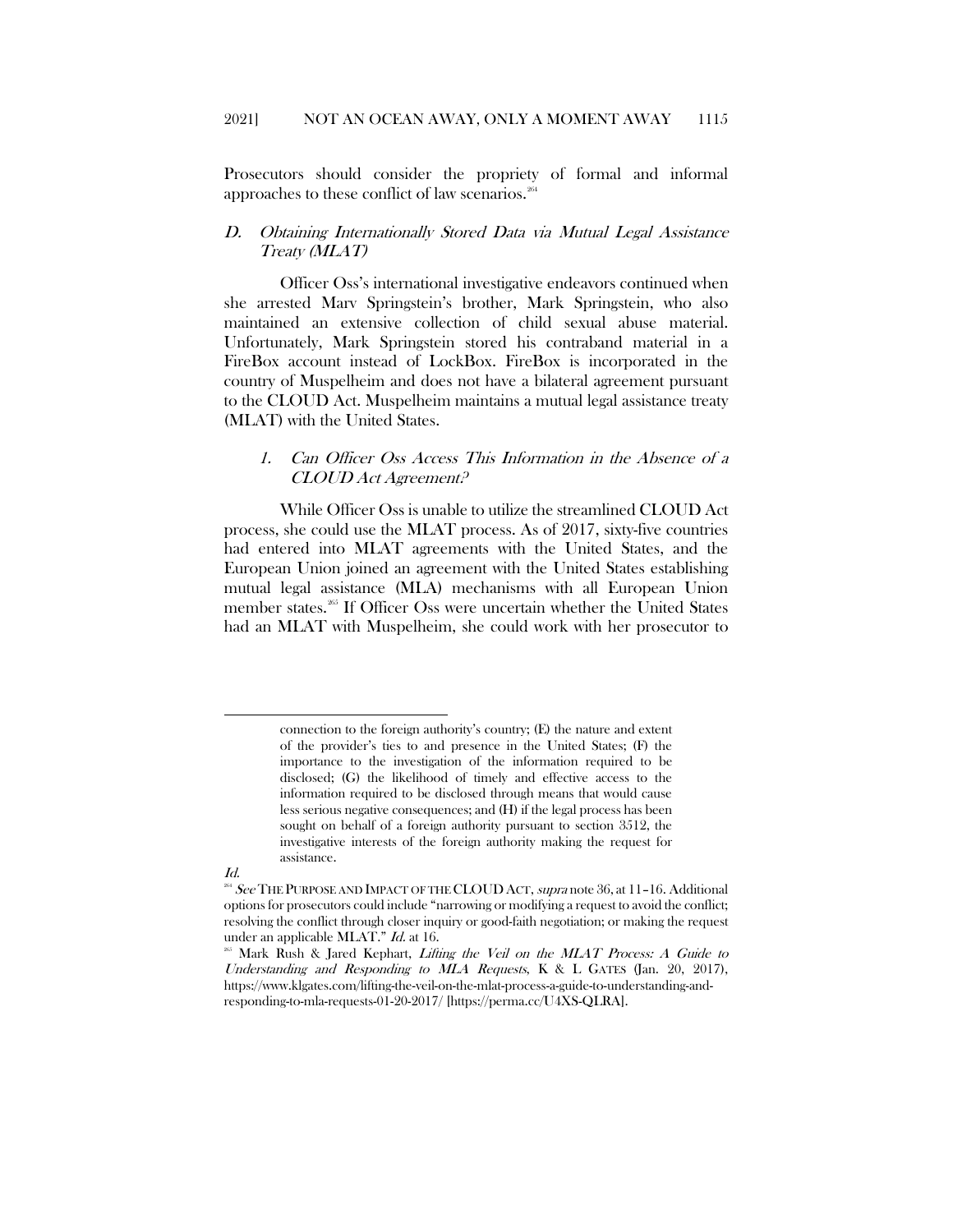contact the Department of Justice's Office of International Affairs (OIA) for clarity.<sup>[266](#page-45-0)</sup>

The United States Attorney's Manual provides guidance to Officer Oss on the specific steps in submitting a treaty request.<sup>[267](#page-45-1)</sup> Because each treaty is negotiated by and with different parties, the treaties' content varies greatly, regardless of the subject matter. As a result, the United States Attorney's Manual explains that OIA will provide prosecutors with model requests based on the specific jurisdiction.<sup>[268](#page-45-2)</sup>

Based on this model, prosecutors are encouraged to describe "simply and clearly the facts of the case" and "nature of the assistance requested" without using technical legal terms, such as "RICO or even probable cause."[269](#page-45-3) Since most applications will be translated to local languages, legal terms may or may not have local equivalencies, even if the same legal concepts are utilized.

Prosecutors should then send this draft to OIA, which will either finalize the request or return to the prosecutor for needed changes. The "central authority" of all treaties currently in force is the Department of Justice, which leads to the request being signed in the Department and not by a judge.<sup>[270](#page-45-4)</sup> Following signature, translation is arranged, and upon receipt of translation, OIA transmits the MLAT request to the foreign "central authority."<sup>[271](#page-45-5)</sup>

Following receipt of the request, Muspelhiem will process the request according to its pertinent domestic law and acquire the necessary court authority to access Mark Springstein's FireBox account. Assuming the Muspelheim judicial system grants the order, then local Muspelheim authorities acquire the resulting data and send it to Officer Oss. $^{272}$  $^{272}$  $^{272}$ 

The acquired evidence must still pass standard evidentiary thresholds to be admissible in court. Prosecutors should also prospectively consider attempting to toll the relevant statute of limitations when they initiate legal process, given the long time frames often involved in locating and receiving evidence from foreign countries. At the federal level,

 $^{267}$   $Id.$ 

<span id="page-45-6"></span><span id="page-45-5"></span><span id="page-45-4"></span> $271$  Id.

<span id="page-45-0"></span><sup>&</sup>lt;sup>266</sup> See U.S. DEP'T OF JUST., JUSTICE MANUAL  $\S$  276 (2020), https://www.justice.gov/archives/jm/criminal-resource-manual-276-treaty-requests [https://perma.cc/CMT3-X5XZ].

 $288$  A sample request is provided in the Appendix.

<span id="page-45-3"></span><span id="page-45-2"></span><span id="page-45-1"></span>See U.S. DEP'T OF JUST., JUSTICE MANUAL § 281 (2020), https://www.justice.gov/archives/jm/criminal-resource-manual-281-drafting-requests-

assistance [https://perma.cc/WS5X-HJED]. "RICO" refers to the Racketeer Influenced and Corrupt Organization Act (RICO). See Organized Crime Control Act of 1970, Pub. L. No. 91-452, 84 Stat. 922; 18 U.S.C. § 1961 et seq.

 $270$  See JUSTICE MANUAL § 276, supra note 268.

 $272$  See THE PURPOSE AND IMPACT OF THE CLOUD ACT, supra note 36, at 3.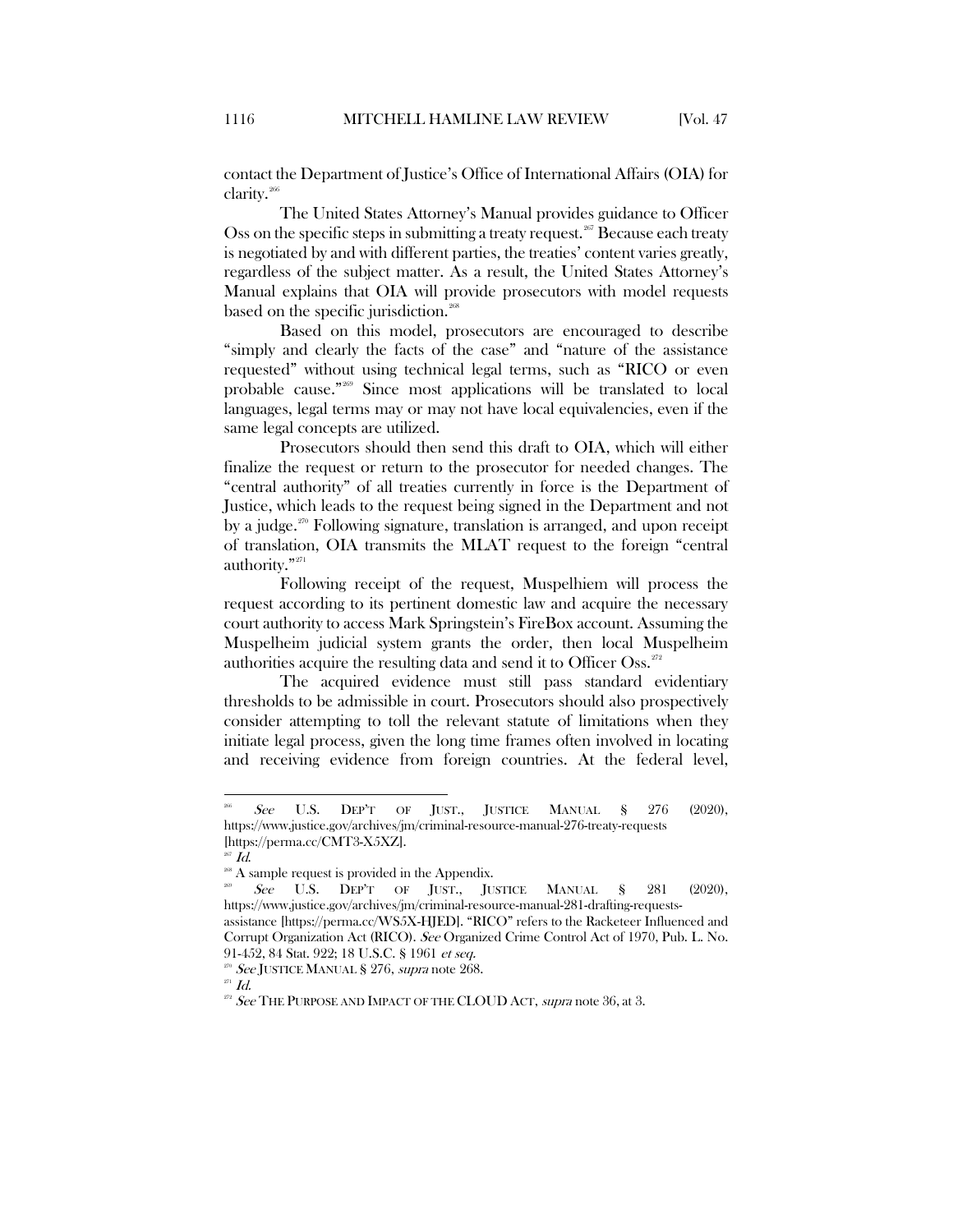prosecutors are empowered to file applications with district courts to suspend the running of the statute of limitations. Applications are granted when the court makes a finding, by a preponderance of the evidence, that the government made an "official request"[273](#page-46-2) to obtain foreign evidence, and it "reasonably appears, or reasonably appeared" when the request was made, that the evidence would be found in the foreign country. $274$ Importantly, the suspension has limited duration.<sup>[275](#page-46-4)</sup>

### <span id="page-46-0"></span>E. Obtaining Internationally Stored Data Without MLATs or CLOUD Act Agreements

As Officer Oss's career continued, she encountered a similar scenario while investigating another distributor of child sexual abuse material, Mike Springstein. Officer Oss's investigation uncovered significant evidence that Mike's contraband material is stored on his cloud account within the Icebox social media platform. Icebox is incorporated in Niffelheim, a nation which does not have a CLOUD Act or MLAT agreement with the United States. Prior negotiations over these specific agreements have been unproductive due to diplomatic tension over numerous human rights violations throughout Niffelheim.

### <span id="page-46-1"></span>1. Does Officer Oss Have Any Legal Process Options in the Absence of Both Agreements?

First, Officer Oss should consider that CLOUD Act and MLAT agreements are not the only categories of relevant international agreements; numerous interim executive agreements exist with several countries.<sup>[276](#page-46-5)</sup> Accordingly, Officer Oss should contact the United States OIA to determine what agreements and options may exist to determine optimal instruments and approaches in this geopolitical context.[277](#page-46-6)

<span id="page-46-2"></span> $273$  "As used in this section, the term 'official request' means a letter rogatory, a request under a treaty or convention, or any other request for evidence made by a court of the United States or an authority of the United States having criminal law enforcement responsibility, to a court or other authority of a foreign country." 18 U.S.C. § 3292(d) (2018).

 $274$  *Id.* § 3292(a)(1).

<span id="page-46-4"></span><span id="page-46-3"></span> $^{275}$  Id. § 3292(c) ("The total of all periods of suspension under this section with respect to an offense— (1) shall not exceed three years; and (2) shall not extend a period within which a criminal case must be initiated for more than six months if all foreign authorities take final action before such period would expire without regard to this section.").<br>  $\frac{1}{206}$  U.S. DEP'T OF JUST., JUSTICE MANUAL §

<span id="page-46-6"></span><span id="page-46-5"></span> $^{276}$  U.S. DEP'T OF JUST., JUSTICE MANUAL § 277 (2020), https://www.justice.gov/archives/jm/criminal-resource-manual-277-executive-agreementsand-memoranda-understanding-mutual-assistance [https://perma.cc/W8CK-RQB8].  $277$  Id.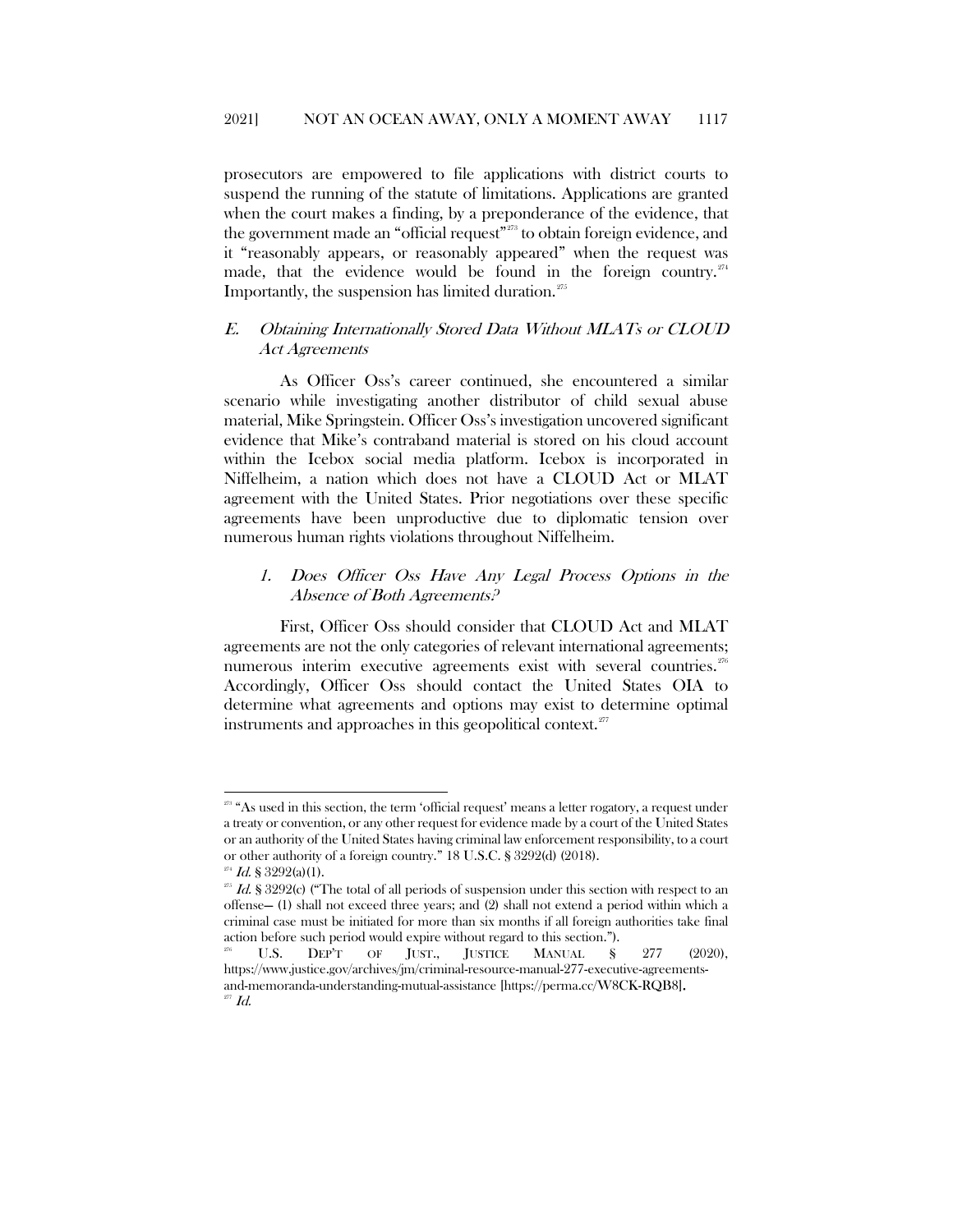In all cases, prosecutors must first "determine the jurisdiction from which assistance is needed."<sup>278</sup> Since assistance from foreign jurisdictions typically "depends on the existence of articulable facts," indicating the evidence's presence within the foreign jurisdiction, prosecutors should be prepared to state this information.<sup>[279](#page-47-1)</sup>

Officer Oss should not assume the complete absence of treaties or executive agreements, but even in such a scenario, letters rogatory may provide a solution. A letter rogatory is a request from a US judge to a foreign country's judiciary, requesting an act which "would constitute a violation of that country's sovereignty[]"[280](#page-47-2) if performed without the foreign court's consent.

While letters rogatory are typically delivered through diplomatic channels, a more efficient method is "by transmitting a copy of the request through Interpol" or other direct route.<sup>[281](#page-47-3)</sup> A rogatory letter's form and content varies depending on the recipient country; thus, prosecutors should consult with the United States OIA throughout the drafting process.<sup>[282](#page-47-4)</sup> The United States Attorney's Manual provides helpful procedural steps for letters rogatory.<sup>[283](#page-47-5)</sup> The Department of Justice estimates that the letters

 $\int_{280}^{279}$  *Id.* 

 $\overline{a}$ 

<span id="page-47-4"></span><span id="page-47-3"></span> $^{281}$  *Id.*  $\frac{282}{Id}$ .

> Letters rogatory generally include: (1) background (who is investigating whom and for what charge); (2) the facts (enough information about the case for the foreign judge to conclude that a crime has been committed and to see the relevance of the evidence that is being sought); (3) assistance requested (be specific but include an elastic clause to allow subsequent expansion of the request without filing an additional letter rogatory); (4) the text of the statutes alleged to have been violated; and (5) a promise of reciprocity. Letters rogatory must be signed by a judge and, normally, authenticated by (1) an apostille, (2) an exemplification certificate, (3) a chain certificate of authentication, or (4) as directed by OIA. If the requested state has ratified the Hague Convention Abolishing the Requirement of Legalization of Foreign Public Documents, it is preferable to use an apostille. The chain certification is a cumbersome process involving authentication by the Department of Justice, the Department of State, and the embassy of the foreign country to which the letter rogatory is directed. Consult OIA to ascertain which method to use because authentication requirements change frequently.

<span id="page-47-5"></span>Id.  $^{283}$   $Id.$ 

<span id="page-47-0"></span> $^{278}$  U.S. DEP'T OF JUST., JUSTICE MANUAL § 268 (2020), https://www.justice.gov/archives/jm/criminal-resource-manual-268-location-evidence [https://perma.cc/KJ9W-UJXJ].

<span id="page-47-2"></span><span id="page-47-1"></span><sup>280</sup> U.S. DEP'T OF JUST., JUSTICE MANUAL § 275 (2020), https://www.justice.gov/archives/jm/criminal-resource-manual-275-letters-rogatory [https://perma.cc/AM26-MQ7P].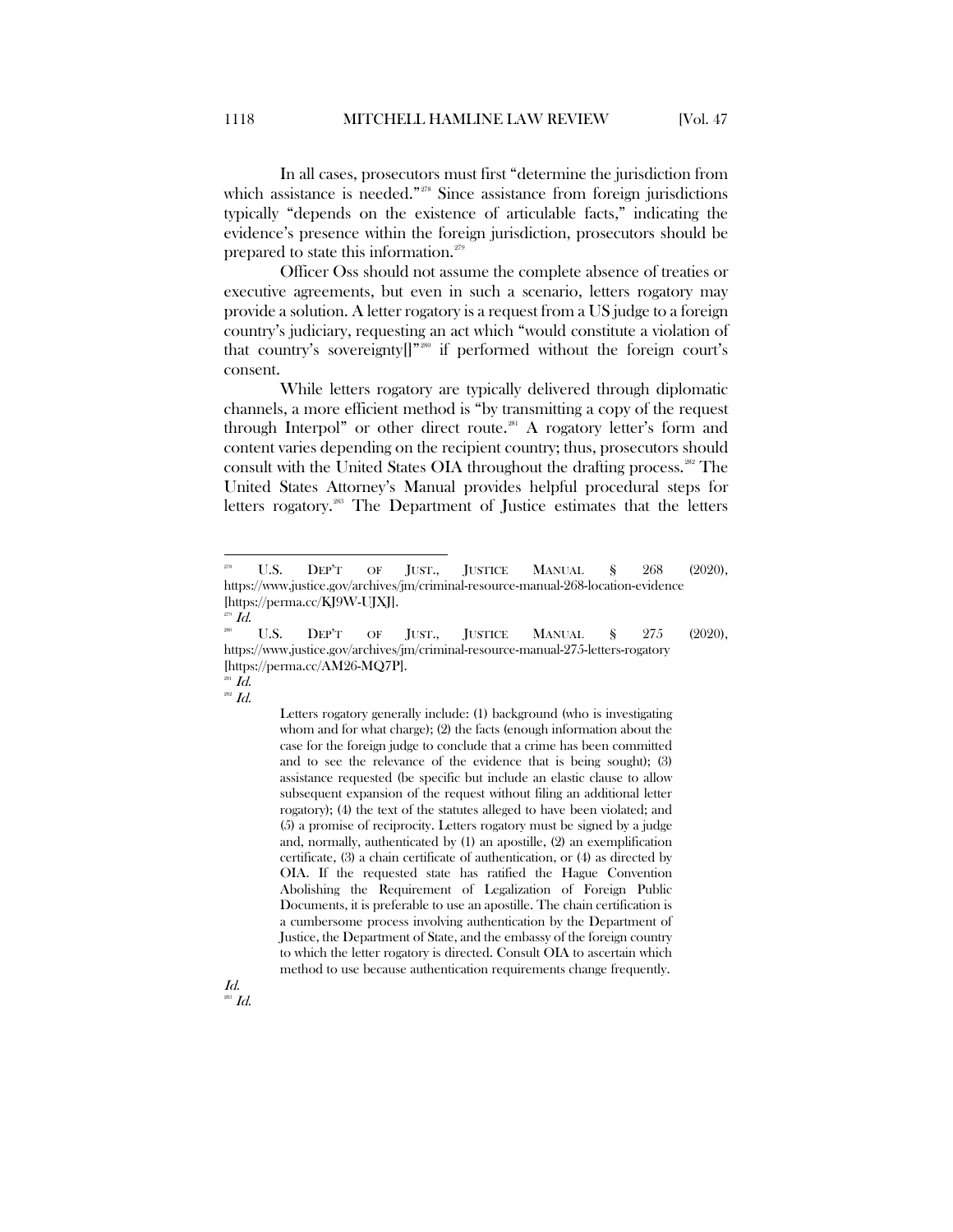rogatory method of assistance can take a year or more, $284$  so prosecutors should strongly consider statute of limitations issues and tolling options in this context.<sup>28</sup>

Officer Oss could also attempt various "informal means" of obtaining evidence from Niffelheim, though she should recognize that some methods may not yield admissible evidence.<sup>[286](#page-48-2)</sup> These could include asking foreign authorities to open an investigation and share evidence; requesting that foreign jurisdictions provide public records to United States law enforcement; conducting "depositions of voluntary witnesses"<sup>[287](#page-48-3)</sup> at United States embassies and consulates; making treaty requests; using informal requests between law enforcement agencies; and sending requests through Interpol for evidence or information.<sup>[288](#page-48-4)</sup>

The Convention on Cybercrime, or "Budapest Convention," is a critical international agreement that has been ratified by sixty-five countries

### Id.

 $\overline{\phantom{a}}$ 

 $^{\scriptscriptstyle 284}$  Id.

<span id="page-48-2"></span><span id="page-48-1"></span><span id="page-48-0"></span><sup>285</sup> See supra Section V.D.<br> $\frac{1}{286}$  U.S. DEP'T 286 U.S. DEP'T OF JUST., JUSTICE MANUAL § 274 (2020), https://www.justice.gov/archives/jm/criminal-resource-manual-274-methods [https://perma.cc/YFS5-GXZ5].

<span id="page-48-3"></span> $287$  U.S. DEP'T OF JUST., JUSTICE MANUAL § 278 (2020), https://www.justice.gov/archives/jm/criminal-resource-manual-278-informal-means [https://perma.cc/A78T-CH6R].

<span id="page-48-4"></span> $^{288}$  *Id.* (referencing current known locations or suspect photographs).

First, obtain a model from OIA [Office of International Affairs] and check with OIA to ascertain the requirements of the particular country. Second, prepare a draft . . . and send it to OIA for clearance. Third, secure a judge's signature. Submit the cleared final to the district court in two originals under cover of an application for issuance of letters rogatory and a memorandum in support, models of which have been obtained from OIA. One signed original letter rogatory remains with the court. Fourth, authenticate as directed by OIA. Unless OIA has instructed you differently, affix an apostille or other authentication to the signed duplicate original and send it and two copies to OIA. Fifth, make arrangements for translation . . . and send the duplicate original with translation to OIA, which will transmit it to the Department of State, the American Embassy in the country concerned, or directly to the appropriate ministry or authority in the country concerned. If OIA transmits the letter rogatory with translation via the diplomatic channel, the Embassy will send it to the Foreign Ministry under cover of a diplomatic note, the Foreign Ministry will usually refer it to the Ministry of Justice, and the Ministry of Justice will usually forward it to the proper judicial authority where it will be executed. Normally, the evidence, once obtained, is returned through the same channel by which the request was transmitted. In some cases, the request is sent to an attorney in the foreign jurisdiction who is retained to present the request, obtain the evidence, and deliver it to the United States.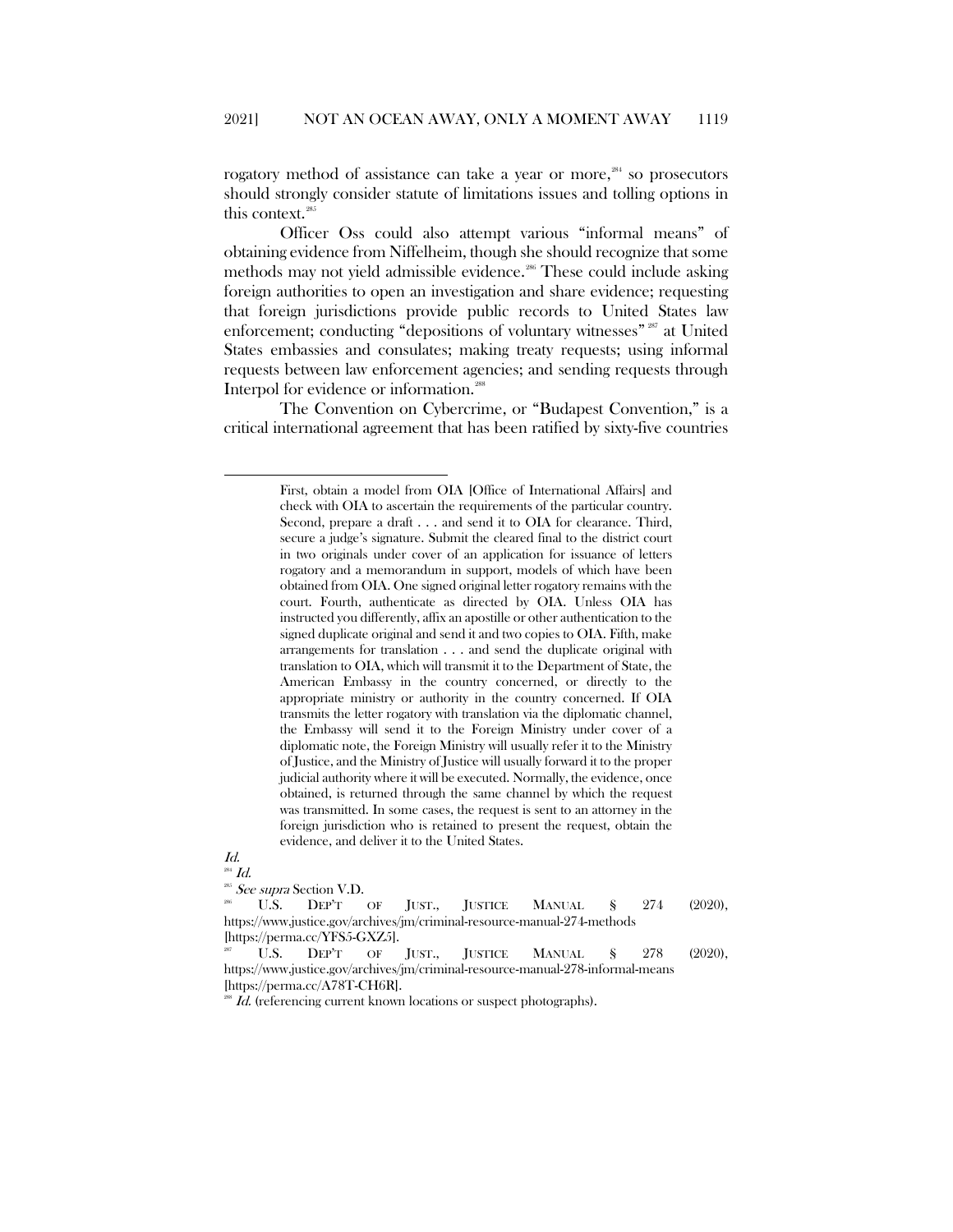as of April 2020.[289](#page-49-1) The prolific adoption of the Budapest Convention is cause for optimism by Officer Oss, particularly if Niffelheim is a signatory, since all parties are required to adopt domestic law "under which relevant authorities can compel providers in their territory to disclose electronic data in their possession or control."<sup>[290](#page-49-2)</sup> Even so, the Budapest Convention does not include an exception for "data that a company controls but chooses to store abroad."<sup>[291](#page-49-3)</sup>

### <span id="page-49-0"></span>F. Legal Implications of Extraterrestrial Data Storage

Data storage—and even the provision of internet service itself—is increasingly explored in the context of satellites. For example, SpaceX has launched over 700 StarLink satellites and obtained approval for 12,000 satellites.<sup>[292](#page-49-4)</sup> This phenomenon is so prevalent; optical and radio astronomers are concerned because of satellites' obstruction of telescopes.<sup>[293](#page-49-5)</sup>

Several private entities have entered the industry of space-based data storage.[294](#page-49-6) SpaceBelt describes itself as a "Cloud Constellation Corporation" that is "leading the cloud transformation of space." $295$ SpaceBelt offers increases in data security and convenience as selling points.[296](#page-49-8) Some companies anticipate energy benefits because solar radiation

<span id="page-49-1"></span>Convention on Cybercrime, Council of Europe, Nov. 23, 2001, E.T.S. No. 185, https://rm.coe.int/CoERMPublicCommonSearchServices/DisplayDCTMContent?docume ntId=0900001680081561 [https://perma.cc/CL23-Z238]. The official list of party countries is available at https://www.coe.int/en/web/conventions/full-list/- /conventions/treaty/185/signatures?p\_auth=cmPs1otx [https://perma.cc/7PS5-8AKB].

<span id="page-49-2"></span>THE PURPOSE AND IMPACT OF THE CLOUD ACT, supra note 36, at 7; see Convention on Cybercrime, supra note 291, at 9 (mandating each signatory to "adopt such legislative and other measures as may be necessary to empower its competent authorities to order . . . a person in its territory to submit specified computer data in that person's possession or control, which is stored in a computer system or a computer-data storage medium"). <sup>291</sup> THE PURPOSE AND IMPACT OF THE CLOUD ACT, supra note 36, at 7.

<span id="page-49-4"></span><span id="page-49-3"></span><sup>&</sup>lt;sup>292</sup> Daniel Clery, *Starlink Already Threatens Optical Astronomy, Now, Radio Astronomers* Are Worried, SCI. (Oct. 9, 2020, 2:25 PM), https://www.sciencemag.org/news/2020/10/starlink-already-threatens-optical-astronomynow-radio-astronomers-are-worried [https://perma.cc/8ULK-NUBH].

 $^{293}$   $Id.$ 

<span id="page-49-6"></span><span id="page-49-5"></span><sup>&</sup>lt;sup>294</sup> See generally Yevgeniy Sverdlik, Space: The Ultimate Network Edge, DATACENTER KNOWLEDGE (Oct. 17, 2016), https://www.datacenterknowledge.com/archives/2016/10/17/space-the-ultimate-networkedge [https://perma.cc/5QY7-82WW]; SPACEBELT, http://spacebelt.com/#about [https://perma.cc/TX2F-K5LX]; CONNECTX, https://connectx.com/ [https://perma.cc/E9TA-U2QT].

<span id="page-49-7"></span><sup>&</sup>lt;sup>295</sup> SPACEBELT, *supra* note 296.

<span id="page-49-8"></span> $296$   $Id.$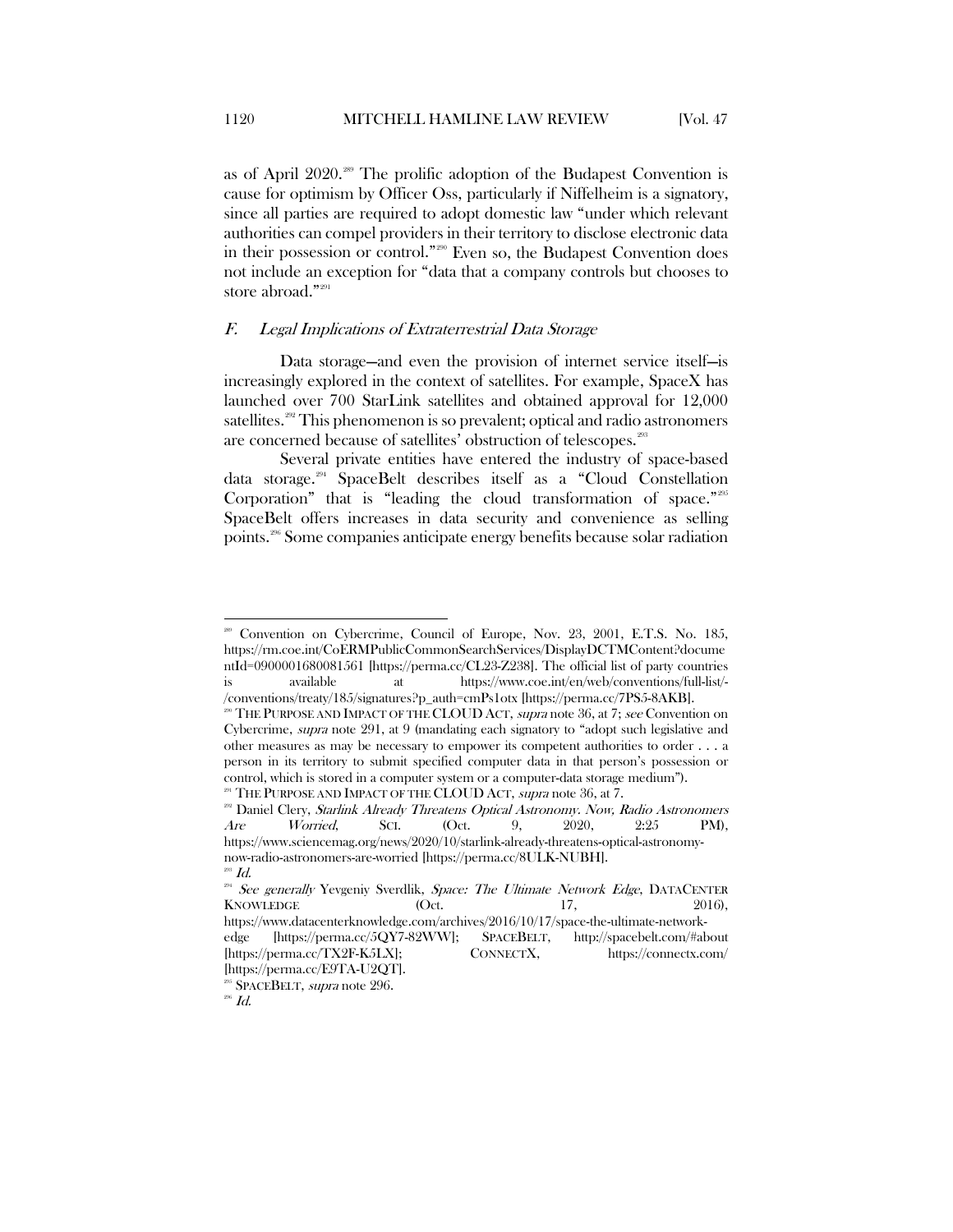could power servers at a minimal cost.<sup>[297](#page-50-0)</sup> Space itself may provide practical advantages for data storage since "the cold of space could allow faster processing without the risk of overheating."[298](#page-50-1) Some predict significant cost savings given the proliferation of terrestrial data centers, $299$  the economic costs of cybersecurity maintenance and breaches of terrestrial infrastructure, $300$  and the decreasing costs of launching satellites into orbit. $301$ 

Extraterrestrial data storage also provides context for additional innovation in data delivery. For example, machine learning models can predict the best routes for data transmission:

> If you are located in Emeryville, California . . . and it's a cloudy day in the Bay Area, the system will not send the signal [from space] directly to Emeryville. Instead, it may drop it down further south, say in Sacramento, where the sky is clear and from where the data will be routed along terrestrial fiber to its intended recipient[.] $\frac{302}{2}$  $\frac{302}{2}$  $\frac{302}{2}$

Returning to the hypothetical, let us assume that Officer Oss opens an investigation of Joe Collector, an eccentric, independently wealthy billionaire who maintains various exotic flora and fauna in an increasingly crowded menagerie. Aside from discovering numerous Endangered Species Act violations, Officer Oss developed probable cause to believe that Joe stores another collection of illegal images and videos on a satellite currently in Earth's orbit. At the time Officer Oss sought a search warrant, the satellite was in orbit directly above the sovereign nation of Paradise Archipelago. Infinity Dust, Inc. launched and maintained the satellite, which is based in Midgard, the nation where Oss currently serves as a law enforcement officer. When Officer Oss arrested Joe, he was not overly concerned. Instead, Joe bragged about how he stores the data in outer space—safely beyond the jurisdiction of any terrestrial government.

<span id="page-50-0"></span><sup>&</sup>lt;sup>297</sup> Rick Delgado, *Cloud Computing Is Moving to Outer Space?*, SMARTDATA COLLECTIVE (June 21, 2016), https://www.smartdatacollective.com/cloud-computing-moving-outer-space/ [https://perma.cc/LEK9-YVZD].

 $^{298}$   $Id.$ 

<span id="page-50-2"></span><span id="page-50-1"></span><sup>&</sup>lt;sup>299</sup> Dan Matthews, *Data Storage in Space? It's Already in the Works*, SMARTDATA COLLECTIVE (Apr. 2, 2018), https://www.smartdatacollective.com/data-storage-space-works/ [https://perma.cc/Q3VR-75JX].

<span id="page-50-3"></span> $^{\circ}$  Michael Sheetz, *Satellite Start-Up Raises \$100 Million to Put Cloud Data Storage in Space.* CNBC (Dec. 20, 2018), https://www.cnbc.com/2018/12/19/cloud-constellation-raises-100 million-to-store-cloud-data-in-space.html [https://perma.cc/4WZL-Z9NL].

<span id="page-50-4"></span><sup>&</sup>lt;sup>301</sup> Delgado, *supra* note 299.

<span id="page-50-5"></span><sup>&</sup>lt;sup>302</sup> Sverdlik, *supra* note 296.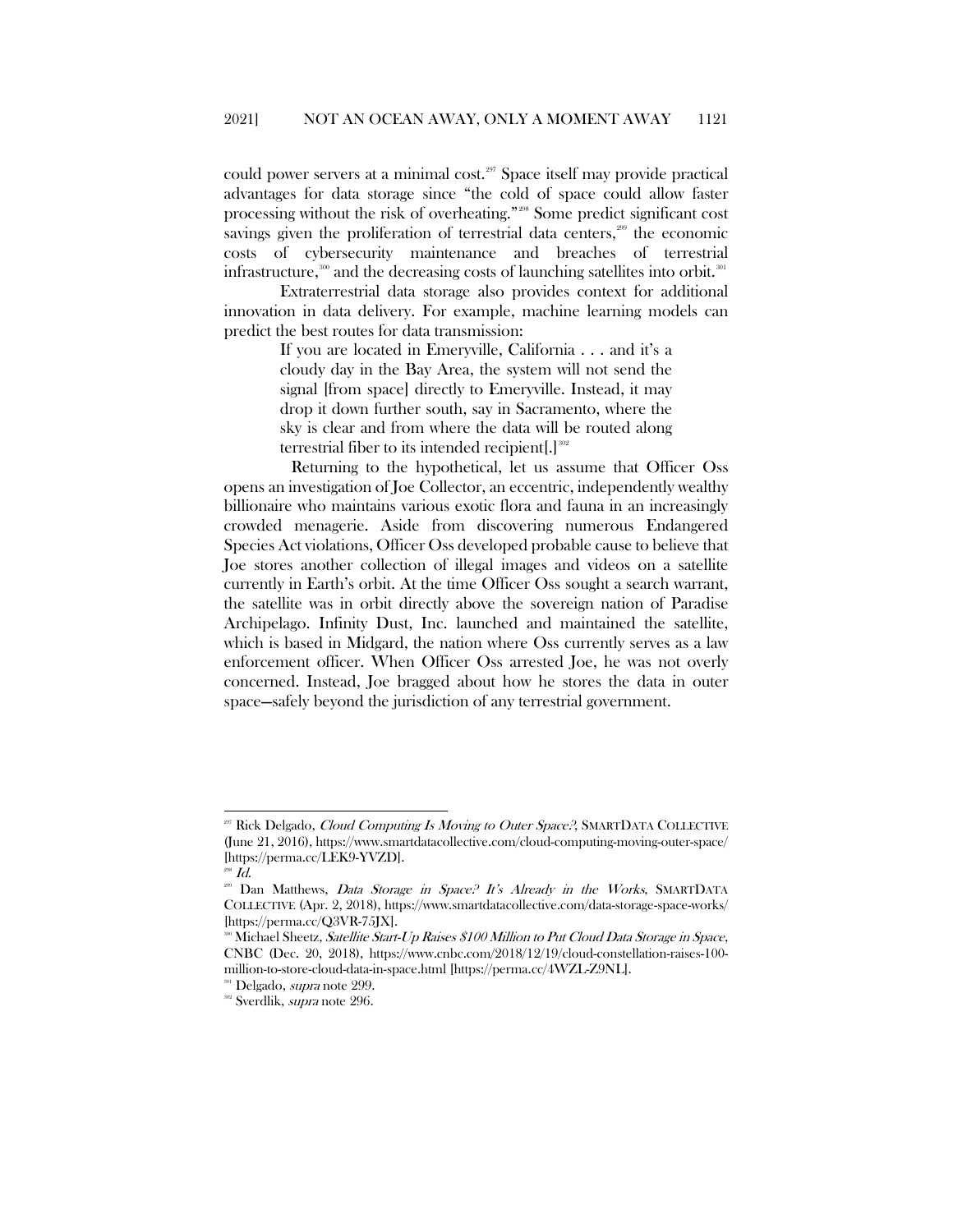### <span id="page-51-0"></span>1. Can Officer Oss Access Joe Collector's Data, Despite its Location in Outer Space?

This hypothetical provides an additional illustration of the importance of focusing on the physical location of the corporation maintaining the data, as opposed to the actual physical location of the targeted data.<sup>[303](#page-51-1)</sup> The satellite's orbital location above Paradise Archipelago is irrelevant since the servers' location—terrestrial or extraterrestrial—is not the dispositive consideration for legal process. Rather, Officer Oss should direct her attention to the corporation maintaining the relevant data, which is in Midgard. An immediate preservation letter should be sent, followed by a search warrant.

 Extraterrestrial data storage implications may receive judicial attention in the near future. While the hypothetical based on extraterrestrial data storage seems inconceivable, a few entities already marketed extraterrestrial data storage to conceal data from governmental actors. For example, one extraterrestrial data storage corporation advertises that "'no one can physically access our [satellite] system and no government or entity can force the exposure of your information.'"[304](#page-51-2) Asgardia—a company based out of Vienna, Austria—styles itself as the first space-based nation. It possesses its own calendar, constitution, parliament, national symbols, and, as of November 2017, its own satellite with data storage capabilities, seeking to store data "beyond the reach of Earthly laws."[305](#page-51-3) While it is beyond this Article's scope to explore international law issues presented by these arguments,<sup>[306](#page-51-4)</sup> numerous pertinent international law sources and oversight have existed since the birth of space exploration.<sup>[307](#page-51-5)</sup>

<span id="page-51-1"></span><sup>&</sup>lt;sup>303</sup> See supra Section V.B.

<span id="page-51-2"></span><sup>&</sup>lt;sup>304</sup> Andrew Donoghue, *The Idea of Data Centers in Space Just Got a Little Less Crazy*, DATACENTER KNOWLEDGE (Feb. 9, 2018), https://www.datacenterknowledge.com/edgecomputing/idea-data-centers-space-just-got-little-less-crazy [https://perma.cc/Y9HJ-JDHR].

<span id="page-51-3"></span><sup>&</sup>lt;sup>305</sup> Mark Harris, *The First Space-Based 'Nation' Wants to Store Data Off-Planet, Beyond the* Law, VICE (June 6, 2017), https://www.vice.com/en/article/a3zveg/asgardia-nation-spacedata-storage-off-planet [https://perma.cc/BKS5-39GW]. Asgardia purports to be a nongovernmental organization based in Vienna, Austria. ASGARDIA THE SPACE NATION, https://asgardia.space/en/page/imprint [https://perma.cc/H7HG-UQJ2].<br><sup>306</sup> Convention on Cybercrime, *supra* note 291.

<span id="page-51-5"></span><span id="page-51-4"></span><sup>&</sup>lt;sup>307</sup> See Yun Zhao, Space Commercialization and the Development of Space Law, OXFORD RSCH. ENCYC. PLANETARY SCI. (July 30, 2018), https://oxfordre.com/planetaryscience/view/10.1093/acrefore/9780190647926.001.0001/ac refore-9780190647926-e-42 [https://perma.cc/X2PC-M9ZJ].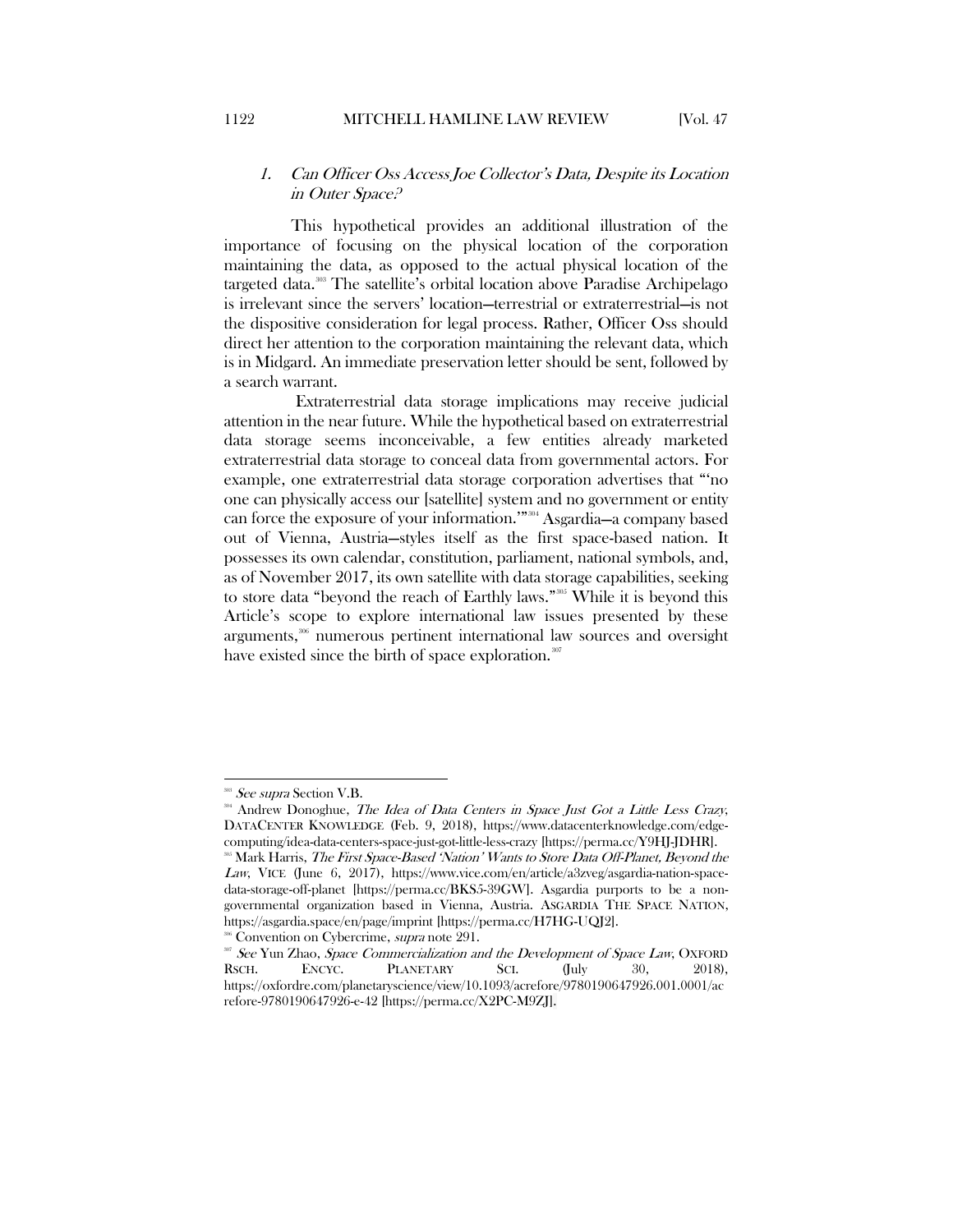### VI. APPENDIX<sup>[308](#page-52-2)</sup>

<span id="page-52-1"></span><span id="page-52-0"></span>A. Long-Arm Statutes<sup>[309](#page-52-3)</sup>

#### Alabama:

ALA. R. CIV. P. 4.2 (Westlaw through Nov. 20, 2020); Butler v. Beer Across America, 83 F. Supp. 2d 1261 (N.D. Ala. 2000); Keelean v. Cent. Bank of the South, 544 So. 2d 153 (Ala. 1989), overruled by Prof'l Ins. Corp. v. Sutherland, 700 So. 2d 347 (Ala. 1997)).

### Alaska:

ALASKA STAT. § 09.05.015 (West, Westlaw through Chapter 32 and Ballot Measure 2 of the 2020 Second Reg. Sess. of the 31st Leg.); Kennecorp Mortg. & Equities, Inc. v. First Nat'l Bank of Fairbanks, 685 P.2d 1232 (Ala. 1984).

### Arizona:

ARIZ. R. CIV. P. 4.2 (Westlaw through Jan. 1, 2021); Aries v. Palmer Johnson, Inc., 735 P.2d 1373 (Ariz. Ct. App. 1987); Meyers v. Hamilton Corp., 693 P.2d 904 (Ariz. 1985).

### Arkansas:

ARK. CODE ANN. § 16-4-101 (West, Westlaw through Dec. 15, 2020); Pennsalt Chem. Corp. v. Crown Cork & Seal Co., 426 S.W.2d 417 (Ark. 1968); Smith v. Hobby Lobby Stores, Inc., 968 F. Supp. 1356 (W.D. Ark. 1997).

#### California:

CAL. CODE CIV. P. § 410.10 (West, Westlaw through Chapter 13 of 2021 Reg. Sess); Abbott Power Corp. v. Overhead Elec. Co., 131 Cal. Rptr. 508 (Cal. Ct. App. 1976); Pavlovich v. Superior Court, 58 P.3d 2 (Cal. 2002).

### Colorado:

COLO. REV. STAT. § 13-1-124 (West, Westlaw through Mar. 16, 2021); Waterval v. District Court In & For El Paso County, 620 P.2d 5 (Colo. 1980).

#### Connecticut:

 $\overline{\phantom{a}}$ 

CONN. GEN. STAT. § 52-59b (West, Westlaw through Mar. 4, 2021); Gates v. Royal Palace Hotel, 23 Conn. L. Rptr. 670 (Conn. Super. Ct. Dec. 30, 1998); Standard Tallow Corp. v. Jowdy, 459 A.2d 503 (Conn. 1983).

<span id="page-52-2"></span><sup>&</sup>lt;sup>308</sup> Numerous templates for prosecutors, law enforcement officers, and allied professionals are available on the National White-Collar Crime Center (NW3C) and Zero Abuse Project websites. See NW3C, INC., nw3c.org [https://perma.cc/TH7X-4XZZ], and ZERO ABUSE PROJECT, zeroabuseproject.org [https://perma.cc/5JNY-E5EX] for more information. These templates include sample letters of preservation, search warrants and related affidavits, and MLAT requests, among other resources.

<span id="page-52-3"></span>See Long-Arm Statutes: A Fifty-State Survey, VEDDER PRICE (2003), http://euro.ecom.cmu.edu/program/law/08-732/Jurisdiction/LongArmSurvey.pdf [https://perma.cc/JWR7-RWHK].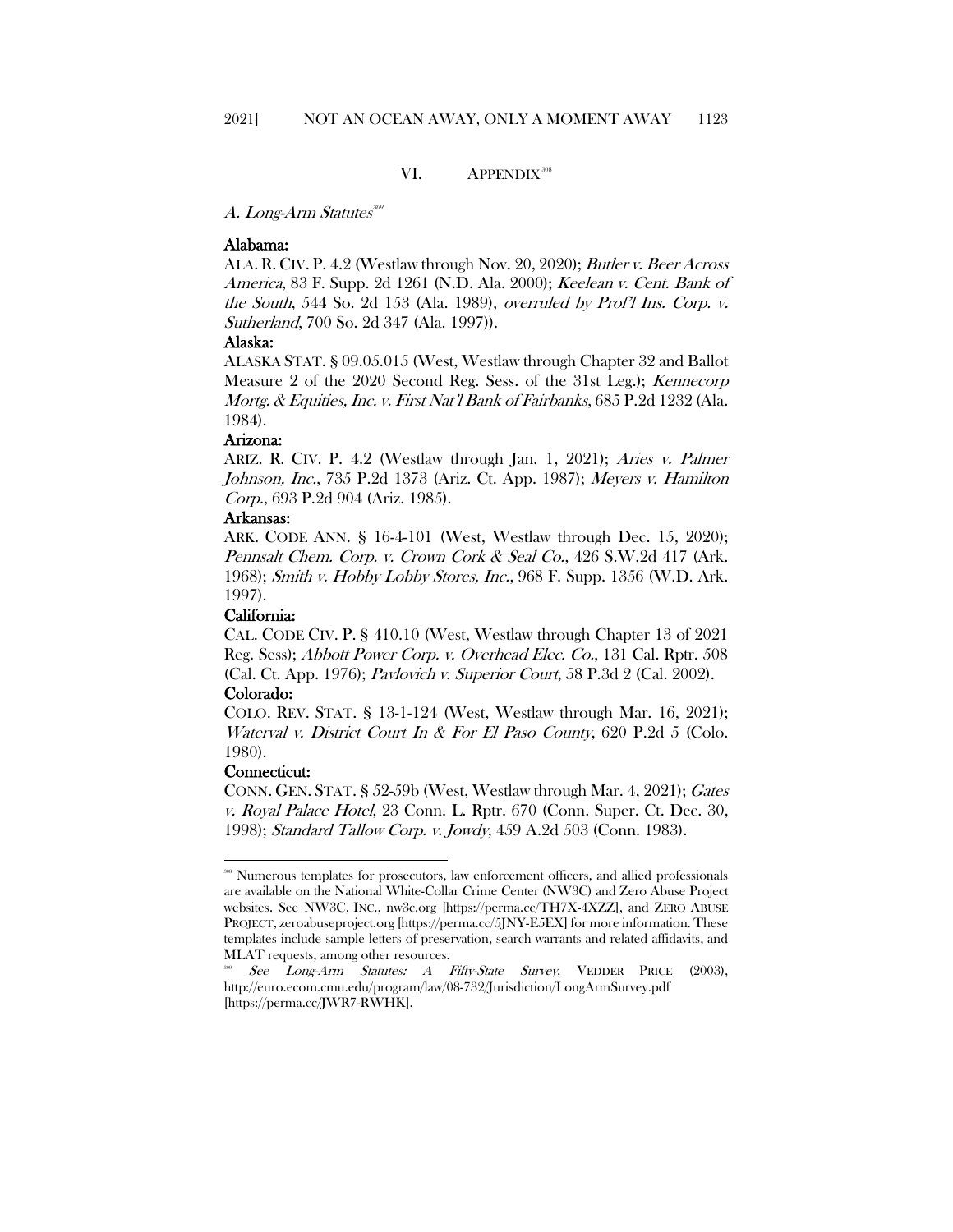#### Delaware:

DEL. CODE ANN. tit. 10, § 3104 (West, Westlaw through Chapter 7 of the 151st Gen. Assemb. (2021-2022)); Eudaily v. Harmon, 420 A.2d 1175 (Del. 1980); Kane v. Coffman, No. 00C-08-236, 2001 WL 914016 (Del. Super. Ct. 2001).

### District of Columbia (D.C.):

D.C. CODE § 13-423 (West, Westlaw through Feb. 3, 2021); *Env't Rsch.* Int'l, Inc. v. Lockwood Greene Eng'rs, Inc., 355 A.2d 808 (D.C. 1975); GTE New Media Servs., Inc. v. Ameritech Corp., 44 F. Supp. 2d 313 (D.D.C. 1999).

### Florida:

FLA. STAT. § 48.193 (West, Westlaw through the 2020 Second Reg. Sess. of the 26th Leg.); Homeway Furniture Co. of Mount Airy, Inc. v. Horne, 822 So. 2d 533 (Fla. Dist. Ct. App. 2002).

#### Georgia:

GA. CODE ANN. § 9-10-91 (2003) (West, Westlaw through 2021, Act 4); Beasley v. Beasley, 396 S.E.2d 222 (Ga. 1990).

### Hawaii:

HAW. REV. STAT. § 634-35 (West, Westlaw through Act 1 of the 2021 Reg. Sess.); *Cowan v. First Ins. Co. of Hawaii, LTD.*, 608 P.2d 394 (Haw. 1980). Idaho:

IDAHO CODE § 5-514 (West, Westlaw through Jan. 11, 2021); Schneider v. Sverdsten Logging Co., 657 P.2d 1078 (Idaho 1983).

### Illinois:

735 ILL. COMP. STAT. 5/2-209 (Westlaw through P.A. 101-655); Aero Products Int'l, Inc. v. Intex Corp., No. 02 C 2590, 2002 U.S. Dist. LEXIS 17948 (N.D. Ill. 2002); Baltimore & Ohio R.R. Co. v. Mosele, 368 N.E.2d 88 (Ill. 1977).

### Indiana:

IND. R. TRIAL P. 4.4 (Westlaw through Jan. 15, 2021); Anthem Ins. Cos. v. Tenent Healthcare Corp., 730 N.E.2d 1227 (Ind. 2000); Communications Depot, Inc. v. Verizon Commc'ns, Inc., No. IP01-1587- C-H/K, 2002 WL 1800044 (S.D. Ind. 2002); Search Force, Inc. v. Dataforce Int'l, Inc., 112 F. Supp. 2d 771 (S.D. Ind. 2000).

### Iowa:

IOWA CODE § 617.3 (West, Westlaw through Mar. 8, 2021); Universal Coops., Inc. v. Tasco, Inc., 300 N.W.2d 139 (Iowa 1981).

### Kansas:

KAN. STAT. ANN. § 23-36, 210 (West, Westlaw through 2021 Reg. Sess.); D.J.'s Rock Creek Marina, Inc. v. Imperial Foam & Insulation Mfg. Co., No. 01-4139-JAR, 2003 WL 262495 (D. Kan. 2003); Woodring v. Hall, 438 P.2d 135 (Kan. 1968).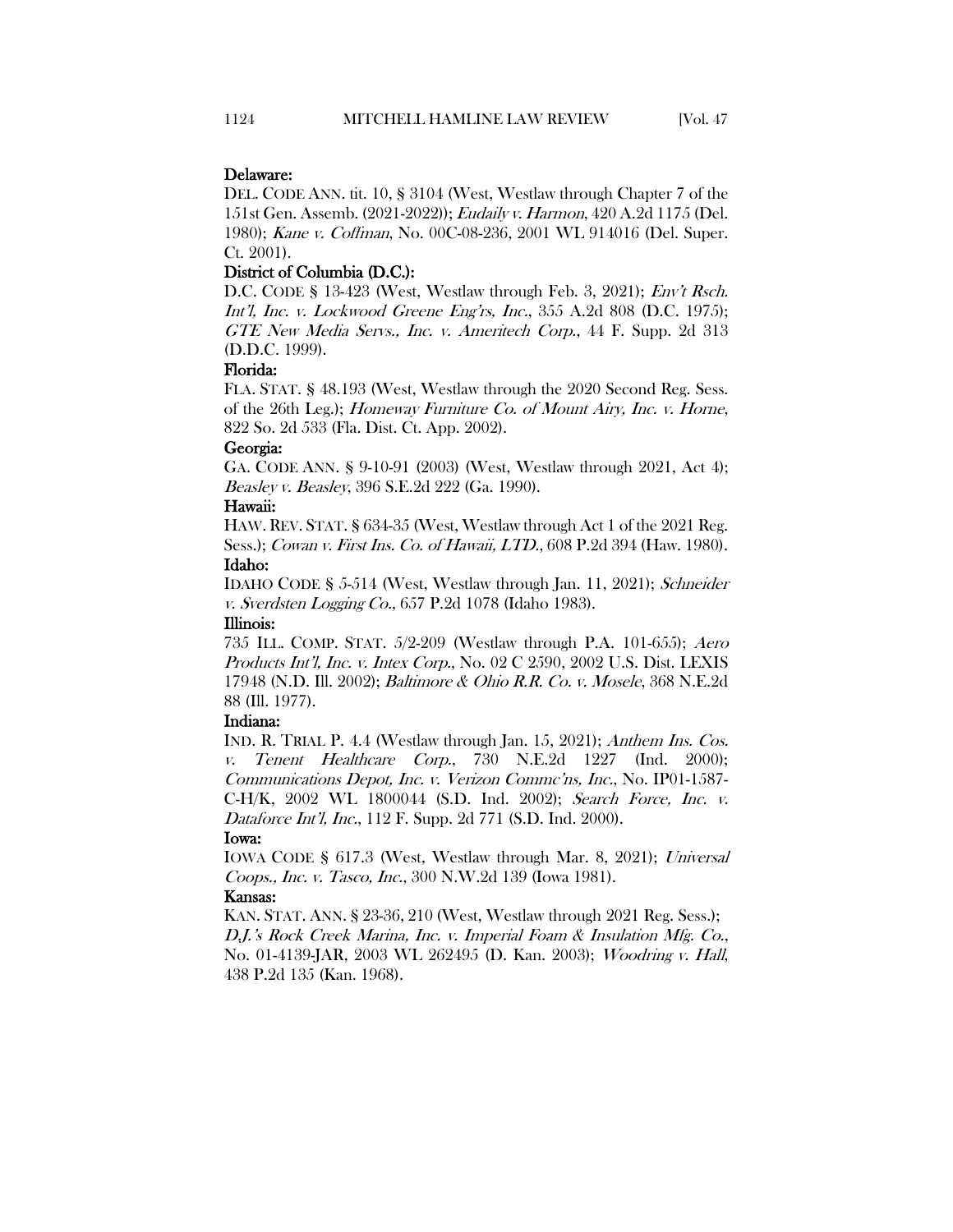### Kentucky:

KY. REV. STAT. ANN. § 454.210 (West, Westlaw through Chapter 60 of the 2021 Reg. Sess.); Auto Channel, Inc. v. Speedvision Network, LLC, 995 F. Supp. 761 (W.D. Ky. 1997); Tube Turns Div. of Chemiron Corp. v. Patterson Co., 562 S.W.2d 99 (Ky. Ct. App. 1978).

### Louisiana:

LA STAT. ANN. § 13:320 (Westlaw through 2020 Second Extraordinary Sess.); Mid City Bowling Lanes & Sports Palace, Inc. v. Ivercrest, Inc., 35 F. Supp. 2d 507 (E.D. La. 1999); Petrol. Helicopters, Inc. v. AVCO Corp., 513 So. 2d 1188 (La. 1987).

### Maine:

ME. STAT. tit. 14, § 704-A (Westlaw through the 2019 Second Reg. Sess. of the 129th Leg.); Talarico v. Marathon Shoe Co., No. CIV 00-239-P-C, 2001 WL 366346 (D. Me. 2001); Tyson v. Whitaker & Son, Inc., 407 A.2d 1 (Me. 1979).

### Maryland:

MD. CODE ANN., COURTS & JUDICIAL PROCEEDINGS § 6-103 (West, Westlaw through Mar. 14, 2021); A. F. Briggs Co. v. Starrett Corp., 329 A.2d 177 (Me. 1974); ALS Scan, Inc. v. Wilkins, 142 F. Supp. 2d 703 (D. Md. 2001).

### Massachusetts:

MASS. GEN. LAWS ch. 223A, § 3 (West, Westlaw through February 15,  $2021$ ; *Back Bay Farm, LLC v. Collucio*, 230 F. Supp. 2d 176 (D. Mass. 2002); Tatro v. Manor Care, Inc., 625 N.E.2d 549 (Mass. 1994).

### Michigan:

MICH. COMP. LAWS § 600.705 (West, Westlaw through P.A.2021, No. 3, of the 2021 Reg. Sess.); Green v. Wilson, 565 N.W.2d 813 (Mich. 1997); Siebellink v. Cyclone Airsports, Ltd., No. 1:01-CV-591, 2001 WL 1910560 (W.D. Mich. 2001); Sifers v. Horen, 188 N.W.2d 623 (Mich. 1971); Sports Auth. Michigan, Inc. v. Justballs, Inc., 97 F. Supp. 2d 806 (E.D. Mich. 2000).

### Minnesota:

MINN. STAT. § 543.19 (2003); State Farm Mut. Auto Ins. Co. v. Tennessee Farmers Mut. Ins. Co., 646 N.W.2d 169 (Minn. Ct. App. 2002); State by Humphrey v. Granite Gate Resorts, Inc., 568 N.W.2d 715 (Minn. Ct. App. 1997).

### Mississippi:

MISS. CODE ANN. § 13-3-57 (West, Westlaw through Mar. 16, 2021); Internet Doorway, Inc. v. Parks, 138 F. Supp. 2d 773 (S.D. Miss. 2001); Mladinich v. Kohn, 164 So. 2d 785 (Miss. 1964).

### Missouri:

MO. REV. STAT. § 506.500 (West, Westlaw through the end of the 2020 Second Reg. Sess. and First and Second Extraordinary Sess. of the 100th Gen. Assemb.); State ex rel. Deere & Co. v. Pinnell, 454 S.W.2d 889 (Mo.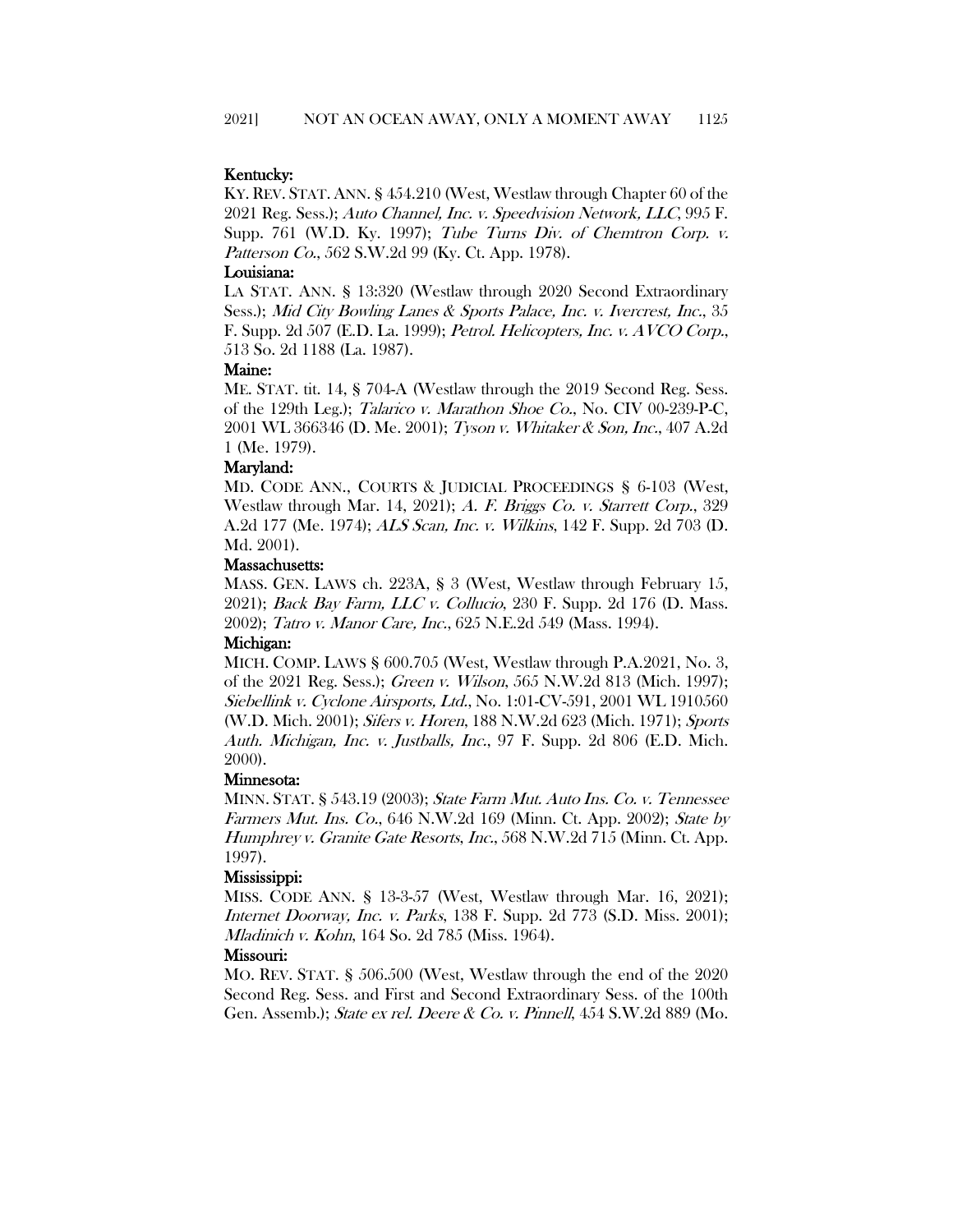1970); State ex rel. Nixon v. Beer Nuts, Ltd., 29 S.W.3d 828 (Mo. Ct. App. 2000).

### Montana:

MONT. R. CIV. P. 4B (Westlaw through Feb. 18, 2021); Bedrejo v. Triple E Canada, Ltd., 984 P.2d 739 (Mont. 1999); Simmons v. State, 670 P.2d 1372 (Mont. 1983).

### Nebraska:

NEB. REV. STAT. § 25-536 (West, Westlaw through Mar. 18, 2021); Stucky v. Stucky, 185 N.W.2d 656 (Neb. 1971); Wagner v. Unicord Corp., 526 N.W.2d 74 (Neb. 1995).

### Nevada:

NEV. REV. STAT. § 14.065 (West, Westlaw Chapter 3 of the 81st Reg. Sess.); Certain-Teed Prod. Corp. v. Second Judicial District Court, 479 P.2d 781 (Nev. 1971); Graziose v. Am. Home Prods. Corp., 161 F. Supp. 2d 1149 (D. Nev. 2001); Trump v. Eighth Judicial District Court (Becker), 857 P.2d 740 (Nev. 1993).

### New Hampshire:

N.H. REV. STAT. ANN. § 510:4 (Westlaw through 2020 Reg. Sess. of the Gen. Ct.); Estabrook v. Wetmore, 529 A.2d 956 (N.H. 1987); Phelps v. Kingston, 536 A.2d 740 (N.H. 1987); Metcalf v. Lawson, 802 A.2d 1221 (N.H. 2002); Remsbury v. Docusearch, Inc., No. CIV. 00-211-B, 2002 WL 130952 (D.N.H. Jan. 31, 2002).

### New Jersey:

N.J. CT. R. R. 4:4–4 (Westlaw through Feb. 1, 2021); Avdel Corp. v. Mecure, 277 A.2d 207 (N.J. 1971); Gendler & Co. v. Telecom Equip. Corp., 508 A.2d 1127 (N.J. 1986); Ragonese v. Rosenfeld, 722 A.2d 991 (N.J. Super. Ct. 1998).

### New Mexico:

N.M. STAT. ANN. § 38-1-16 (West, Westlaw through Chapter 6 of the 1st Reg. Sess. of the 55th Leg.); *Origins Nat. Res., Inc. v. Kotler*, 133 F. Supp. 2d 1232 (D.N.M. 2001); Telephonic, Inc. v. Rosenblum, 543 P.2d 825 (N.M. 1975); Windward v. Holly Creek Mills, Inc., 493 P.2d 954 (N.M. 1972).

#### New York:

N.Y. C.P.L.R. 302 (McKinney, Westlaw through L.2021, Chapters 1 to 49, 61 to 80); Armouth Int'l, Inc. v. Haband Co., 715 N.Y.S.2d 438 (N.Y. App. Div. 2000); Longines-Wittnauer Watch Co. v. Barnes & Reinecke, Inc., 209 N.E.2d 68 (N.Y. 1965).

### North Carolina:

N.C. GEN. STAT. § 1-75.4 (Westlaw through the end of the 2020 Reg. Sess. of the Gen. Assemb.); Dillon v. Numismatic Funding Corp., 231 S.E.2d 629 (N.C. 1977); Replacements, Ltd. v. MidweSterling, 515 S.E.2d 46 (N.C. Ct. App. 1999).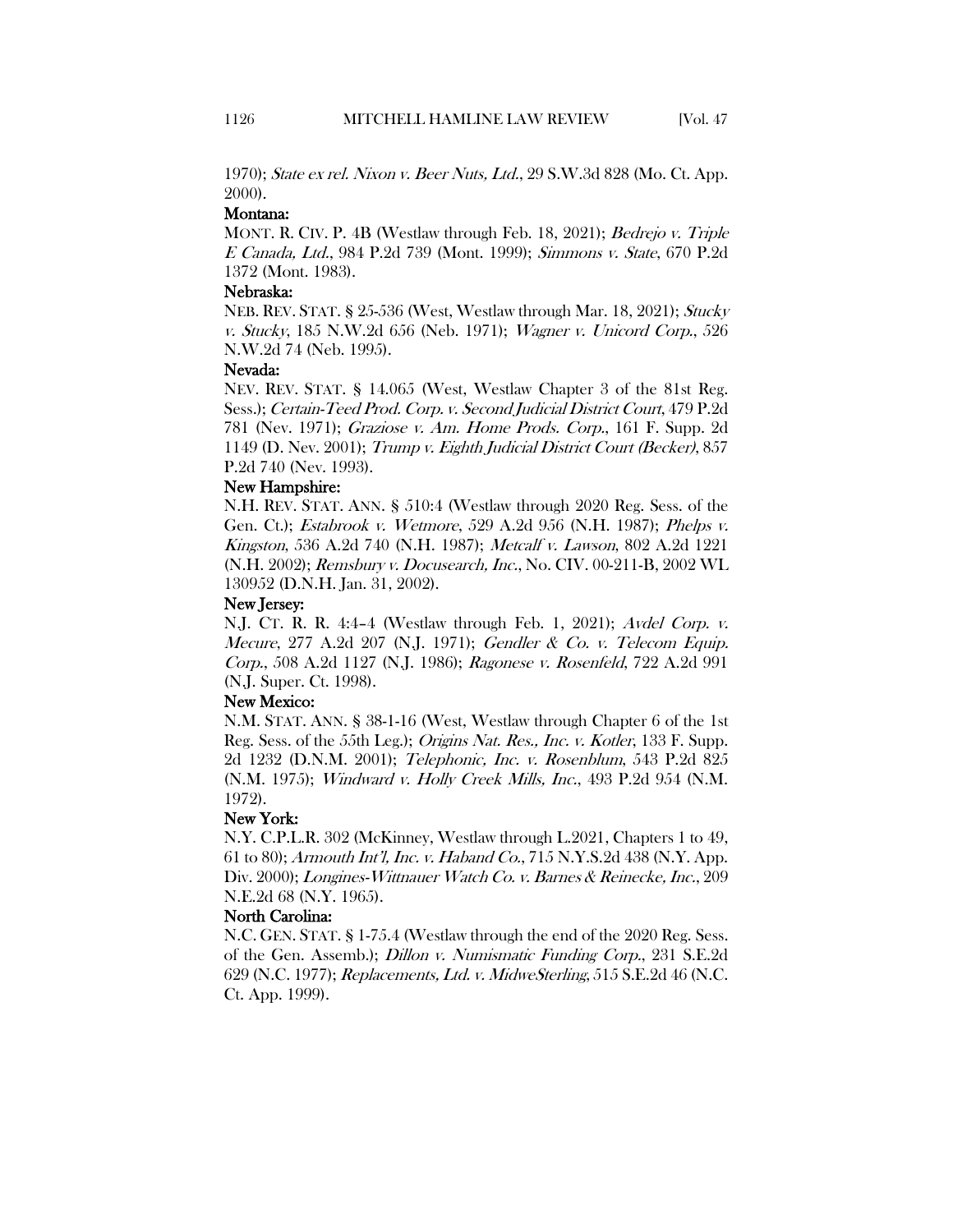#### North Dakota:

N.D. R. Civ. P. 4 (Westlaw through January 15, 2021); Hebron Brick Co. v. Robinson Brick & Tile Co., 234 N.W.2d 250 (N.D. 1975). Ohio:

### OHIO REV. CODE ANN. § 2307.382 (West, Westlaw through Files 1 to 115 of the 133rd Gen. Assemb.); CompuServe, Inc. v. Patterson, 89 F.3d 1257 (6th Cir. 1996); U.S. Sprint Commc'ns Co. P'ship v. Mr. K's Foods, Inc., 624 N.E.2d 1048 (Ohio 1994).

#### Oklahoma:

OKLA. STAT. tit. 12, § 2004 (West, Westlaw through Chapter 2 of the First Reg. Sess. of the 58th Leg.); Hough v. Leonard, 867 P.2d 438 (Okla. 1993); Intercon, Inc. v. Bell Atl. Internet Sols., Inc., 205 F.3d 1244 (10th Cir. 2000).

### Oregon:

OR. R. Civ. P. 4 (Westlaw through Mar. 3, 2020); State, ex rel. Hydraulic Servocontrols Corp. v. Dale, 657 P.2d 211 (Or. 1982); Tech Heads, Inc. v. Desktop Serv. Ctr., Inc., 105 F. Supp. 2d 1142 (D. Or. 2000).

### Pennsylvania:

42 PA. STAT. AND CONS. STAT. ANN. § 5322 (West, Westlaw through 2021 Reg. Sess. Act 9); Kenny v. Alexson Equip. Co., 432 A.2d 974 (Pa. 1981); Zippo Mfg. Co. v. Zippo Dot Com, Inc., 952 F. Supp. 1119 (W.D. Pa. 1997).

#### Puerto Rico:

P.R. LAWS ANN. tit. 32A, § III, R. 4.7 (2019); Pou v. Am. Motors Corp., 127 P.R. Dec. 810 (P.R. 1991).

### Rhode Island:

9 R.I. GEN. LAWS § 9-5-33 (West, Westlaw through Jan. 7, 2020); Conn v. ITT Aetna Fin. Co., 252 A.2d 184 (R.I. 1969).

### South Carolina:

S.C. CODE ANN. § 36-2-803 (Westlaw through 2021 Act No. 7); Sheppard v. Jacksonville Marine Supply, Inc., 877 F. Supp. 260 (D.S.C. 1995).

#### South Dakota:

S.D. CODIFIED LAWS § 15-7-2 (Westlaw through Mar. 22, 2021); Ventling v. Kraft, 161 N.W.2d 29 (S.D. 1968).

### Tennessee:

TENN. CODE ANN. § 20-2-214 (West, Westlaw through Feb. 3, 2021); Bailey v. Turbine Design, Inc., F. Supp. 2d 790 (W.D. Tenn. 2000); Masada Inv. Corp. v. Allen, 697 S.W.2d 332 (Tenn. 1985).

### Texas:

TEX. CIV. PRAC. & REM. CODE ANN. § 17.042 (West, Westlaw through end of the 2019 Reg. Sess. of the 86th Leg.); Riviera Operating Corp. v. Dawson, 29 S.W.3d 905 (Tex. Civ. App. 2000); U-Anchor Advert., Inc. v. Burt, 553 S.W.2d 760 (Tex. 1977).